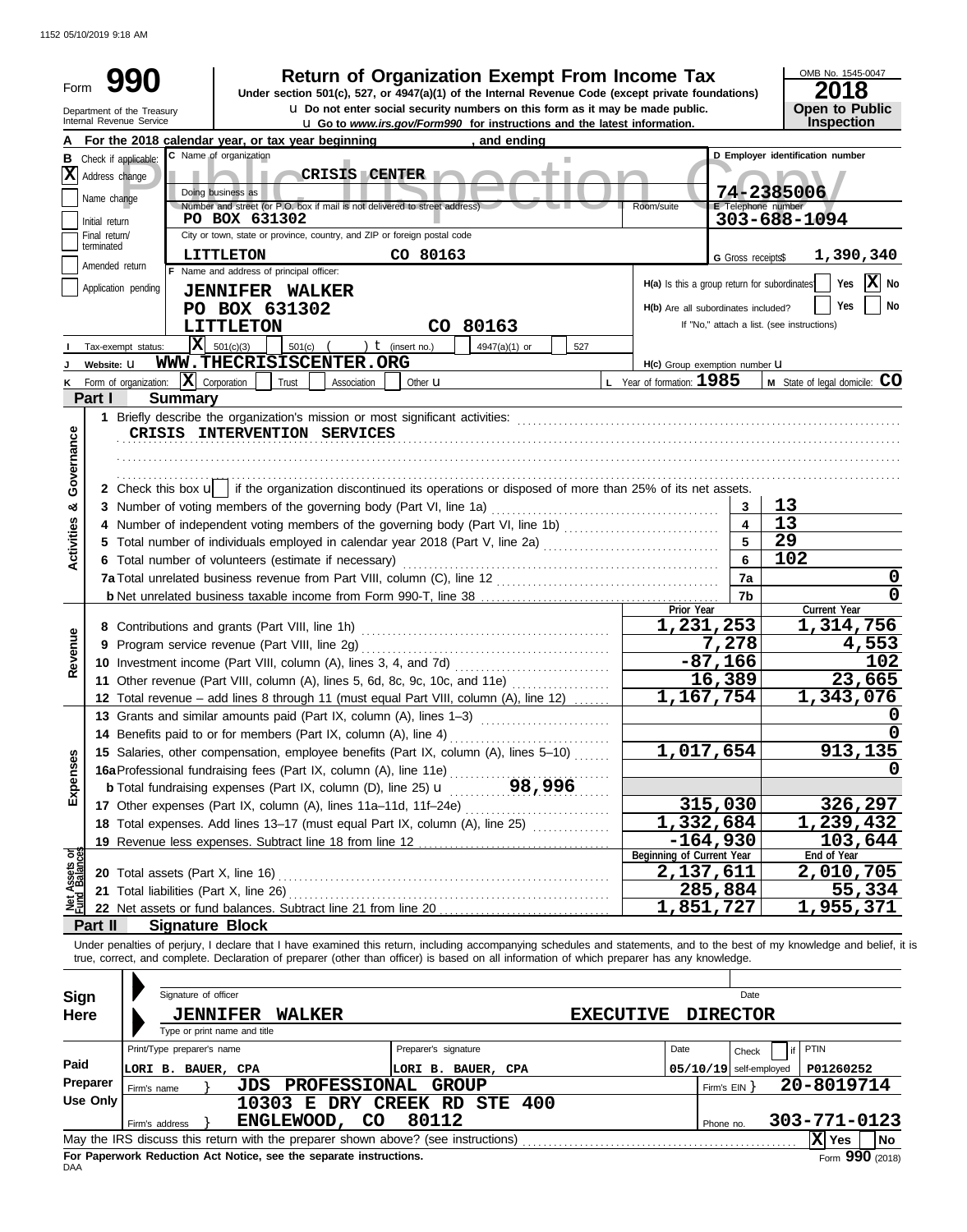|              | Form 990 (2018) CRISIS CENTER                  |                                                      |                                                                             | 74-2385006                                                                                                                     |               | Page 2                                                                   |
|--------------|------------------------------------------------|------------------------------------------------------|-----------------------------------------------------------------------------|--------------------------------------------------------------------------------------------------------------------------------|---------------|--------------------------------------------------------------------------|
| Part III     |                                                |                                                      | <b>Statement of Program Service Accomplishments</b>                         |                                                                                                                                |               |                                                                          |
|              | 1 Briefly describe the organization's mission: |                                                      |                                                                             |                                                                                                                                |               |                                                                          |
|              |                                                | CRISIS INTERVENTION SERVICES                         |                                                                             |                                                                                                                                |               |                                                                          |
|              |                                                |                                                      |                                                                             |                                                                                                                                |               | <u> WPINIAI IA WIKA AAAHA A</u>                                          |
|              |                                                |                                                      |                                                                             |                                                                                                                                |               | ┈┈╢┈┈┄┡ <u>╌┦┦</u> ╾┛┦┞┞┺╍┹┈┈┄╟┦╌┦╺═╝╊╍┛┺╍┛┺╍┛┺┦┺╍┛┦┈┦┈╌┈┺╌╌┛┺╌┛╊╌┛╌┺    |
|              |                                                |                                                      |                                                                             | 2 Did the organization undertake any significant program services during the year which were not listed on the                 |               |                                                                          |
|              |                                                |                                                      |                                                                             |                                                                                                                                |               | $\vert$ Yes $\vert$ X No                                                 |
|              |                                                | If "Yes," describe these new services on Schedule O. |                                                                             |                                                                                                                                |               |                                                                          |
| 3            |                                                |                                                      |                                                                             | Did the organization cease conducting, or make significant changes in how it conducts, any program                             |               |                                                                          |
|              |                                                |                                                      |                                                                             |                                                                                                                                |               | $\boxed{\phantom{1}}$ Yes $\boxed{\textbf{X}}$ No                        |
|              |                                                | If "Yes," describe these changes on Schedule O.      |                                                                             |                                                                                                                                |               |                                                                          |
|              |                                                |                                                      |                                                                             | Describe the organization's program service accomplishments for each of its three largest program services, as measured by     |               |                                                                          |
|              |                                                |                                                      |                                                                             | expenses. Section 501(c)(3) and 501(c)(4) organizations are required to report the amount of grants and allocations to others, |               |                                                                          |
|              |                                                |                                                      | the total expenses, and revenue, if any, for each program service reported. |                                                                                                                                |               |                                                                          |
|              |                                                |                                                      |                                                                             |                                                                                                                                | ) (Revenue \$ | $4,553$ )                                                                |
| 4a (Code:    |                                                |                                                      |                                                                             |                                                                                                                                |               | PROVIDES CRISIS HOTLINE, THERAPY, LEGAL ADVOCACY, SHELTER AND SUPPORTIVE |
|              |                                                |                                                      |                                                                             |                                                                                                                                |               | CASE MANAGEMENT SERVICES TO FAMILIES IMPACTED BY DOMESTIC VIOLENCE. ALSO |
|              |                                                |                                                      |                                                                             |                                                                                                                                |               | PROVIDES EDUCATION ABOUT DOMESTIC VIOLENCE TO THE GREATER COMMUNITY, AND |
|              |                                                |                                                      |                                                                             | OTHER PROFESSIONALS WHO WORK WITH VICTIMS OF FAMILY VIOLENCE.                                                                  |               |                                                                          |
|              |                                                |                                                      |                                                                             |                                                                                                                                |               |                                                                          |
|              |                                                |                                                      |                                                                             |                                                                                                                                |               |                                                                          |
|              |                                                |                                                      |                                                                             |                                                                                                                                |               |                                                                          |
|              |                                                |                                                      |                                                                             |                                                                                                                                |               |                                                                          |
|              |                                                |                                                      |                                                                             |                                                                                                                                |               |                                                                          |
|              |                                                |                                                      |                                                                             |                                                                                                                                |               |                                                                          |
|              |                                                |                                                      |                                                                             |                                                                                                                                |               |                                                                          |
|              |                                                |                                                      |                                                                             |                                                                                                                                |               |                                                                          |
|              |                                                |                                                      |                                                                             |                                                                                                                                |               |                                                                          |
|              |                                                |                                                      | N/A                                                                         |                                                                                                                                |               |                                                                          |
|              |                                                |                                                      |                                                                             |                                                                                                                                |               |                                                                          |
|              |                                                |                                                      |                                                                             |                                                                                                                                |               |                                                                          |
|              |                                                |                                                      |                                                                             |                                                                                                                                |               |                                                                          |
|              |                                                |                                                      |                                                                             |                                                                                                                                |               |                                                                          |
|              |                                                |                                                      |                                                                             |                                                                                                                                |               |                                                                          |
|              |                                                |                                                      |                                                                             |                                                                                                                                |               |                                                                          |
|              |                                                |                                                      |                                                                             |                                                                                                                                |               |                                                                          |
|              |                                                |                                                      |                                                                             |                                                                                                                                |               |                                                                          |
|              |                                                |                                                      |                                                                             |                                                                                                                                |               |                                                                          |
|              |                                                |                                                      |                                                                             |                                                                                                                                |               |                                                                          |
|              |                                                |                                                      |                                                                             |                                                                                                                                |               |                                                                          |
| N/A          |                                                |                                                      |                                                                             |                                                                                                                                |               |                                                                          |
|              |                                                |                                                      |                                                                             |                                                                                                                                |               |                                                                          |
|              |                                                |                                                      |                                                                             |                                                                                                                                |               |                                                                          |
|              |                                                |                                                      |                                                                             |                                                                                                                                |               |                                                                          |
|              |                                                |                                                      |                                                                             |                                                                                                                                |               |                                                                          |
|              |                                                |                                                      |                                                                             |                                                                                                                                |               |                                                                          |
|              |                                                |                                                      |                                                                             |                                                                                                                                |               |                                                                          |
|              |                                                |                                                      |                                                                             |                                                                                                                                |               |                                                                          |
|              |                                                |                                                      |                                                                             |                                                                                                                                |               |                                                                          |
|              |                                                |                                                      |                                                                             |                                                                                                                                |               |                                                                          |
|              |                                                |                                                      |                                                                             |                                                                                                                                |               |                                                                          |
|              |                                                | 4d Other program services (Describe in Schedule O.)  |                                                                             |                                                                                                                                |               |                                                                          |
| (Expenses \$ |                                                |                                                      | including grants of\$                                                       |                                                                                                                                | (Revenue \$   |                                                                          |
|              | 4e Total program service expenses u            |                                                      | 984,293                                                                     |                                                                                                                                |               |                                                                          |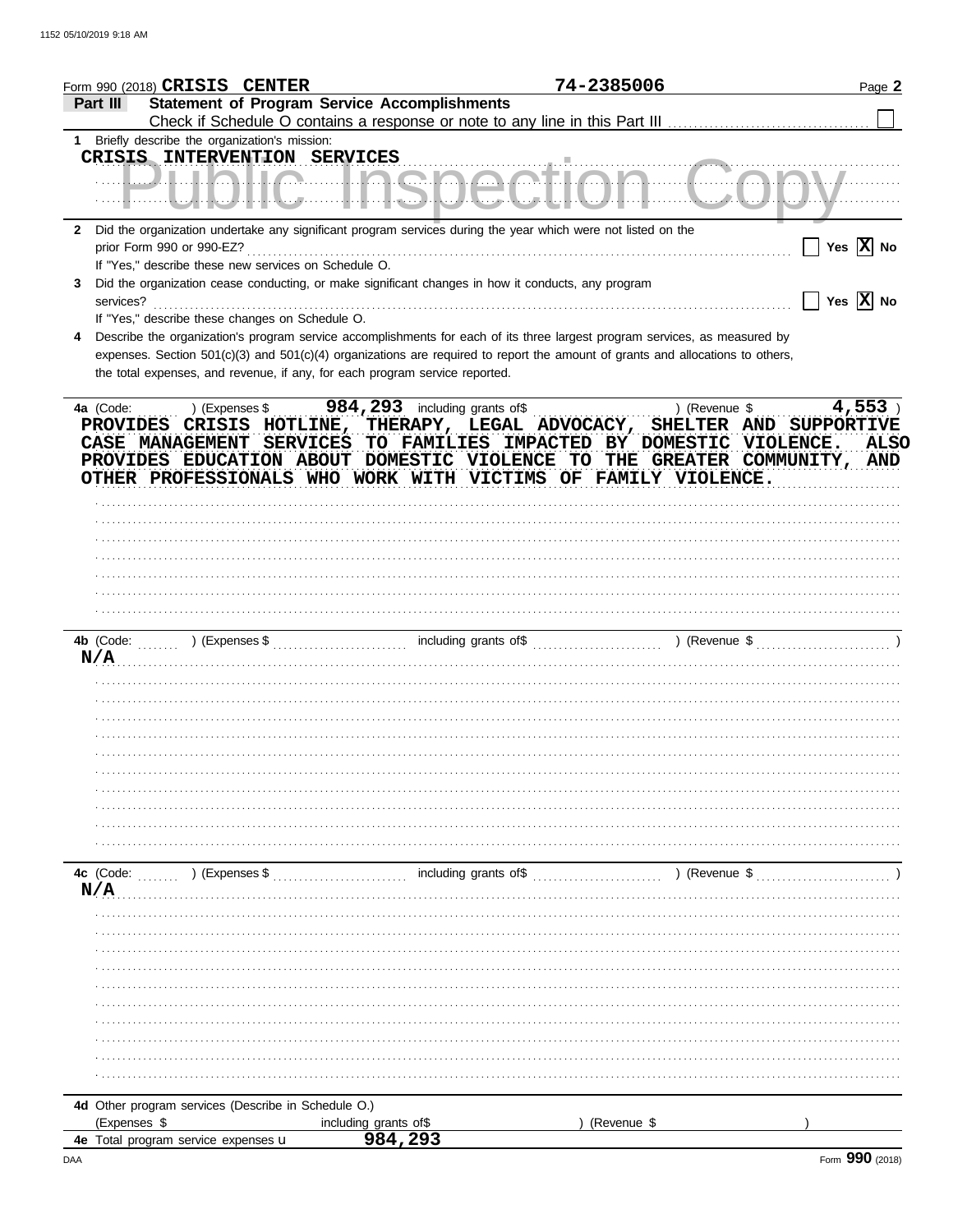|     | 74-2385006<br>Form 990 (2018) CRISIS CENTER                                                                             |                 |              | Page 3 |
|-----|-------------------------------------------------------------------------------------------------------------------------|-----------------|--------------|--------|
|     | Part IV<br><b>Checklist of Required Schedules</b>                                                                       |                 |              |        |
|     |                                                                                                                         |                 | Yes          | No     |
| 1   | Is the organization described in section $501(c)(3)$ or $4947(a)(1)$ (other than a private foundation)? If "Yes,"       |                 |              |        |
|     | complete Schedule A                                                                                                     | 1               | $\mathbf X$  |        |
| 2   | Is the organization required to complete Schedule B, Schedule of Contributors (see instructions)?                       | $\sqrt{2}$      | $\mathbf{X}$ |        |
| 3   | Did the organization engage in direct or indirect political campaign activities on behalf of or in opposition to        |                 |              |        |
|     | candidates for public office? If "Yes," complete Schedule C, Part I                                                     | 3 <sup>1</sup>  |              | X      |
| 4   | Section 501(c)(3) organizations. Did the organization engage in lobbying activities, or have a section 501(h)           |                 |              |        |
|     | election in effect during the tax year? If "Yes," complete Schedule C, Part II                                          | 4               |              | x      |
| 5   | Is the organization a section $501(c)(4)$ , $501(c)(5)$ , or $501(c)(6)$ organization that receives membership dues,    |                 |              |        |
|     | assessments, or similar amounts as defined in Revenue Procedure 98-19? If "Yes," complete Schedule C, Part III          | 5               |              | X      |
| 6   | Did the organization maintain any donor advised funds or any similar funds or accounts for which donors                 |                 |              |        |
|     | have the right to provide advice on the distribution or investment of amounts in such funds or accounts? If             |                 |              |        |
|     | "Yes," complete Schedule D, Part I                                                                                      | 6               |              | X      |
| 7   | Did the organization receive or hold a conservation easement, including easements to preserve open space,               |                 |              |        |
|     | the environment, historic land areas, or historic structures? If "Yes," complete Schedule D, Part II                    | 7               |              | X      |
| 8   | Did the organization maintain collections of works of art, historical treasures, or other similar assets? If "Yes,"     |                 |              |        |
|     | complete Schedule D, Part III                                                                                           | 8               |              | X      |
| 9   | Did the organization report an amount in Part X, line 21, for escrow or custodial account liability, serve as a         |                 |              |        |
|     | custodian for amounts not listed in Part X; or provide credit counseling, debt management, credit repair, or            |                 |              |        |
|     | debt negotiation services? If "Yes," complete Schedule D, Part IV                                                       | 9               |              | X      |
| 10  | Did the organization, directly or through a related organization, hold assets in temporarily restricted                 |                 |              |        |
|     | endowments, permanent endowments, or quasi-endowments? If "Yes," complete Schedule D, Part V                            | 10              |              | X      |
| 11  | If the organization's answer to any of the following questions is "Yes," then complete Schedule D, Parts VI,            |                 |              |        |
|     | VII, VIII, IX, or X as applicable.                                                                                      |                 |              |        |
| а   | Did the organization report an amount for land, buildings, and equipment in Part X, line 10? If "Yes,"                  |                 |              |        |
|     | complete Schedule D, Part VI                                                                                            | 11a             | X            |        |
|     | Did the organization report an amount for investments—other securities in Part X, line 12 that is 5% or more            |                 |              |        |
|     | of its total assets reported in Part X, line 16? If "Yes," complete Schedule D, Part VII                                | 11 <sub>b</sub> |              | X      |
| c   | Did the organization report an amount for investments—program related in Part X, line 13 that is 5% or more             |                 |              |        |
|     | of its total assets reported in Part X, line 16? If "Yes," complete Schedule D, Part VIII                               | 11c             |              | X      |
| d   | Did the organization report an amount for other assets in Part X, line 15 that is 5% or more of its total assets        |                 |              |        |
|     | reported in Part X, line 16? If "Yes," complete Schedule D, Part IX                                                     | 11d             |              | X      |
|     | Did the organization report an amount for other liabilities in Part X, line 25? If "Yes," complete Schedule D, Part X   | 11e             | $\mathbf x$  |        |
| f   | Did the organization's separate or consolidated financial statements for the tax year include a footnote that addresses |                 |              |        |
|     | the organization's liability for uncertain tax positions under FIN 48 (ASC 740)? If "Yes," complete Schedule D, Part X  | 11f             | X            |        |
|     | 12a Did the organization obtain separate, independent audited financial statements for the tax year? If "Yes," complete |                 |              |        |
|     | Schedule D, Parts XI and XII                                                                                            | 12a             | X            |        |
| b   | Was the organization included in consolidated, independent audited financial statements for the tax year? If            |                 |              |        |
|     | "Yes," and if the organization answered "No" to line 12a, then completing Schedule D, Parts XI and XII is optional      | 12 <sub>b</sub> |              | X      |
| 13  |                                                                                                                         | 13              |              | X      |
| 14a | Did the organization maintain an office, employees, or agents outside of the United States?                             | 14a             |              | X      |
| b   | Did the organization have aggregate revenues or expenses of more than \$10,000 from grantmaking,                        |                 |              |        |
|     | fundraising, business, investment, and program service activities outside the United States, or aggregate               |                 |              |        |
|     |                                                                                                                         | 14 <sub>b</sub> |              | X      |
| 15  | Did the organization report on Part IX, column (A), line 3, more than \$5,000 of grants or other assistance to or       |                 |              |        |
|     | for any foreign organization? If "Yes," complete Schedule F, Parts II and IV                                            | 15              |              | X      |
| 16  | Did the organization report on Part IX, column (A), line 3, more than \$5,000 of aggregate grants or other              |                 |              |        |
|     | assistance to or for foreign individuals? If "Yes," complete Schedule F, Parts III and IV                               | 16              |              | X      |
| 17  | Did the organization report a total of more than \$15,000 of expenses for professional fundraising services on          |                 |              |        |
|     |                                                                                                                         | 17              |              | X      |
| 18  | Did the organization report more than \$15,000 total of fundraising event gross income and contributions on             |                 |              |        |
|     |                                                                                                                         | 18              | X            |        |
| 19  | Did the organization report more than \$15,000 of gross income from gaming activities on Part VIII, line 9a?            |                 |              |        |
|     |                                                                                                                         | 19              |              | X      |
| 20a | Did the organization operate one or more hospital facilities? If "Yes," complete Schedule H                             | 20a             |              | X      |
| b   |                                                                                                                         | 20 <sub>b</sub> |              |        |
| 21  | Did the organization report more than \$5,000 of grants or other assistance to any domestic organization or             |                 |              |        |
|     |                                                                                                                         | 21              |              | X      |

Form **990** (2018)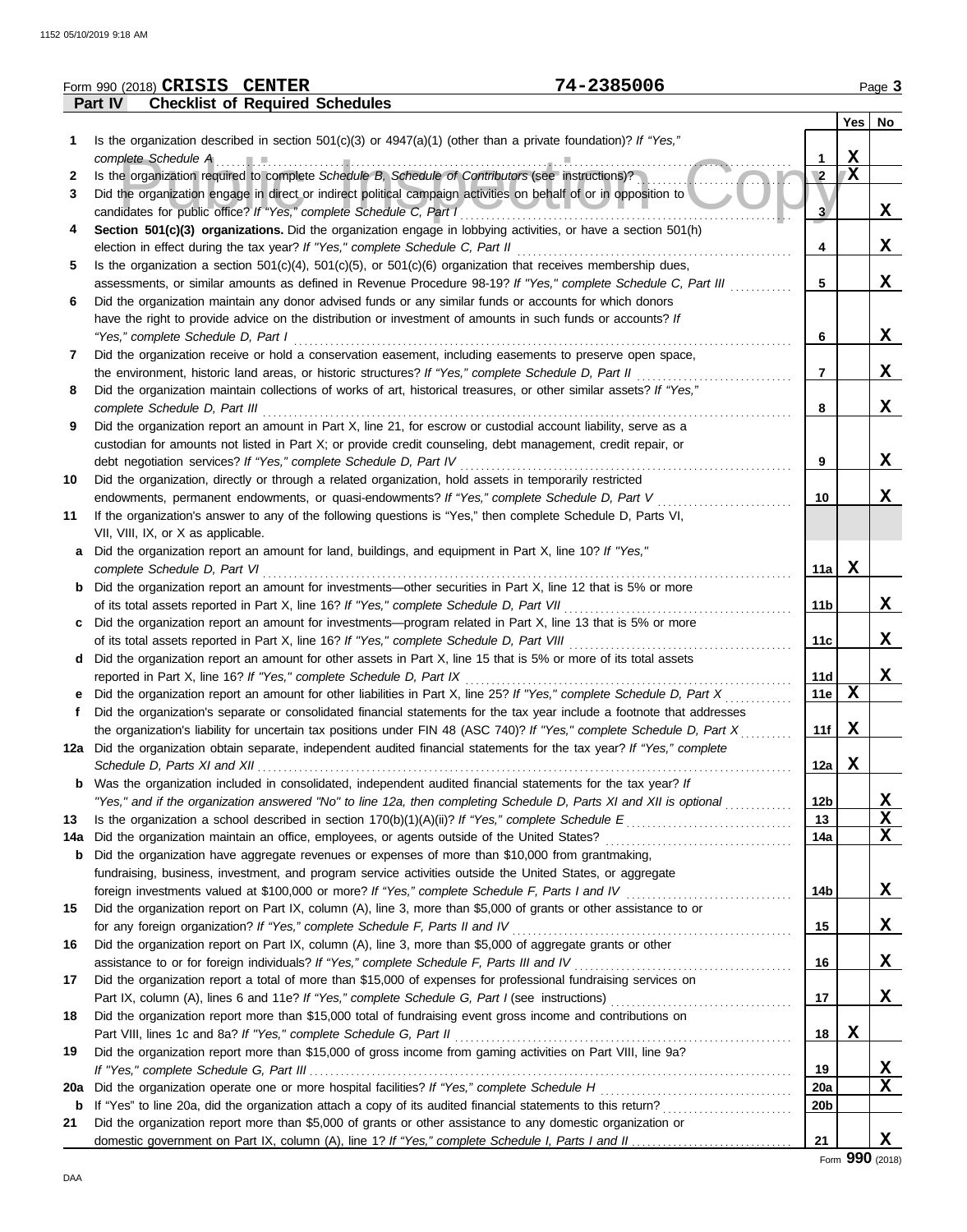|     | 74-2385006<br>Form 990 (2018) CRISIS CENTER                                                                                                                                                                          |                 |     | Page 4                  |
|-----|----------------------------------------------------------------------------------------------------------------------------------------------------------------------------------------------------------------------|-----------------|-----|-------------------------|
|     | <b>Checklist of Required Schedules (continued)</b><br>Part IV                                                                                                                                                        |                 |     |                         |
|     |                                                                                                                                                                                                                      |                 | Yes | No                      |
| 22  | Did the organization report more than \$5,000 of grants or other assistance to or for domestic individuals on                                                                                                        |                 |     | X                       |
| 23  | Part IX, column (A), line 2? If "Yes," complete Schedule I, Parts I and III<br>Did the organization answer "Yes" to Part VII, Section A, line 3, 4, or 5 about compensation of the                                   | 22              |     |                         |
|     | organization's current and former officers, directors, trustees, key employees, and highest compensated                                                                                                              |                 |     |                         |
|     | employees? If "Yes," complete Schedule J                                                                                                                                                                             | 23              |     | X                       |
|     | 24a Did the organization have a tax-exempt bond issue with an outstanding principal amount of more than                                                                                                              |                 |     |                         |
|     | \$100,000 as of the last day of the year, that was issued after December 31, 2002? If "Yes," answer lines 24b                                                                                                        |                 |     |                         |
|     | through 24d and complete Schedule K. If "No," go to line 25a                                                                                                                                                         | 24a             |     | X                       |
| b   | Did the organization invest any proceeds of tax-exempt bonds beyond a temporary period exception?                                                                                                                    | 24 <sub>b</sub> |     |                         |
| C   | Did the organization maintain an escrow account other than a refunding escrow at any time during the year                                                                                                            |                 |     |                         |
|     | to defease any tax-exempt bonds?                                                                                                                                                                                     | 24c             |     |                         |
|     | d Did the organization act as an "on behalf of" issuer for bonds outstanding at any time during the year?                                                                                                            | 24d             |     |                         |
|     | 25a Section 501(c)(3), 501(c)(4), and 501(c)(29) organizations. Did the organization engage in an excess benefit                                                                                                     |                 |     |                         |
|     | transaction with a disqualified person during the year? If "Yes," complete Schedule L, Part I                                                                                                                        | 25a             |     | X                       |
| b   | Is the organization aware that it engaged in an excess benefit transaction with a disqualified person in a prior                                                                                                     |                 |     |                         |
|     | year, and that the transaction has not been reported on any of the organization's prior Forms 990 or 990-EZ?                                                                                                         |                 |     |                         |
|     | If "Yes," complete Schedule L, Part I                                                                                                                                                                                | 25 <sub>b</sub> |     | X                       |
| 26  | Did the organization report any amount on Part X, line 5, 6, or 22 for receivables from or payables to any                                                                                                           |                 |     |                         |
|     | current or former officers, directors, trustees, key employees, highest compensated employees, or                                                                                                                    |                 |     |                         |
|     | disqualified persons? If "Yes," complete Schedule L, Part II                                                                                                                                                         | 26              |     | X                       |
| 27  | Did the organization provide a grant or other assistance to an officer, director, trustee, key employee,                                                                                                             |                 |     |                         |
|     | substantial contributor or employee thereof, a grant selection committee member, or to a 35% controlled<br>entity or family member of any of these persons? If "Yes," complete Schedule L, Part III                  | 27              |     | X                       |
| 28  | Was the organization a party to a business transaction with one of the following parties (see Schedule L,                                                                                                            |                 |     |                         |
|     | Part IV instructions for applicable filing thresholds, conditions, and exceptions):                                                                                                                                  |                 |     |                         |
| а   | A current or former officer, director, trustee, or key employee? If "Yes," complete Schedule L, Part IV                                                                                                              | 28a             |     | X                       |
| b   | A family member of a current or former officer, director, trustee, or key employee? If "Yes," complete                                                                                                               |                 |     |                         |
|     | Schedule L, Part IV                                                                                                                                                                                                  | 28b             |     | X                       |
| c   | An entity of which a current or former officer, director, trustee, or key employee (or a family member thereof)                                                                                                      |                 |     |                         |
|     | was an officer, director, trustee, or direct or indirect owner? If "Yes," complete Schedule L, Part IV                                                                                                               | 28c             |     | $\mathbf x$             |
| 29  | Did the organization receive more than \$25,000 in non-cash contributions? If "Yes," complete Schedule M                                                                                                             | 29              |     | $\mathbf{x}$            |
| 30  | Did the organization receive contributions of art, historical treasures, or other similar assets, or qualified                                                                                                       |                 |     |                         |
|     | conservation contributions? If "Yes," complete Schedule M                                                                                                                                                            | 30              |     | X                       |
| 31  | Did the organization liquidate, terminate, or dissolve and cease operations? If "Yes," complete Schedule N, Part I                                                                                                   | 31              |     | $\overline{\mathbf{x}}$ |
| 32  | Did the organization sell, exchange, dispose of, or transfer more than 25% of its net assets? If "Yes,"                                                                                                              |                 |     |                         |
|     | complete Schedule N, Part II                                                                                                                                                                                         | 32              |     | X                       |
| 33  | Did the organization own 100% of an entity disregarded as separate from the organization under Regulations                                                                                                           |                 |     |                         |
|     | sections 301.7701-2 and 301.7701-3? If "Yes," complete Schedule R, Part I                                                                                                                                            | 33              |     | X                       |
| 34  | Was the organization related to any tax-exempt or taxable entity? If "Yes," complete Schedule R, Part II, III,                                                                                                       |                 |     |                         |
|     | or IV, and Part V, line 1                                                                                                                                                                                            | 34              |     | <u>x</u><br>$\mathbf x$ |
| 35а | Did the organization have a controlled entity within the meaning of section 512(b)(13)?                                                                                                                              | <b>35a</b>      |     |                         |
| b   | If "Yes" to line 35a, did the organization receive any payment from or engage in any transaction with a<br>controlled entity within the meaning of section 512(b)(13)? If "Yes," complete Schedule R, Part V, line 2 | 35 <sub>b</sub> |     |                         |
| 36  | Section 501(c)(3) organizations. Did the organization make any transfers to an exempt non-charitable                                                                                                                 |                 |     |                         |
|     | related organization? If "Yes," complete Schedule R, Part V, line 2                                                                                                                                                  | 36              |     | X                       |
| 37  | Did the organization conduct more than 5% of its activities through an entity that is not a related organization                                                                                                     |                 |     |                         |
|     | and that is treated as a partnership for federal income tax purposes? If "Yes," complete Schedule R, Part VI                                                                                                         | 37              |     | X                       |
| 38  | Did the organization complete Schedule O and provide explanations in Schedule O for Part VI, lines 11b and                                                                                                           |                 |     |                         |
|     | 19? Note. All Form 990 filers are required to complete Schedule O.                                                                                                                                                   | 38              | X   |                         |
|     | Statements Regarding Other IRS Filings and Tax Compliance<br>Part V                                                                                                                                                  |                 |     |                         |
|     |                                                                                                                                                                                                                      |                 |     |                         |
|     |                                                                                                                                                                                                                      |                 |     | Yes   No                |
| 1a  | 6<br>Enter the number reported in Box 3 of Form 1096. Enter -0- if not applicable<br>1a                                                                                                                              |                 |     |                         |
| b   | $\mathbf 0$<br>1 <sub>b</sub><br>Enter the number of Forms W-2G included in line 1a. Enter -0- if not applicable                                                                                                     |                 |     |                         |
| c   | Did the organization comply with backup withholding rules for reportable payments to vendors and                                                                                                                     |                 |     |                         |
|     |                                                                                                                                                                                                                      | 1c              | X   |                         |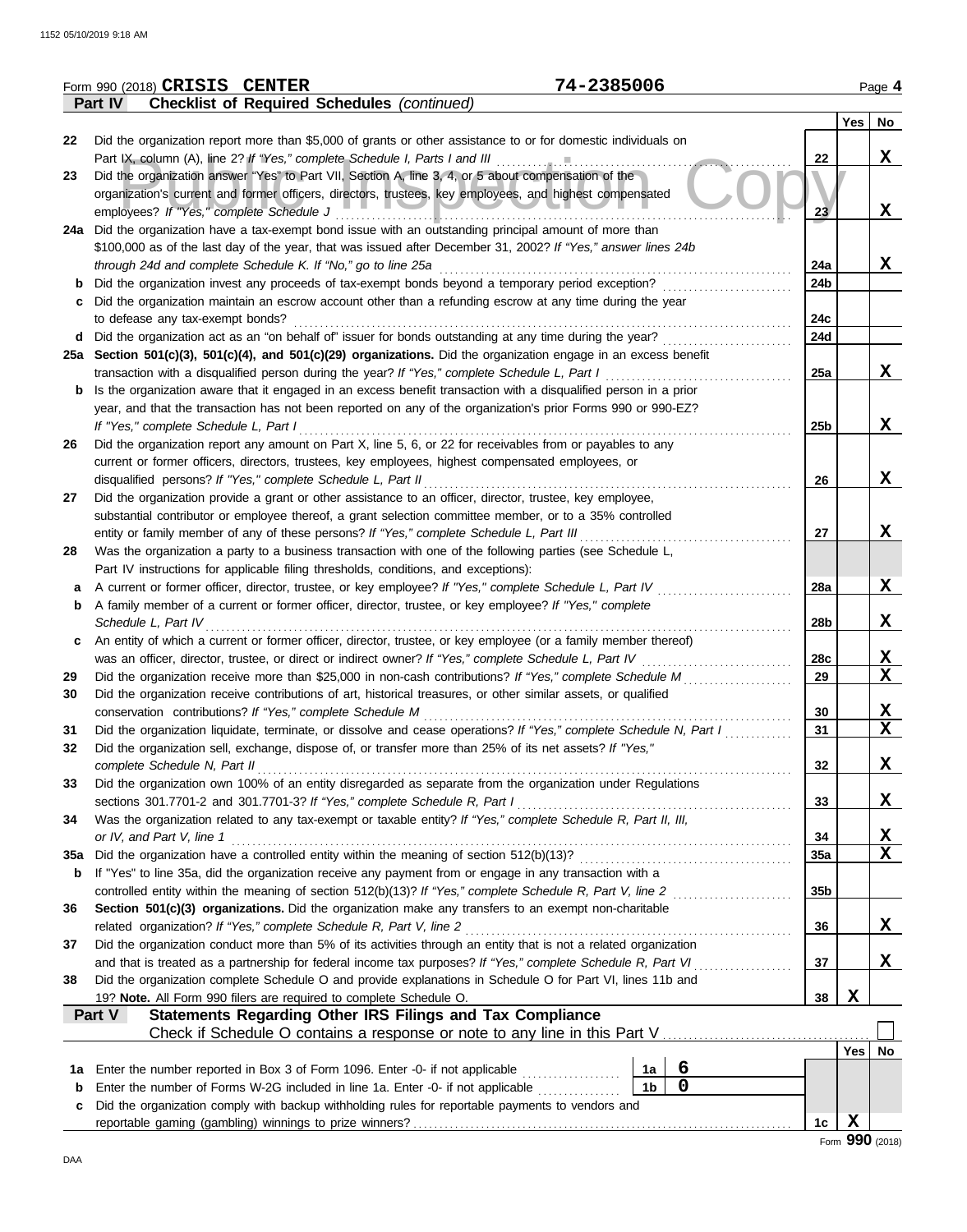|             | Form 990 (2018) CRISIS CENTER                                                                                                                             |  |  |  |  |  |  |  | 74-2385006 |                 |    |  |                 |             | Page 5      |
|-------------|-----------------------------------------------------------------------------------------------------------------------------------------------------------|--|--|--|--|--|--|--|------------|-----------------|----|--|-----------------|-------------|-------------|
|             | Statements Regarding Other IRS Filings and Tax Compliance (continued)<br><b>Part V</b>                                                                    |  |  |  |  |  |  |  |            |                 |    |  |                 |             |             |
|             |                                                                                                                                                           |  |  |  |  |  |  |  |            |                 |    |  |                 |             | Yes   No    |
|             | 2a Enter the number of employees reported on Form W-3, Transmittal of Wage and Tax                                                                        |  |  |  |  |  |  |  |            |                 |    |  |                 |             |             |
|             | Statements, filed for the calendar year ending with or within the year covered by this return                                                             |  |  |  |  |  |  |  |            | 2a              | 29 |  |                 |             |             |
| b           | If at least one is reported on line 2a, did the organization file all required federal employment tax returns?                                            |  |  |  |  |  |  |  |            |                 |    |  | 2 <sub>b</sub>  | X           |             |
|             | Note. If the sum of lines 1a and 2a is greater than 250, you may be required to e-file (see instructions)                                                 |  |  |  |  |  |  |  |            |                 |    |  |                 |             |             |
| За          | Did the organization have unrelated business gross income of \$1,000 or more during the year?                                                             |  |  |  |  |  |  |  |            |                 |    |  | 3a              |             | X           |
| b           | If "Yes," has it filed a Form 990-T for this year? If "No" to line 3b, provide an explanation in Schedule O                                               |  |  |  |  |  |  |  |            |                 |    |  | 3 <sub>b</sub>  |             |             |
| 4a          | At any time during the calendar year, did the organization have an interest in, or a signature or other authority over,                                   |  |  |  |  |  |  |  |            |                 |    |  |                 |             |             |
|             | a financial account in a foreign country (such as a bank account, securities account, or other financial account)?                                        |  |  |  |  |  |  |  |            |                 |    |  | 4a              |             | X           |
| b           |                                                                                                                                                           |  |  |  |  |  |  |  |            |                 |    |  |                 |             |             |
|             | See instructions for filing requirements for FinCEN Form 114, Report of Foreign Bank and Financial Accounts (FBAR).                                       |  |  |  |  |  |  |  |            |                 |    |  |                 |             |             |
| 5a          |                                                                                                                                                           |  |  |  |  |  |  |  |            |                 |    |  | 5a              |             | <u>x</u>    |
| b           | Did any taxable party notify the organization that it was or is a party to a prohibited tax shelter transaction?                                          |  |  |  |  |  |  |  |            |                 |    |  | 5 <sub>b</sub>  |             | $\mathbf x$ |
| c           | If "Yes" to line 5a or 5b, did the organization file Form 8886-T?                                                                                         |  |  |  |  |  |  |  |            |                 |    |  | 5c              |             |             |
| 6a          | Does the organization have annual gross receipts that are normally greater than \$100,000, and did the                                                    |  |  |  |  |  |  |  |            |                 |    |  |                 |             |             |
|             | organization solicit any contributions that were not tax deductible as charitable contributions?                                                          |  |  |  |  |  |  |  |            |                 |    |  | 6a              |             | X           |
| b           | If "Yes," did the organization include with every solicitation an express statement that such contributions or                                            |  |  |  |  |  |  |  |            |                 |    |  |                 |             |             |
|             | gifts were not tax deductible?                                                                                                                            |  |  |  |  |  |  |  |            |                 |    |  | 6b              |             |             |
| 7           | Organizations that may receive deductible contributions under section 170(c).                                                                             |  |  |  |  |  |  |  |            |                 |    |  |                 |             |             |
| a           | Did the organization receive a payment in excess of \$75 made partly as a contribution and partly for goods                                               |  |  |  |  |  |  |  |            |                 |    |  |                 |             |             |
|             | and services provided to the payor?                                                                                                                       |  |  |  |  |  |  |  |            |                 |    |  | 7a              | X           |             |
| b           |                                                                                                                                                           |  |  |  |  |  |  |  |            |                 |    |  | 7b              | $\mathbf x$ |             |
| c           | Did the organization sell, exchange, or otherwise dispose of tangible personal property for which it was                                                  |  |  |  |  |  |  |  |            |                 |    |  |                 |             |             |
|             |                                                                                                                                                           |  |  |  |  |  |  |  |            |                 |    |  | 7c              |             | X           |
| d           | If "Yes," indicate the number of Forms 8282 filed during the year<br>[[[[[[[[[[[[[]]]]]                                                                   |  |  |  |  |  |  |  |            | 7d              |    |  |                 |             |             |
| е           | Did the organization receive any funds, directly or indirectly, to pay premiums on a personal benefit contract?                                           |  |  |  |  |  |  |  |            |                 |    |  | 7e              |             | <u>х</u>    |
|             | Did the organization, during the year, pay premiums, directly or indirectly, on a personal benefit contract?                                              |  |  |  |  |  |  |  |            |                 |    |  | 7f              |             | $\mathbf X$ |
| g           | If the organization received a contribution of qualified intellectual property, did the organization file Form 8899 as required?                          |  |  |  |  |  |  |  |            |                 |    |  | 7g              |             |             |
| h           | If the organization received a contribution of cars, boats, airplanes, or other vehicles, did the organization file a Form 1098-C?                        |  |  |  |  |  |  |  |            |                 |    |  | 7h              |             |             |
| 8           | Sponsoring organizations maintaining donor advised funds. Did a donor advised fund maintained by the                                                      |  |  |  |  |  |  |  |            |                 |    |  |                 |             |             |
|             |                                                                                                                                                           |  |  |  |  |  |  |  |            |                 |    |  | 8               |             |             |
| 9           | Sponsoring organizations maintaining donor advised funds.                                                                                                 |  |  |  |  |  |  |  |            |                 |    |  |                 |             |             |
| а           | Did the sponsoring organization make any taxable distributions under section 4966?                                                                        |  |  |  |  |  |  |  |            |                 |    |  | 9a              |             |             |
| $\mathbf b$ | Did the sponsoring organization make a distribution to a donor, donor advisor, or related person?                                                         |  |  |  |  |  |  |  |            |                 |    |  | 9b              |             |             |
| 10          | Section 501(c)(7) organizations. Enter:                                                                                                                   |  |  |  |  |  |  |  |            | 10a             |    |  |                 |             |             |
| а           | Initiation fees and capital contributions included on Part VIII, line 12                                                                                  |  |  |  |  |  |  |  |            |                 |    |  |                 |             |             |
| $\mathbf b$ | Gross receipts, included on Form 990, Part VIII, line 12, for public use of club facilities                                                               |  |  |  |  |  |  |  |            | 10 <sub>b</sub> |    |  |                 |             |             |
| 11          | Section 501(c)(12) organizations. Enter:                                                                                                                  |  |  |  |  |  |  |  |            | 11a             |    |  |                 |             |             |
| а           | Gross income from members or shareholders<br>Gross income from other sources (Do not net amounts due or paid to other sources                             |  |  |  |  |  |  |  |            |                 |    |  |                 |             |             |
| $\mathbf b$ |                                                                                                                                                           |  |  |  |  |  |  |  |            | 11 <sub>b</sub> |    |  |                 |             |             |
| 12a         | against amounts due or received from them.)<br>Section 4947(a)(1) non-exempt charitable trusts. Is the organization filing Form 990 in lieu of Form 1041? |  |  |  |  |  |  |  |            |                 |    |  | 12a             |             |             |
| b           | If "Yes," enter the amount of tax-exempt interest received or accrued during the year                                                                     |  |  |  |  |  |  |  |            | 12b             |    |  |                 |             |             |
| 13          | Section 501(c)(29) qualified nonprofit health insurance issuers.                                                                                          |  |  |  |  |  |  |  |            |                 |    |  |                 |             |             |
| а           | Is the organization licensed to issue qualified health plans in more than one state?                                                                      |  |  |  |  |  |  |  |            |                 |    |  | 13a             |             |             |
|             | Note. See the instructions for additional information the organization must report on Schedule O.                                                         |  |  |  |  |  |  |  |            |                 |    |  |                 |             |             |
| b           | Enter the amount of reserves the organization is required to maintain by the states in which                                                              |  |  |  |  |  |  |  |            |                 |    |  |                 |             |             |
|             |                                                                                                                                                           |  |  |  |  |  |  |  |            | 13 <sub>b</sub> |    |  |                 |             |             |
| c           | Enter the amount of reserves on hand                                                                                                                      |  |  |  |  |  |  |  |            | 13 <sub>c</sub> |    |  |                 |             |             |
| 14a         | Did the organization receive any payments for indoor tanning services during the tax year?                                                                |  |  |  |  |  |  |  |            |                 |    |  | 14a             |             | X           |
| b           |                                                                                                                                                           |  |  |  |  |  |  |  |            |                 |    |  | 14 <sub>b</sub> |             |             |
| 15          | Is the organization subject to the section 4960 tax on payment(s) of more than \$1,000,000 in remuneration or                                             |  |  |  |  |  |  |  |            |                 |    |  |                 |             |             |
|             | excess parachute payment(s) during the year?                                                                                                              |  |  |  |  |  |  |  |            |                 |    |  | 15              |             | x           |
|             | If "Yes," see instructions and file Form 4720, Schedule N.                                                                                                |  |  |  |  |  |  |  |            |                 |    |  |                 |             |             |
| 16          | Is the organization an educational institution subject to the section 4968 excise tax on net investment income?                                           |  |  |  |  |  |  |  |            |                 |    |  | 16              |             | X           |
|             | If "Yes," complete Form 4720, Schedule O.                                                                                                                 |  |  |  |  |  |  |  |            |                 |    |  |                 |             |             |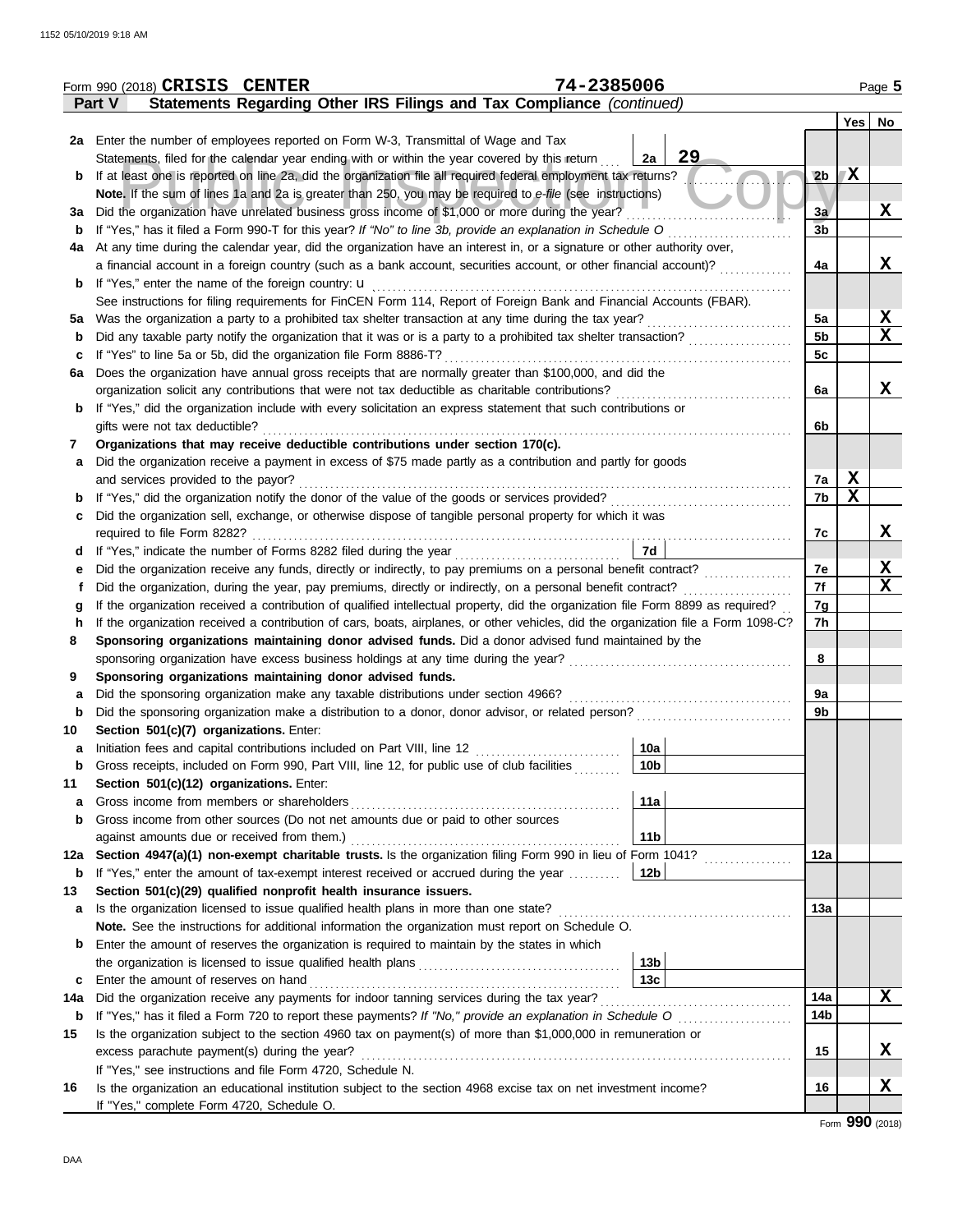|        | Form 990 (2018) CRISIS CENTER                                          |                                                                                                                                                                                                                         | 74-2385006                    |                      |                 |                   | Page 6          |
|--------|------------------------------------------------------------------------|-------------------------------------------------------------------------------------------------------------------------------------------------------------------------------------------------------------------------|-------------------------------|----------------------|-----------------|-------------------|-----------------|
|        | Part VI                                                                | Governance, Management, and Disclosure For each "Yes" response to lines 2 through 7b below, and for a "No"                                                                                                              |                               |                      |                 |                   |                 |
|        |                                                                        | response to line 8a, 8b, or 10b below, describe the circumstances, processes, or changes in Schedule O. See instructions.                                                                                               |                               |                      |                 |                   |                 |
|        |                                                                        |                                                                                                                                                                                                                         |                               |                      |                 |                   | X               |
|        | Section A. Governing Body and Management                               |                                                                                                                                                                                                                         |                               |                      |                 |                   |                 |
|        |                                                                        |                                                                                                                                                                                                                         |                               |                      |                 | Yes               | No              |
|        |                                                                        | 1a Enter the number of voting members of the governing body at the end of the tax year                                                                                                                                  |                               | $\mathbf{1}3$<br>1a  |                 |                   |                 |
|        |                                                                        | If there are material differences in voting rights among members of the governing body, or                                                                                                                              |                               |                      |                 |                   |                 |
|        |                                                                        | if the governing body delegated broad authority to an executive committee or similar                                                                                                                                    |                               |                      |                 |                   |                 |
|        | committee, explain in Schedule O.                                      |                                                                                                                                                                                                                         |                               |                      |                 |                   |                 |
| b      |                                                                        | Enter the number of voting members included in line 1a, above, who are independent                                                                                                                                      |                               | 13<br>1 <sub>b</sub> |                 |                   |                 |
| 2      |                                                                        | Did any officer, director, trustee, or key employee have a family relationship or a business relationship with                                                                                                          |                               |                      |                 |                   |                 |
|        | any other officer, director, trustee, or key employee?                 |                                                                                                                                                                                                                         |                               |                      | $\mathbf{2}$    |                   | X               |
| 3      |                                                                        | Did the organization delegate control over management duties customarily performed by or under the direct                                                                                                               |                               |                      |                 |                   |                 |
|        |                                                                        | supervision of officers, directors, or trustees, or key employees to a management company or other person?                                                                                                              |                               |                      | 3               |                   | X               |
| 4      |                                                                        | Did the organization make any significant changes to its governing documents since the prior Form 990 was filed?                                                                                                        |                               |                      | 4               |                   | X               |
| 5      |                                                                        | Did the organization become aware during the year of a significant diversion of the organization's assets?                                                                                                              |                               |                      | 5               |                   | $\mathbf{x}$    |
| 6      | Did the organization have members or stockholders?                     |                                                                                                                                                                                                                         |                               |                      | 6               |                   | X               |
| 7a     |                                                                        | Did the organization have members, stockholders, or other persons who had the power to elect or appoint                                                                                                                 |                               |                      |                 |                   |                 |
|        | one or more members of the governing body?                             |                                                                                                                                                                                                                         |                               |                      | 7a              |                   | X               |
| b      |                                                                        | Are any governance decisions of the organization reserved to (or subject to approval by) members,                                                                                                                       |                               |                      |                 |                   |                 |
|        | stockholders, or persons other than the governing body?                |                                                                                                                                                                                                                         |                               |                      | 7b              |                   | X               |
| 8      |                                                                        | Did the organization contemporaneously document the meetings held or written actions undertaken during the year by the following:                                                                                       |                               |                      |                 |                   |                 |
| a      | The governing body?                                                    |                                                                                                                                                                                                                         |                               |                      | 8a              | Х                 |                 |
| b      | Each committee with authority to act on behalf of the governing body?  |                                                                                                                                                                                                                         |                               |                      | 8b              | X                 |                 |
| 9      |                                                                        | Is there any officer, director, trustee, or key employee listed in Part VII, Section A, who cannot be reached at                                                                                                        |                               |                      |                 |                   |                 |
|        |                                                                        |                                                                                                                                                                                                                         |                               |                      |                 |                   | X               |
|        |                                                                        | Section B. Policies (This Section B requests information about policies not required by the Internal Revenue Code.)                                                                                                     |                               |                      |                 |                   |                 |
|        |                                                                        |                                                                                                                                                                                                                         |                               |                      |                 | Yes               | No              |
|        | 10a Did the organization have local chapters, branches, or affiliates? |                                                                                                                                                                                                                         |                               |                      | 10a             |                   | X               |
|        |                                                                        | <b>b</b> If "Yes," did the organization have written policies and procedures governing the activities of such chapters,                                                                                                 |                               |                      |                 |                   |                 |
|        |                                                                        | affiliates, and branches to ensure their operations are consistent with the organization's exempt purposes?                                                                                                             |                               |                      | 10b             |                   |                 |
|        |                                                                        | 11a Has the organization provided a complete copy of this Form 990 to all members of its governing body before filing the form?                                                                                         |                               |                      | 11a             | X                 |                 |
| b      |                                                                        | Describe in Schedule O the process, if any, used by the organization to review this Form 990.                                                                                                                           |                               |                      |                 |                   |                 |
| 12a    |                                                                        | Did the organization have a written conflict of interest policy? If "No," go to line 13                                                                                                                                 |                               |                      | 12a             | $\mathbf{x}$      |                 |
| b      |                                                                        | Were officers, directors, or trustees, and key employees required to disclose annually interests that could give rise to conflicts?                                                                                     |                               |                      | 12 <sub>b</sub> | $\mathbf x$       |                 |
| c      |                                                                        | Did the organization regularly and consistently monitor and enforce compliance with the policy? If "Yes,"                                                                                                               |                               |                      |                 |                   |                 |
|        | describe in Schedule O how this was done                               |                                                                                                                                                                                                                         |                               |                      | 12c             | X.<br>$\mathbf x$ |                 |
| 13     | Did the organization have a written whistleblower policy?              |                                                                                                                                                                                                                         |                               |                      | 13              | $\mathbf x$       |                 |
| 14     |                                                                        | Did the organization have a written document retention and destruction policy?                                                                                                                                          |                               |                      | 14              |                   |                 |
| 15     |                                                                        | Did the process for determining compensation of the following persons include a review and approval by<br>independent persons, comparability data, and contemporaneous substantiation of the deliberation and decision? |                               |                      |                 |                   |                 |
|        |                                                                        | The organization's CEO, Executive Director, or top management official                                                                                                                                                  |                               |                      | 15a             | X                 |                 |
| а<br>b | Other officers or key employees of the organization                    |                                                                                                                                                                                                                         |                               |                      | 15 <sub>b</sub> | $\mathbf x$       |                 |
|        |                                                                        | If "Yes" to line 15a or 15b, describe the process in Schedule O (see instructions).                                                                                                                                     |                               |                      |                 |                   |                 |
| 16a    |                                                                        | Did the organization invest in, contribute assets to, or participate in a joint venture or similar arrangement                                                                                                          |                               |                      |                 |                   |                 |
|        | with a taxable entity during the year?                                 |                                                                                                                                                                                                                         |                               |                      | 16a             |                   | X               |
|        |                                                                        | <b>b</b> If "Yes," did the organization follow a written policy or procedure requiring the organization to evaluate its                                                                                                 |                               |                      |                 |                   |                 |
|        |                                                                        | participation in joint venture arrangements under applicable federal tax law, and take steps to safeguard the                                                                                                           |                               |                      |                 |                   |                 |
|        |                                                                        |                                                                                                                                                                                                                         |                               |                      | 16b             |                   |                 |
|        | <b>Section C. Disclosure</b>                                           |                                                                                                                                                                                                                         |                               |                      |                 |                   |                 |
| 17     |                                                                        | List the states with which a copy of this Form 990 is required to be filed $\mathbf{u}$ CO                                                                                                                              |                               |                      |                 |                   |                 |
| 18     |                                                                        | Section 6104 requires an organization to make its Forms 1023 (1024 or 1024-A if applicable), 990, and 990-T (Section 501(c)                                                                                             |                               |                      |                 |                   |                 |
|        |                                                                        | (3)s only) available for public inspection. Indicate how you made these available. Check all that apply.                                                                                                                |                               |                      |                 |                   |                 |
|        | ΙXΙ<br>Own website                                                     | Another's website $ \mathbf{X} $ Upon request                                                                                                                                                                           | Other (explain in Schedule O) |                      |                 |                   |                 |
| 19     |                                                                        | Describe in Schedule O whether (and if so, how) the organization made its governing documents, conflict of interest policy, and                                                                                         |                               |                      |                 |                   |                 |
|        | financial statements available to the public during the tax year.      |                                                                                                                                                                                                                         |                               |                      |                 |                   |                 |
| 20     |                                                                        | State the name, address, and telephone number of the person who possesses the organization's books and records u                                                                                                        |                               |                      |                 |                   |                 |
|        | THE ORGANIZATION                                                       | PO BOX 631302                                                                                                                                                                                                           |                               |                      |                 |                   |                 |
|        | <b>LITTLETON</b>                                                       |                                                                                                                                                                                                                         | CO 80163                      | 303-688-1094         |                 |                   |                 |
| DAA    |                                                                        |                                                                                                                                                                                                                         |                               |                      |                 |                   | Form 990 (2018) |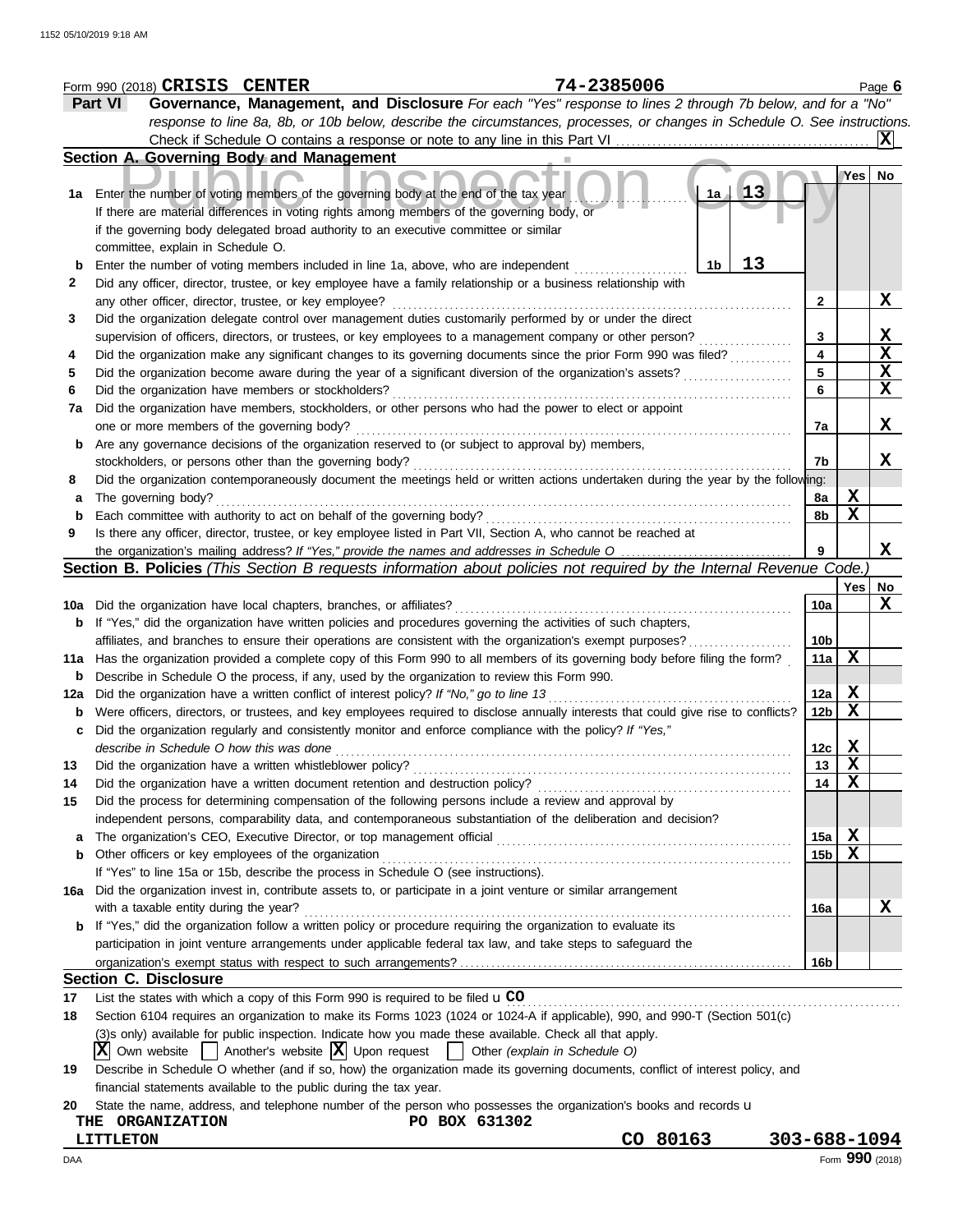| Form 990 (2018) CRISIS CENTER                                                                                                                                                                                                                                                                              |                          |                                   |               |             |              |                                                                  |        | 74-2385006                                                                      |                                 | Page 7                      |
|------------------------------------------------------------------------------------------------------------------------------------------------------------------------------------------------------------------------------------------------------------------------------------------------------------|--------------------------|-----------------------------------|---------------|-------------|--------------|------------------------------------------------------------------|--------|---------------------------------------------------------------------------------|---------------------------------|-----------------------------|
| Part VII Compensation of Officers, Directors, Trustees, Key Employees, Highest Compensated Employees, and                                                                                                                                                                                                  |                          |                                   |               |             |              |                                                                  |        |                                                                                 |                                 |                             |
| <b>Independent Contractors</b>                                                                                                                                                                                                                                                                             |                          |                                   |               |             |              |                                                                  |        |                                                                                 |                                 |                             |
|                                                                                                                                                                                                                                                                                                            |                          |                                   |               |             |              |                                                                  |        | Check if Schedule O contains a response or note to any line in this Part VII    |                                 |                             |
| Section A.                                                                                                                                                                                                                                                                                                 |                          |                                   |               |             |              |                                                                  |        | Officers, Directors, Trustees, Key Employees, and Highest Compensated Employees |                                 |                             |
| 1a Complete this table for all persons required to be listed. Report compensation for the calendar year ending with or within the<br>organization's tax year.<br>• List all of the organization's current officers, directors, trustees (whether individuals or organizations), regardless of amount of    |                          |                                   |               |             |              |                                                                  |        |                                                                                 |                                 |                             |
| compensation. Enter -0- in columns (D), (E), and (F) if no compensation was paid.                                                                                                                                                                                                                          |                          |                                   |               |             |              |                                                                  |        |                                                                                 |                                 |                             |
| • List all of the organization's current key employees, if any. See instructions for definition of "key employee."                                                                                                                                                                                         |                          |                                   |               |             |              |                                                                  |        |                                                                                 |                                 |                             |
| • List the organization's five current highest compensated employees (other than an officer, director, trustee, or key employee)<br>who received reportable compensation (Box 5 of Form W-2 and/or Box 7 of Form 1099-MISC) of more than \$100,000 from the<br>organization and any related organizations. |                          |                                   |               |             |              |                                                                  |        |                                                                                 |                                 |                             |
| • List all of the organization's former officers, key employees, and highest compensated employees who received more than<br>\$100,000 of reportable compensation from the organization and any related organizations.                                                                                     |                          |                                   |               |             |              |                                                                  |        |                                                                                 |                                 |                             |
| • List all of the organization's former directors or trustees that received, in the capacity as a former director or trustee of the<br>organization, more than \$10,000 of reportable compensation from the organization and any related organizations.                                                    |                          |                                   |               |             |              |                                                                  |        |                                                                                 |                                 |                             |
| List persons in the following order: individual trustees or directors; institutional trustees; officers; key employees; highest                                                                                                                                                                            |                          |                                   |               |             |              |                                                                  |        |                                                                                 |                                 |                             |
| compensated employees; and former such persons.                                                                                                                                                                                                                                                            |                          |                                   |               |             |              |                                                                  |        |                                                                                 |                                 |                             |
| Check this box if neither the organization nor any related organization compensated any current officer, director, or trustee.                                                                                                                                                                             |                          |                                   |               |             |              |                                                                  |        |                                                                                 |                                 |                             |
| (A)                                                                                                                                                                                                                                                                                                        | (B)                      |                                   |               |             | (C)          |                                                                  |        | (D)                                                                             | (F)                             | (F)                         |
| Name and Title                                                                                                                                                                                                                                                                                             | Average<br>hours per     |                                   |               | Position    |              | (do not check more than one                                      |        | Reportable<br>compensation                                                      | Reportable<br>compensation from | Estimated<br>amount of      |
|                                                                                                                                                                                                                                                                                                            | week<br>(list any        |                                   |               |             |              | box, unless person is both an<br>officer and a director/trustee) |        | from<br>the                                                                     | related<br>organizations        | other<br>compensation       |
|                                                                                                                                                                                                                                                                                                            | hours for                |                                   |               |             |              |                                                                  |        | organization                                                                    | (W-2/1099-MISC)                 | from the                    |
|                                                                                                                                                                                                                                                                                                            | related<br>organizations |                                   | Institutional | Officer     | Key employee |                                                                  | Former | (W-2/1099-MISC)                                                                 |                                 | organization<br>and related |
|                                                                                                                                                                                                                                                                                                            | below dotted             |                                   |               |             |              |                                                                  |        |                                                                                 |                                 | organizations               |
|                                                                                                                                                                                                                                                                                                            | line)                    | Individual trustee<br>or director | trustee       |             |              |                                                                  |        |                                                                                 |                                 |                             |
|                                                                                                                                                                                                                                                                                                            |                          |                                   |               |             |              | Highest compensated<br>employee                                  |        |                                                                                 |                                 |                             |
| (1) CRAIG SAMMONS                                                                                                                                                                                                                                                                                          |                          |                                   |               |             |              |                                                                  |        |                                                                                 |                                 |                             |
|                                                                                                                                                                                                                                                                                                            | 2.00                     |                                   |               |             |              |                                                                  |        |                                                                                 |                                 |                             |
| <b>PRESIDENT</b>                                                                                                                                                                                                                                                                                           | 0.00                     | X                                 |               | X           |              |                                                                  |        | 0                                                                               | 0                               | 0                           |
| (2) HEATHER HARCOURT                                                                                                                                                                                                                                                                                       |                          |                                   |               |             |              |                                                                  |        |                                                                                 |                                 |                             |
|                                                                                                                                                                                                                                                                                                            | 2.00                     |                                   |               |             |              |                                                                  |        |                                                                                 |                                 |                             |
| <b>VICE-PRESIDENT</b>                                                                                                                                                                                                                                                                                      | 0.00                     | $\mathbf x$                       |               | X           |              |                                                                  |        | 0                                                                               | 0                               | $\mathbf 0$                 |
| (3) MIKE PRENDERGAST                                                                                                                                                                                                                                                                                       | 2.00                     |                                   |               |             |              |                                                                  |        |                                                                                 |                                 |                             |
| PAST PRESIDENT                                                                                                                                                                                                                                                                                             | 0.00                     | X                                 |               | $\mathbf x$ |              |                                                                  |        | 0                                                                               | 0                               | $\mathbf 0$                 |
| (4) MICHELE DUNCAN                                                                                                                                                                                                                                                                                         |                          |                                   |               |             |              |                                                                  |        |                                                                                 |                                 |                             |
|                                                                                                                                                                                                                                                                                                            | 2.00                     |                                   |               |             |              |                                                                  |        |                                                                                 |                                 |                             |
| <b>TREASURER</b>                                                                                                                                                                                                                                                                                           | 0.00                     | $\mathbf X$                       |               | X           |              |                                                                  |        | 0                                                                               | 0                               | $\mathbf 0$                 |
| (5) LORI NEBELSICK-GULLETT                                                                                                                                                                                                                                                                                 |                          |                                   |               |             |              |                                                                  |        |                                                                                 |                                 |                             |
| <b>SECRETARY</b>                                                                                                                                                                                                                                                                                           | 2.00                     |                                   |               | $\mathbf x$ |              |                                                                  |        | 0                                                                               | 0                               | $\mathbf 0$                 |
| (6) ROBERT ROTHERHAM                                                                                                                                                                                                                                                                                       | 0.00                     | $\mathbf X$                       |               |             |              |                                                                  |        |                                                                                 |                                 |                             |
|                                                                                                                                                                                                                                                                                                            | 1.00                     |                                   |               |             |              |                                                                  |        |                                                                                 |                                 |                             |
| <b>DIRECTOR</b>                                                                                                                                                                                                                                                                                            | 0.00                     | $\mathbf X$                       |               |             |              |                                                                  |        | 0                                                                               | 0                               | $\mathbf 0$                 |
| (7) JASON CHRISTENSEN                                                                                                                                                                                                                                                                                      |                          |                                   |               |             |              |                                                                  |        |                                                                                 |                                 |                             |
|                                                                                                                                                                                                                                                                                                            | 1.00                     |                                   |               |             |              |                                                                  |        |                                                                                 |                                 |                             |
| <b>DIRECTOR</b>                                                                                                                                                                                                                                                                                            | 0.00                     | $\mathbf X$                       |               |             |              |                                                                  |        | 0                                                                               | 0                               | $\mathbf 0$                 |
| (8) MARSHA ALSTON                                                                                                                                                                                                                                                                                          |                          |                                   |               |             |              |                                                                  |        |                                                                                 |                                 |                             |
| <b>DIRECTOR</b>                                                                                                                                                                                                                                                                                            | 1.00<br>0.00             | $\mathbf X$                       |               |             |              |                                                                  |        | 0                                                                               | 0                               | $\pmb{0}$                   |
| (9) KATHIE SHANDRO                                                                                                                                                                                                                                                                                         |                          |                                   |               |             |              |                                                                  |        |                                                                                 |                                 |                             |
|                                                                                                                                                                                                                                                                                                            | 1.00                     |                                   |               |             |              |                                                                  |        |                                                                                 |                                 |                             |
| <b>DIRECTOR</b>                                                                                                                                                                                                                                                                                            | 0.00                     | $\mathbf X$                       |               |             |              |                                                                  |        | 0                                                                               | 0                               | $\mathbf 0$                 |
| (10) DIANE COOKSON                                                                                                                                                                                                                                                                                         |                          |                                   |               |             |              |                                                                  |        |                                                                                 |                                 |                             |
|                                                                                                                                                                                                                                                                                                            | 1.00                     |                                   |               |             |              |                                                                  |        |                                                                                 |                                 |                             |
| <b>DIRECTOR</b>                                                                                                                                                                                                                                                                                            | 0.00                     | $\mathbf X$                       |               |             |              |                                                                  |        | 0                                                                               | 0                               | $\pmb{0}$                   |
| (11) KRISTA TUSHAR                                                                                                                                                                                                                                                                                         | 1.00                     |                                   |               |             |              |                                                                  |        |                                                                                 |                                 |                             |
| <b>DIRECTOR</b>                                                                                                                                                                                                                                                                                            | 0.00                     | $\mathbf X$                       |               |             |              |                                                                  |        | 0                                                                               | 0                               | $\mathbf 0$                 |
|                                                                                                                                                                                                                                                                                                            |                          |                                   |               |             |              |                                                                  |        |                                                                                 |                                 |                             |

**0.00 X 0 0 0**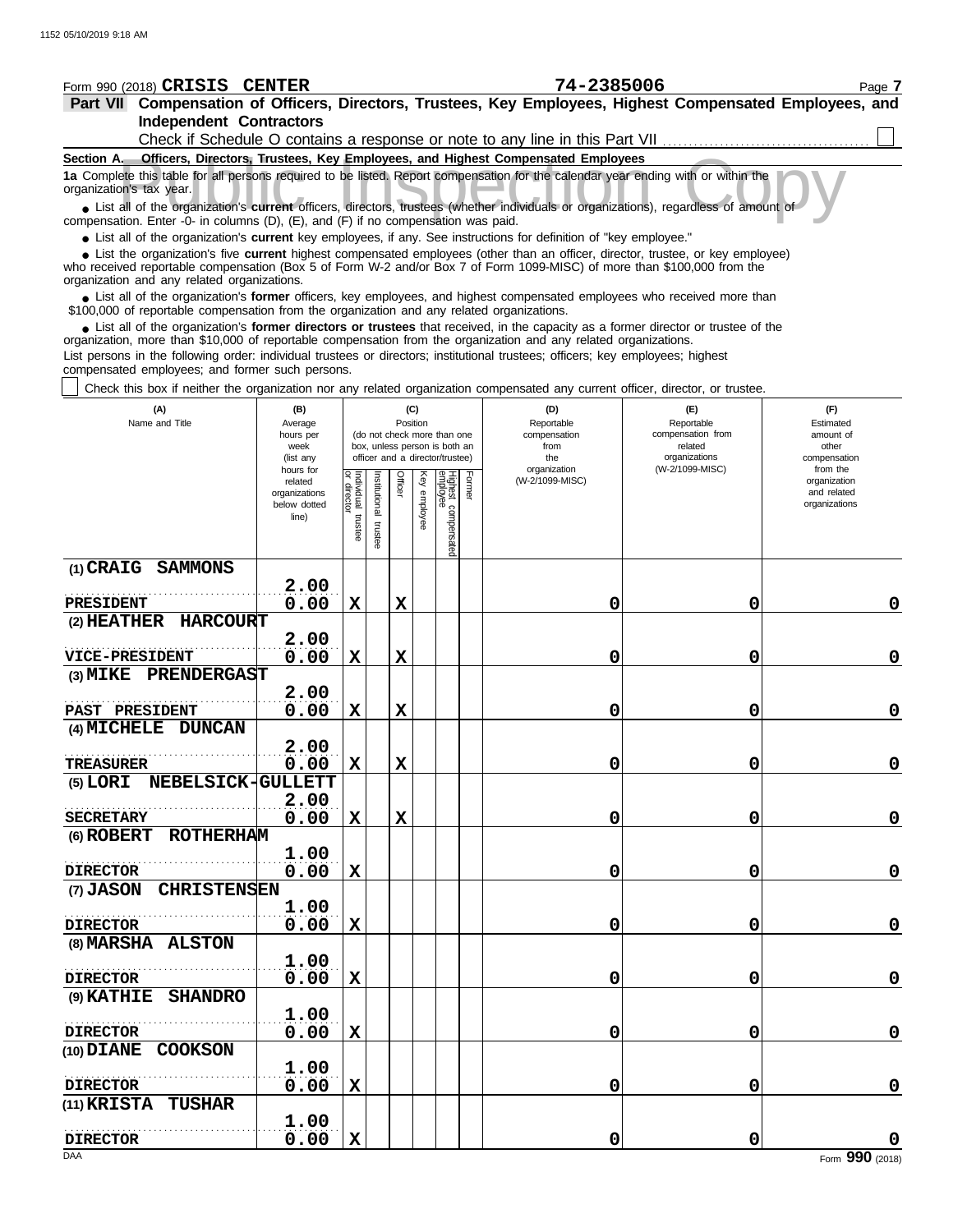|                   | Form 990 (2018) CRISIS CENTER                                                                                                                                                                                                                          |                                                                |                                   |                       |                                     |                 |                                                                                                 |              | 74-2385006                                       |                                                                                                        |                                                          | Page 8              |
|-------------------|--------------------------------------------------------------------------------------------------------------------------------------------------------------------------------------------------------------------------------------------------------|----------------------------------------------------------------|-----------------------------------|-----------------------|-------------------------------------|-----------------|-------------------------------------------------------------------------------------------------|--------------|--------------------------------------------------|--------------------------------------------------------------------------------------------------------|----------------------------------------------------------|---------------------|
|                   | Part VII                                                                                                                                                                                                                                               |                                                                |                                   |                       |                                     |                 |                                                                                                 |              |                                                  | Section A. Officers, Directors, Trustees, Key Employees, and Highest Compensated Employees (continued) |                                                          |                     |
|                   | (A)<br>Name and title                                                                                                                                                                                                                                  | (B)<br>Average<br>hours per<br>week<br>(list any               |                                   |                       |                                     | (C)<br>Position | (do not check more than one<br>box, unless person is both an<br>officer and a director/trustee) |              | (D)<br>Reportable<br>compensation<br>from<br>the | (F)<br>Reportable<br>compensation from<br>related<br>organizations                                     | (F)<br>Estimated<br>amount of<br>other<br>compensation   |                     |
|                   | PII                                                                                                                                                                                                                                                    | hours for<br>related<br>organizations<br>below dotted<br>line) | Individual trustee<br>or director | Institutional trustee | Officer<br>$\overline{\phantom{0}}$ | Key employee    | Highest compensate<br>employee                                                                  | Former       | organization<br>(W-2/1099-MISC)                  | (W-2/1099-MISC)                                                                                        | from the<br>organization<br>and related<br>organizations |                     |
| (12)              | LISA STULL                                                                                                                                                                                                                                             |                                                                |                                   |                       |                                     |                 |                                                                                                 |              |                                                  |                                                                                                        |                                                          |                     |
|                   | <b>DIRECTOR</b>                                                                                                                                                                                                                                        | 1.00<br>0.00                                                   | $\mathbf x$                       |                       |                                     |                 |                                                                                                 |              | 0                                                | 0                                                                                                      |                                                          | 0                   |
| (13)              | <b>CHRISTINE</b>                                                                                                                                                                                                                                       | <b>HARRIS</b>                                                  |                                   |                       |                                     |                 |                                                                                                 |              |                                                  |                                                                                                        |                                                          |                     |
|                   | <b>DIRECTOR</b>                                                                                                                                                                                                                                        | 1.00<br>0.00                                                   | X                                 |                       |                                     |                 |                                                                                                 |              | 0                                                | 0                                                                                                      |                                                          | 0                   |
| (14)              | <b>JENNIFER</b>                                                                                                                                                                                                                                        | <b>WALKER</b><br>40.00                                         |                                   |                       |                                     |                 |                                                                                                 |              |                                                  |                                                                                                        |                                                          |                     |
|                   | EXECUTIVE DIRECTOR                                                                                                                                                                                                                                     | 0.00                                                           |                                   |                       | X                                   |                 |                                                                                                 |              | 85,032                                           | 0                                                                                                      |                                                          | 2,469               |
|                   |                                                                                                                                                                                                                                                        |                                                                |                                   |                       |                                     |                 |                                                                                                 |              |                                                  |                                                                                                        |                                                          |                     |
|                   |                                                                                                                                                                                                                                                        |                                                                |                                   |                       |                                     |                 |                                                                                                 |              |                                                  |                                                                                                        |                                                          |                     |
|                   |                                                                                                                                                                                                                                                        |                                                                |                                   |                       |                                     |                 |                                                                                                 |              |                                                  |                                                                                                        |                                                          |                     |
|                   |                                                                                                                                                                                                                                                        |                                                                |                                   |                       |                                     |                 |                                                                                                 |              |                                                  |                                                                                                        |                                                          |                     |
|                   |                                                                                                                                                                                                                                                        |                                                                |                                   |                       |                                     |                 |                                                                                                 |              |                                                  |                                                                                                        |                                                          |                     |
|                   | 1b Sub-total                                                                                                                                                                                                                                           |                                                                |                                   |                       |                                     |                 |                                                                                                 | u            | 85,032                                           |                                                                                                        |                                                          | 2,469               |
|                   | Total from continuation sheets to Part VII, Section A                                                                                                                                                                                                  |                                                                |                                   |                       |                                     |                 |                                                                                                 | u            | 85,032                                           |                                                                                                        |                                                          |                     |
| d<br>$\mathbf{2}$ | Total number of individuals (including but not limited to those listed above) who received more than \$100,000 of                                                                                                                                      |                                                                |                                   |                       |                                     |                 |                                                                                                 | $\mathbf{u}$ |                                                  |                                                                                                        |                                                          | 2,469               |
|                   | reportable compensation from the organization $\mathbf{u}$                                                                                                                                                                                             |                                                                |                                   |                       |                                     |                 |                                                                                                 |              |                                                  |                                                                                                        |                                                          | Yes  <br><b>No</b>  |
| 3                 | Did the organization list any former officer, director, or trustee, key employee, or highest compensated                                                                                                                                               |                                                                |                                   |                       |                                     |                 |                                                                                                 |              |                                                  |                                                                                                        |                                                          |                     |
| 4                 | employee on line 1a? If "Yes," complete Schedule J for such individual<br>For any individual listed on line 1a, is the sum of reportable compensation and other compensation from the                                                                  |                                                                |                                   |                       |                                     |                 |                                                                                                 |              |                                                  |                                                                                                        | 3                                                        | X                   |
|                   | organization and related organizations greater than \$150,000? If "Yes," complete Schedule J for such                                                                                                                                                  |                                                                |                                   |                       |                                     |                 |                                                                                                 |              |                                                  |                                                                                                        |                                                          |                     |
| 5                 | individual<br>Did any person listed on line 1a receive or accrue compensation from any unrelated organization or individual                                                                                                                            |                                                                |                                   |                       |                                     |                 |                                                                                                 |              |                                                  |                                                                                                        | 4                                                        | X                   |
|                   |                                                                                                                                                                                                                                                        |                                                                |                                   |                       |                                     |                 |                                                                                                 |              |                                                  |                                                                                                        | 5                                                        | X                   |
|                   | Section B. Independent Contractors                                                                                                                                                                                                                     |                                                                |                                   |                       |                                     |                 |                                                                                                 |              |                                                  |                                                                                                        |                                                          |                     |
| 1                 | Complete this table for your five highest compensated independent contractors that received more than \$100,000 of<br>compensation from the organization. Report compensation for the calendar year ending with or within the organization's tax year. |                                                                |                                   |                       |                                     |                 |                                                                                                 |              |                                                  |                                                                                                        |                                                          |                     |
|                   |                                                                                                                                                                                                                                                        | (A)<br>Name and business address                               |                                   |                       |                                     |                 |                                                                                                 |              |                                                  | (B)<br>Description of services                                                                         |                                                          | (C)<br>Compensation |
|                   |                                                                                                                                                                                                                                                        |                                                                |                                   |                       |                                     |                 |                                                                                                 |              |                                                  |                                                                                                        |                                                          |                     |
|                   |                                                                                                                                                                                                                                                        |                                                                |                                   |                       |                                     |                 |                                                                                                 |              |                                                  |                                                                                                        |                                                          |                     |
|                   |                                                                                                                                                                                                                                                        |                                                                |                                   |                       |                                     |                 |                                                                                                 |              |                                                  |                                                                                                        |                                                          |                     |
|                   |                                                                                                                                                                                                                                                        |                                                                |                                   |                       |                                     |                 |                                                                                                 |              |                                                  |                                                                                                        |                                                          |                     |
|                   |                                                                                                                                                                                                                                                        |                                                                |                                   |                       |                                     |                 |                                                                                                 |              |                                                  |                                                                                                        |                                                          |                     |
|                   | Total number of independent contractors (including but not limited to those listed above) who                                                                                                                                                          |                                                                |                                   |                       |                                     |                 |                                                                                                 |              |                                                  |                                                                                                        |                                                          |                     |

**2** Total number of independent contractors (including but not limited to those listed above) who received more than \$100,000 of compensation from the organization u

**0**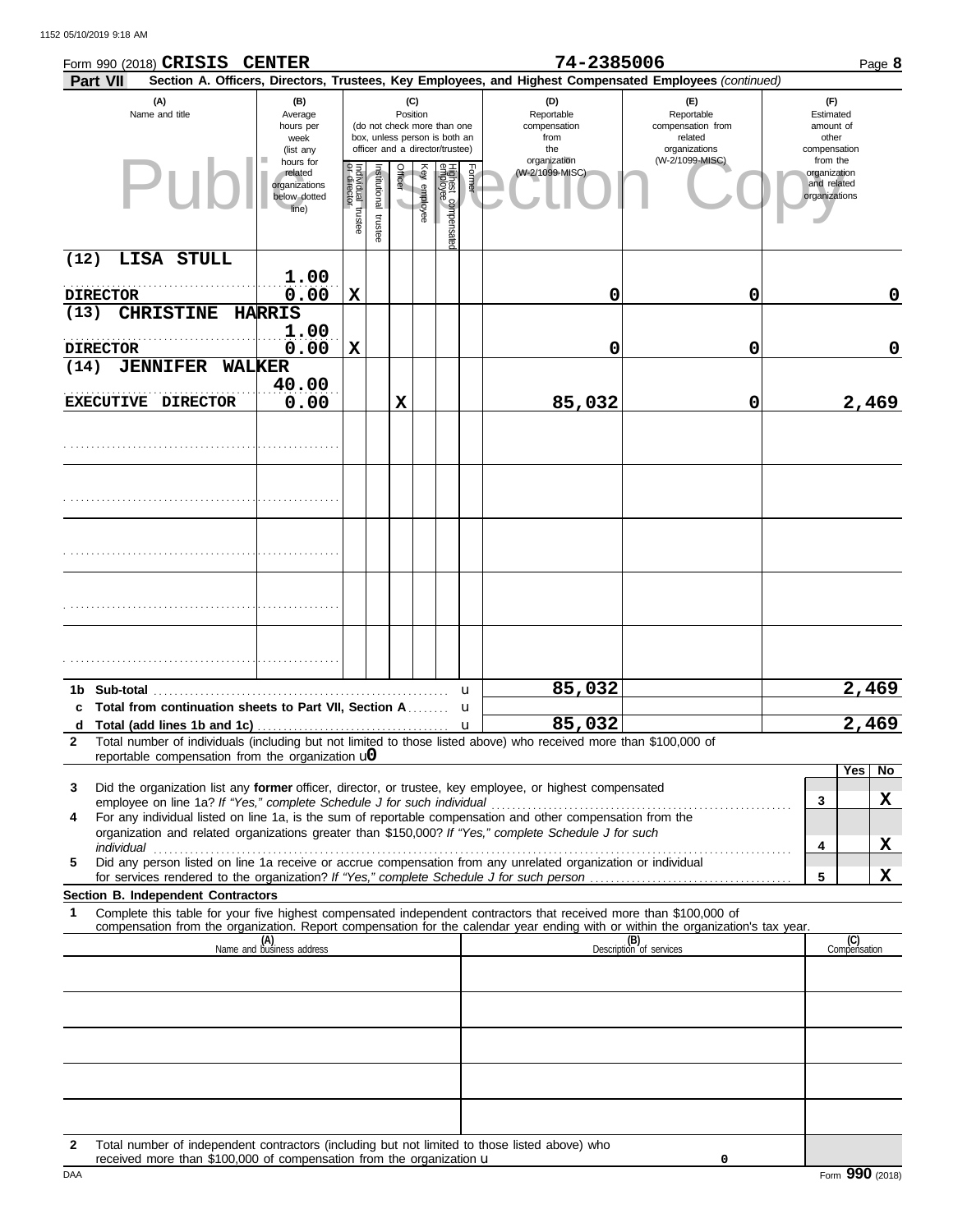|                                                      |                  |                                                                             | Form 990 (2018) CRISIS CENTER                         |                                        |                   |                      | 74-2385006                                                                    |                                         | Page 9                                                           |
|------------------------------------------------------|------------------|-----------------------------------------------------------------------------|-------------------------------------------------------|----------------------------------------|-------------------|----------------------|-------------------------------------------------------------------------------|-----------------------------------------|------------------------------------------------------------------|
|                                                      | <b>Part VIII</b> |                                                                             | <b>Statement of Revenue</b>                           |                                        |                   |                      |                                                                               |                                         |                                                                  |
|                                                      |                  |                                                                             |                                                       |                                        |                   |                      | Check if Schedule O contains a response or note to any line in this Part VIII |                                         |                                                                  |
|                                                      |                  | 1a Federated campaigns                                                      |                                                       | 1a                                     | 4,275             | (A)<br>Total revenue | (B)<br>Related or<br>exempt<br>function<br>revenue                            | (C)<br>Unrelated<br>business<br>revenue | (D)<br>Revenue<br>excluded from tax<br>under sections<br>512-514 |
| Program Service Revenue Contributions, Gifts, Grants |                  | <b>b</b> Membership dues<br>c Fundraising events<br>d Related organizations |                                                       | 1 <sub>b</sub><br>1c<br>1 <sub>d</sub> | 157,021           |                      |                                                                               |                                         |                                                                  |
|                                                      |                  | <b>e</b> Government grants (contributions)                                  |                                                       | 1е                                     | 864,337           |                      |                                                                               |                                         |                                                                  |
|                                                      |                  | f All other contributions, gifts, grants,                                   | and similar amounts not included above                | 1f                                     | 289,123           |                      |                                                                               |                                         |                                                                  |
|                                                      |                  |                                                                             | g Noncash contributions included in lines 1a-1f: \$   |                                        |                   | 1,314,756            |                                                                               |                                         |                                                                  |
|                                                      |                  |                                                                             |                                                       |                                        | Busn. Code        |                      |                                                                               |                                         |                                                                  |
|                                                      | 2a<br>b          | SERVICE FEES                                                                |                                                       |                                        |                   | 4,553                | 4,553                                                                         |                                         |                                                                  |
|                                                      |                  |                                                                             |                                                       |                                        |                   |                      |                                                                               |                                         |                                                                  |
|                                                      |                  |                                                                             |                                                       |                                        |                   |                      |                                                                               |                                         |                                                                  |
|                                                      | d                |                                                                             |                                                       |                                        |                   |                      |                                                                               |                                         |                                                                  |
|                                                      |                  |                                                                             |                                                       |                                        |                   |                      |                                                                               |                                         |                                                                  |
|                                                      |                  |                                                                             | f All other program service revenue                   |                                        |                   |                      |                                                                               |                                         |                                                                  |
|                                                      |                  |                                                                             |                                                       |                                        | u                 | 4,553                |                                                                               |                                         |                                                                  |
|                                                      | 3                |                                                                             | Investment income (including dividends, interest,     |                                        |                   | 102                  |                                                                               |                                         |                                                                  |
|                                                      |                  | and other similar amounts)                                                  |                                                       |                                        | u                 |                      |                                                                               |                                         | 102                                                              |
|                                                      | 4                |                                                                             | Income from investment of tax-exempt bond proceeds    |                                        |                   |                      |                                                                               |                                         |                                                                  |
|                                                      | 5                |                                                                             |                                                       |                                        | u                 |                      |                                                                               |                                         |                                                                  |
|                                                      |                  |                                                                             | (i) Real                                              |                                        | (ii) Personal     |                      |                                                                               |                                         |                                                                  |
|                                                      |                  | 6a Gross rents                                                              |                                                       |                                        |                   |                      |                                                                               |                                         |                                                                  |
|                                                      | b                | Less: rental exps.                                                          |                                                       |                                        |                   |                      |                                                                               |                                         |                                                                  |
|                                                      | с                | Rental inc. or (loss)                                                       |                                                       |                                        |                   |                      |                                                                               |                                         |                                                                  |
|                                                      | d                | <b>7a</b> Gross amount from                                                 | Net rental income or (loss)                           |                                        | u                 |                      |                                                                               |                                         |                                                                  |
|                                                      |                  | sales of assets                                                             | (i) Securities                                        |                                        | (ii) Other        |                      |                                                                               |                                         |                                                                  |
|                                                      |                  | other than inventor                                                         |                                                       |                                        |                   |                      |                                                                               |                                         |                                                                  |
|                                                      |                  | <b>b</b> Less: cost or other                                                |                                                       |                                        |                   |                      |                                                                               |                                         |                                                                  |
|                                                      |                  | basis & sales exps                                                          |                                                       |                                        |                   |                      |                                                                               |                                         |                                                                  |
|                                                      |                  | c Gain or (loss)                                                            |                                                       |                                        |                   |                      |                                                                               |                                         |                                                                  |
|                                                      |                  |                                                                             |                                                       |                                        |                   |                      |                                                                               |                                         |                                                                  |
|                                                      |                  |                                                                             | 8a Gross income from fundraising events               |                                        |                   |                      |                                                                               |                                         |                                                                  |
|                                                      |                  |                                                                             | (not including $$157,021$                             |                                        |                   |                      |                                                                               |                                         |                                                                  |
|                                                      |                  |                                                                             | of contributions reported on line 1c).                |                                        |                   |                      |                                                                               |                                         |                                                                  |
|                                                      |                  |                                                                             | See Part IV, line 18                                  | a                                      | 36,683            |                      |                                                                               |                                         |                                                                  |
| Other Revenue                                        |                  |                                                                             | <b>b</b> Less: direct expenses                        | $\mathbf b$                            | 47,264            |                      |                                                                               |                                         |                                                                  |
|                                                      |                  |                                                                             | c Net income or (loss) from fundraising events  u     |                                        |                   | $-10,581$            |                                                                               |                                         | $-10,581$                                                        |
|                                                      |                  |                                                                             | 9a Gross income from gaming activities.               |                                        |                   |                      |                                                                               |                                         |                                                                  |
|                                                      |                  |                                                                             | See Part IV, line $19$                                | a                                      |                   |                      |                                                                               |                                         |                                                                  |
|                                                      |                  |                                                                             | <b>b</b> Less: direct expenses                        | b                                      |                   |                      |                                                                               |                                         |                                                                  |
|                                                      |                  |                                                                             | c Net income or (loss) from gaming activities         |                                        | u                 |                      |                                                                               |                                         |                                                                  |
|                                                      |                  |                                                                             | 10a Gross sales of inventory, less                    |                                        |                   |                      |                                                                               |                                         |                                                                  |
|                                                      |                  |                                                                             | returns and allowances                                | a                                      | 370               |                      |                                                                               |                                         |                                                                  |
|                                                      |                  |                                                                             | <b>b</b> Less: $cost$ of goods sold $\ldots$          | b                                      |                   |                      |                                                                               |                                         |                                                                  |
|                                                      |                  |                                                                             | <b>c</b> Net income or (loss) from sales of inventory |                                        | u                 | 370                  | 370                                                                           |                                         |                                                                  |
|                                                      |                  |                                                                             | Miscellaneous Revenue                                 |                                        | <b>Busn. Code</b> |                      |                                                                               |                                         |                                                                  |
|                                                      | 11a              |                                                                             | TERMINATION OF UNEMP. TRUST                           |                                        |                   | 22,080               | 22,080                                                                        |                                         |                                                                  |
|                                                      | b                | OTHER REFUNDS                                                               |                                                       | .                                      |                   | 6,347                | 6,347                                                                         |                                         |                                                                  |
|                                                      | с                |                                                                             | INSURANCE CLAIM                                       |                                        |                   | 3,468                | 3,468                                                                         |                                         |                                                                  |
|                                                      |                  |                                                                             | d All other revenue                                   |                                        |                   | 1,981                | 1,981                                                                         |                                         |                                                                  |
|                                                      | е                |                                                                             |                                                       |                                        | $\mathbf u$       | 33,876               |                                                                               |                                         |                                                                  |
|                                                      |                  |                                                                             | 12 Total revenue. See instructions.                   |                                        | u                 | 1,343,076            | 38,799                                                                        | 0                                       | $-10,479$                                                        |

Form **990** (2018)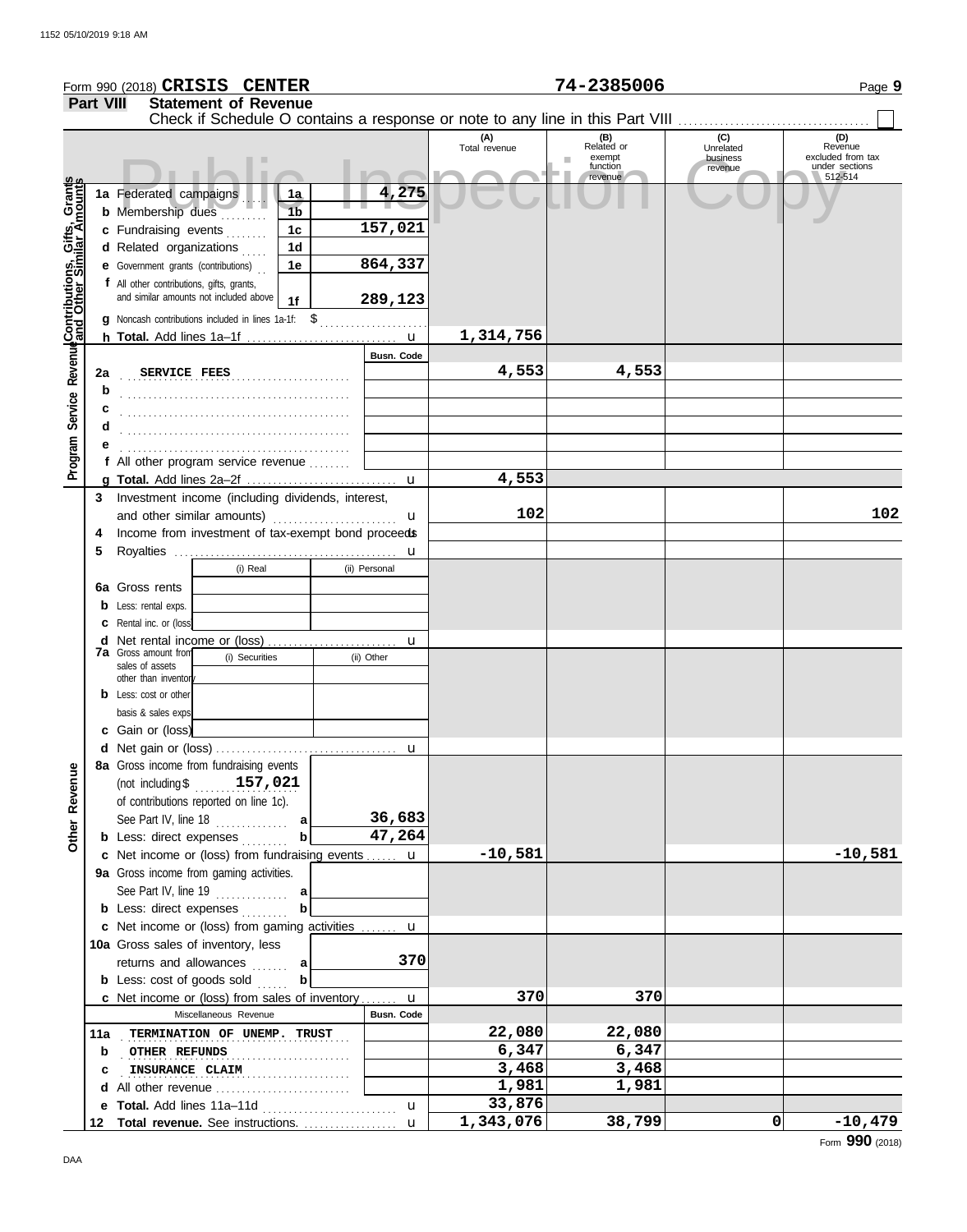## Course amounts reported on lines 6b, Total expenses<br>
Program service Management and Copyright Service Expenses<br>
and other assistance to domestic organizations<br>
Sand other assistance to domestic organizations<br>
Sand other as **Part IX Statement of Functional Expenses** Form 990 (2018) Page **10 CRISIS CENTER 74-2385006** *Section 501(c)(3) and 501(c)(4) organizations must complete all columns. All other organizations must complete column (A). Do not include amounts reported on lines 6b, 7b, 8b, 9b, and 10b of Part VIII.* **1 2 3 4** Benefits paid to or for members **........**.. **5 6** Compensation not included above, to disqualified **7** Other salaries and wages **. . . . . . . . . . . .** . . **8 9 10** Payroll taxes ............................... **11 a** Management .............................. **b** Legal **c** Accounting . . . . . . . . . . . . . . . . . . . . . . . . . . . . . . . . **d** Lobbying . . . . . . . . . . . . . . . . . . . . . . . . . . . . . . . . . . . **e** Professional fundraising services. See Part IV, line 17 **f g 12** Advertising and promotion ............... **13** Office expenses **.......................**... **14 15 16 17** Travel . . . . . . . . . . . . . . . . . . . . . . . . . . . . . . . . . . . . . . **18** Payments of travel or entertainment expenses **19 20** Interest . . . . . . . . . . . . . . . . . . . . . . . . . . . . . . . . . . . . **21 22** Depreciation, depletion, and amortization . **23** Insurance . . . . . . . . . . . . . . . . . . . . . . . . . . . . . . . . . . **24** Other expenses. Itemize expenses not covered **a** . . . . . . . . . . . . . . . . . . . . . . . . . . . . . . . . . . . . . . . . . . . . . **MAINT. & REPAIR 68,587 54,337 7,722 6,528 b** PROGRAM EXPENSE  $\begin{array}{|c|c|c|c|c|c|c|} \hline & 17,150 & 17,150 \hline \end{array}$ **c d e** All other expenses . . . . . . . . . . . . . . . . . . . . . . . . **25 Total functional expenses.** Add lines 1 through 24e . . . **26** Grants and other assistance to domestic organizations and domestic governments. See Part IV, line 21 . . . . . . . . Grants and other assistance to domestic individuals. See Part IV, line 22 Grants and other assistance to foreign organizations, foreign governments, and foreign individuals. See Part IV, lines 15 and 16 Compensation of current officers, directors, trustees, and key employees ............... persons (as defined under section 4958(f)(1)) and persons described in section 4958(c)(3)(B) . . . . . Pension plan accruals and contributions (include section 401(k) and 403(b) employer contributions) Other employee benefits .................. Fees for services (non-employees): . . . . . . . . . . . . . . . . . . . . . . . . . . . . . . . . . . . . . . Investment management fees Other. (If line 11g amount exceeds 10% of line 25, column Information technology . . . . . . . . . . . . . . . . . . . . Royalties . . . . . . . . . . . . . . . . . . . . . . . . . . . . . . . . . . Occupancy . . . . . . . . . . . . . . . . . . . . . . . . . . . . . . . . for any federal, state, or local public officials Conferences, conventions, and meetings . Payments to affiliates . . . . . . . . . . . . . . . . . . . . . above (List miscellaneous expenses in line 24e. If line 24e amount exceeds 10% of line 25, column (A) amount, list line 24e expenses on Schedule O.) organization reported in column (B) joint costs from a combined educational campaign and **(A) (B) (C) (D)** Total expenses Program service Management and expenses (B)<br>
Program service Management and<br>
expenses general expenses Fundraising expenses . . . . . . . . . . . . . . . . . . . . . . . . . . . . . . . . . . . . . . . . . . . . . . . . . . . . . . . . . . . . . . . . . . . . . . . . . . . . . . . . . . . . . . . . . . **SPECIAL EVENTS 924 924** Check if Schedule O contains a response or note to any line in this Part IX . . . . . . . . . . . . . . . . . . . . . . . . . . . . . . . . . . . . . . . . . . . . . . . . . . . . . . . . . . . **Joint costs.** Complete this line only if the (A) amount, list line 11g expenses on Schedule O.) . . . . . . **87,501 71,472 8,776 7,253 738,206 602,970 74,042 61,194 19,449 15,886 1,951 1,612 67,979 55,525 6,818 5,636 23,225 23,225 8,513 7,089 780 644 18,415 15,041 1,847 1,527 28,430 22,704 3,833 1,893 41,461 34,968 3,487 3,006 27,782 22,692 2,787 2,303 64,920 53,027 6,511 5,382 15,046 10,738 3,218 1,090 MISC 11,844 694 11,146 4 1,239,432 984,293 156,143 98,996**

fundraising solicitation. Check here  $\mathbf{u}$  | if

following SOP 98-2 (ASC 958-720)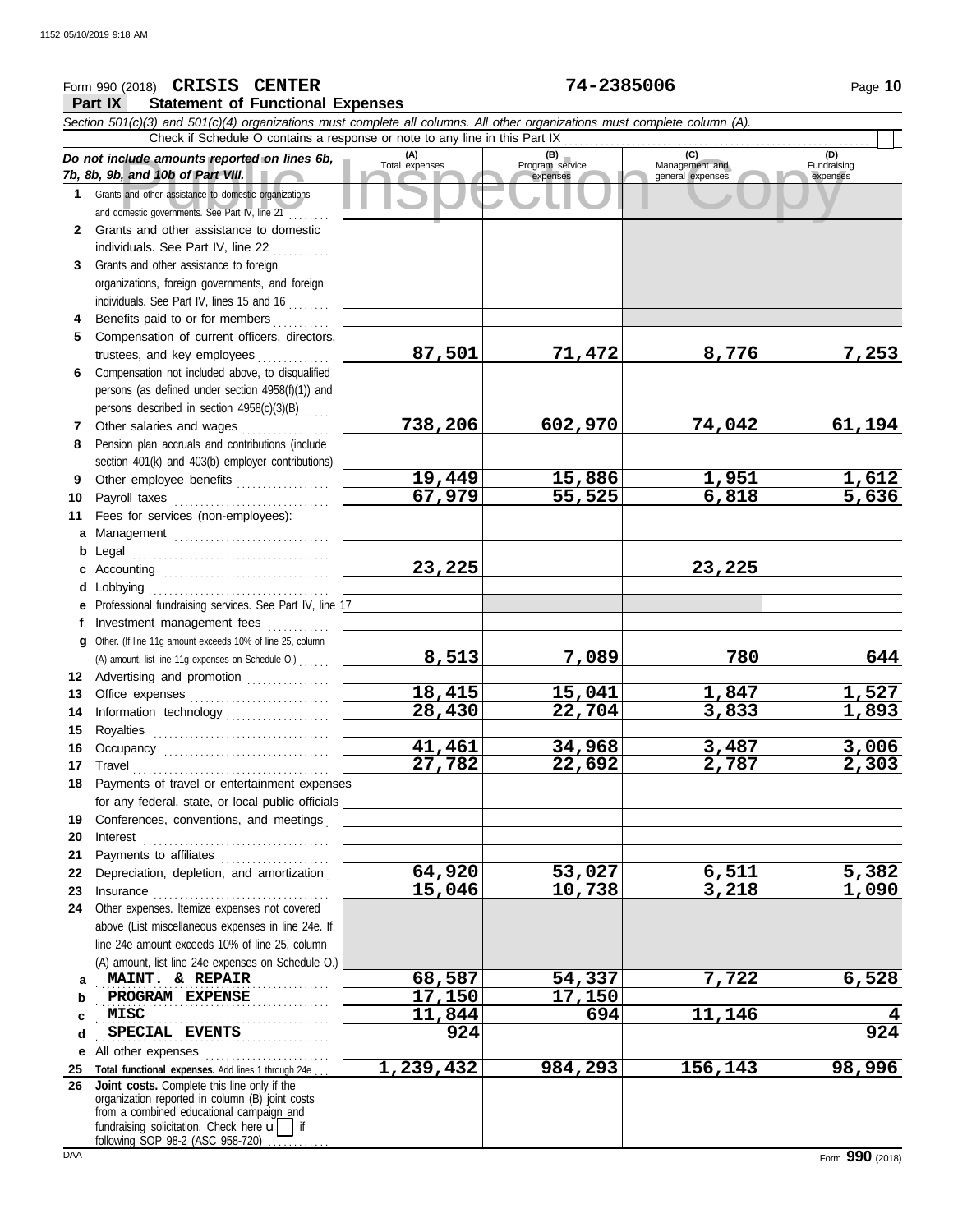## Form 990 (2018) Page **11 CRISIS CENTER 74-2385006**

|                   | Part X   | <b>Balance Sheet</b>                                                                                                           |     |                             |                 |                         |
|-------------------|----------|--------------------------------------------------------------------------------------------------------------------------------|-----|-----------------------------|-----------------|-------------------------|
|                   |          | Check if Schedule O contains a response or note to any line in this Part X                                                     |     |                             |                 |                         |
|                   |          |                                                                                                                                |     | (A)                         |                 | (B)                     |
|                   |          |                                                                                                                                |     | Beginning of year           |                 | End of year             |
|                   | 1        | 5 Inche<br>Cash-non-interest bearing                                                                                           |     | 251                         | $\sqrt{ }$      | 218                     |
|                   | 2        |                                                                                                                                |     | 328, 353                    | $\vert$ 2       | 124,187                 |
|                   | 3        |                                                                                                                                |     | 114,601                     | 3               | 67,927                  |
|                   | 4        |                                                                                                                                |     | 200,980                     | $\overline{4}$  | 147,552                 |
|                   | 5        | Loans and other receivables from current and former officers, directors,                                                       |     |                             |                 |                         |
|                   |          | trustees, key employees, and highest compensated employees.                                                                    |     |                             |                 |                         |
|                   |          | Complete Part II of Schedule L                                                                                                 |     |                             | 5               |                         |
|                   | 6        | Loans and other receivables from other disqualified persons (as defined under section                                          |     |                             |                 |                         |
|                   |          | 4958(f)(1)), persons described in section 4958(c)(3)(B), and contributing employers and                                        |     |                             |                 |                         |
|                   |          | sponsoring organizations of section 501(c)(9) voluntary employees' beneficiary                                                 |     |                             |                 |                         |
|                   |          | organizations (see instructions). Complete Part II of Schedule L                                                               |     |                             | 6               |                         |
| Assets            | 7        |                                                                                                                                |     |                             | $\overline{7}$  |                         |
|                   | 8        | Inventories for sale or use                                                                                                    |     | 2,170                       | 8               | $\frac{4,125}{632}$     |
|                   | 9        | Prepaid expenses and deferred charges                                                                                          |     |                             | 9               |                         |
|                   |          | 10a Land, buildings, and equipment: cost or                                                                                    |     |                             |                 |                         |
|                   |          | other basis. Complete Part VI of Schedule D  10a 2, 104, 330<br>Less: accumulated depreciation 10b 438, 266                    |     |                             |                 |                         |
|                   | b        | Less: accumulated depreciation                                                                                                 |     | 1,491,256                   | 10 <sub>c</sub> | 1,666,064               |
|                   | 11       | Investments--publicly traded securities                                                                                        |     |                             | 11              |                         |
|                   | 12       |                                                                                                                                |     |                             | 12              |                         |
|                   | 13       |                                                                                                                                |     |                             | 13              |                         |
|                   | 14       | Intangible assets                                                                                                              |     |                             | 14              |                         |
|                   | 15       | Other assets. See Part IV, line 11                                                                                             |     |                             | 15              |                         |
|                   | 16       |                                                                                                                                |     | $\frac{2,137,611}{142,613}$ | 16              | <u>2,010,705</u>        |
|                   | 17       |                                                                                                                                |     |                             | 17              | 36,015                  |
|                   | 18       |                                                                                                                                |     |                             | 18              |                         |
|                   | 19       |                                                                                                                                |     |                             | 19              |                         |
|                   | 20       |                                                                                                                                |     |                             | 20              |                         |
|                   | 21       | Escrow or custodial account liability. Complete Part IV of Schedule D                                                          |     |                             | 21              |                         |
|                   | 22       | Loans and other payables to current and former officers, directors,                                                            |     |                             |                 |                         |
|                   |          | trustees, key employees, highest compensated employees, and                                                                    |     |                             |                 |                         |
| Liabilities       |          | disqualified persons. Complete Part II of Schedule L                                                                           |     |                             | 22<br>23        |                         |
|                   | 23<br>24 | Secured mortgages and notes payable to unrelated third parties<br>Unsecured notes and loans payable to unrelated third parties |     | 120,204                     | 24              |                         |
|                   | 25       | Other liabilities (including federal income tax, payables to related third                                                     |     |                             |                 |                         |
|                   |          | parties, and other liabilities not included on lines 17-24). Complete Part X                                                   |     |                             |                 |                         |
|                   |          | of Schedule D                                                                                                                  |     | 23,067                      | 25              |                         |
|                   | 26       |                                                                                                                                |     | 285,884                     | 26              | <u>19,319</u><br>55,334 |
|                   |          | Organizations that follow SFAS 117 (ASC 958), check here $\mathbf{u}[\overline{X}]$ and                                        |     |                             |                 |                         |
|                   |          | complete lines 27 through 29, and lines 33 and 34.                                                                             |     |                             |                 |                         |
|                   | 27       | Unrestricted net assets                                                                                                        |     | 1,737,126                   | 27              | 1,887,444               |
| or Fund Balances  | 28       | Temporarily restricted net assets                                                                                              |     | 114,601                     | 28              | 67,927                  |
|                   | 29       | Permanently restricted net assets                                                                                              |     |                             | 29              |                         |
|                   |          | Organizations that do not follow SFAS 117 (ASC 958), check here u                                                              | and |                             |                 |                         |
|                   |          | complete lines 30 through 34.                                                                                                  |     |                             |                 |                         |
|                   | 30       | Capital stock or trust principal, or current funds                                                                             |     |                             | 30              |                         |
|                   | 31       | Paid-in or capital surplus, or land, building, or equipment fund [[[[[[[[[[[[[[[[[[[[[[[[[[[[[[[[[[[                           |     |                             | 31              |                         |
| <b>Net Assets</b> | 32       | Retained earnings, endowment, accumulated income, or other funds                                                               |     |                             | 32              |                         |
|                   | 33       | Total net assets or fund balances                                                                                              |     | 1,851,727                   | 33              | 1,955,371               |
|                   | 34       |                                                                                                                                |     | 2,137,611                   | 34              | <u>2,010,705</u>        |

Form **990** (2018)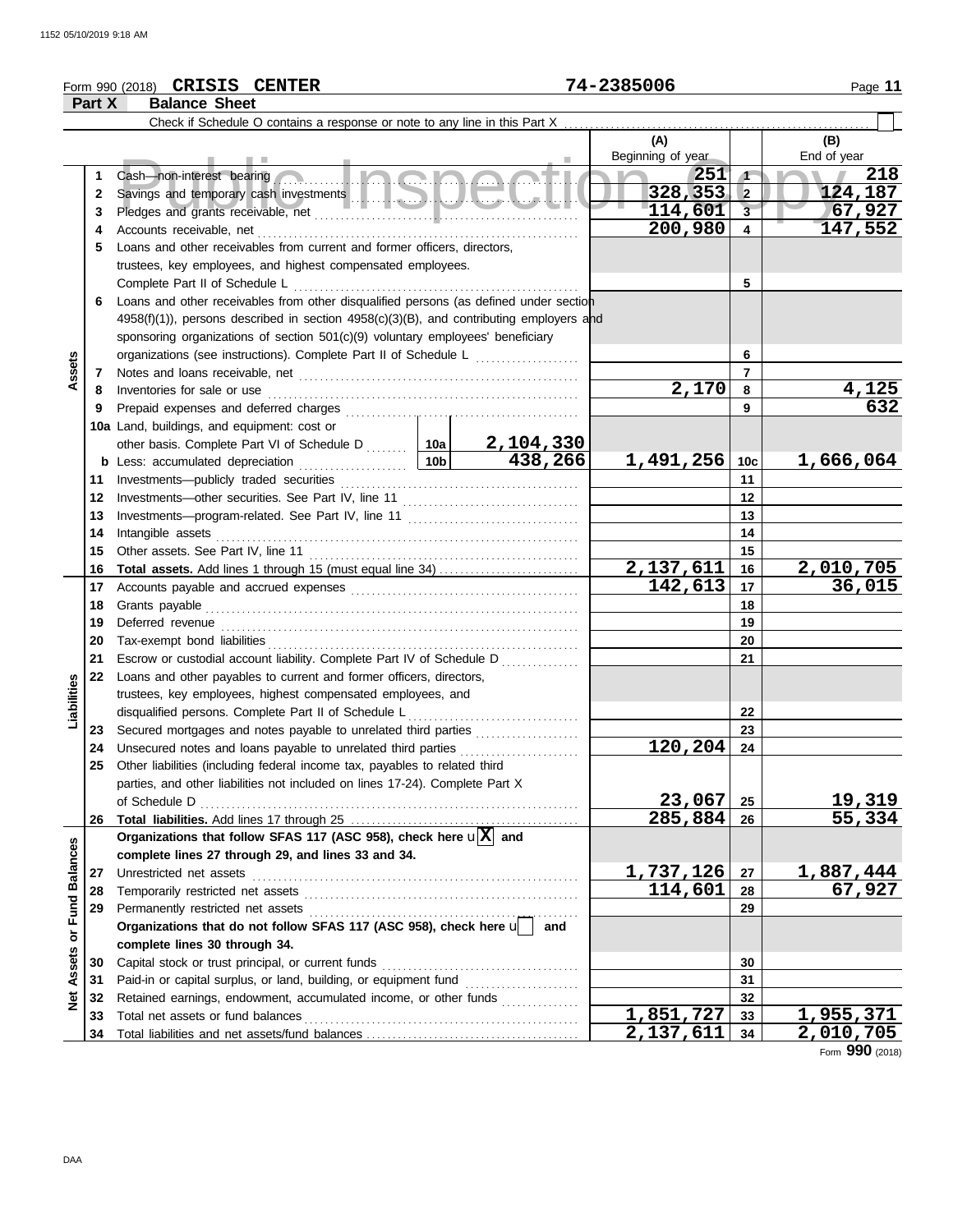|    | 74-2385006<br>Form 990 (2018) CRISIS CENTER                                                                                                                                                                                                |                |                |             | Page 12     |
|----|--------------------------------------------------------------------------------------------------------------------------------------------------------------------------------------------------------------------------------------------|----------------|----------------|-------------|-------------|
|    | <b>Reconciliation of Net Assets</b><br>Part XI                                                                                                                                                                                             |                |                |             |             |
|    | Check if Schedule O contains a response or note to any line in this Part XI                                                                                                                                                                |                |                |             |             |
| 1  |                                                                                                                                                                                                                                            | $\mathbf{1}$   | 1,343,076      |             |             |
| 2  |                                                                                                                                                                                                                                            | $\overline{2}$ | 1,239,432      |             |             |
| 3  | Revenue less expenses. Subtract line 2 from line 1 and 2 for the 2 for the 2 for the 2 months of the 2 for the 2 for the 2 for the 2 for the 2 for the 2 for the 2 for the 2 for the 2 for the 2 for the 2 for the 2 for the 2<br><b>.</b> | 3 <sup>1</sup> |                | 103,644     |             |
| 4  |                                                                                                                                                                                                                                            | $\overline{4}$ | 1,851,727      |             |             |
| 5  | Net unrealized gains (losses) on investments entertainment and all the mean and contained a mean and the mean of                                                                                                                           | $\overline{5}$ |                |             |             |
| 6  |                                                                                                                                                                                                                                            | 6              |                |             |             |
| 7  | Investment expenses <b>constant expenses</b>                                                                                                                                                                                               | $\overline{7}$ |                |             |             |
| 8  | Prior period adjustments [11, 12] and the contract of the contract of the contract of the contract of the contract of the contract of the contract of the contract of the contract of the contract of the contract of the cont             | 8              |                |             |             |
| 9  |                                                                                                                                                                                                                                            | $\overline{9}$ |                |             |             |
| 10 | Net assets or fund balances at end of year. Combine lines 3 through 9 (must equal Part X, line                                                                                                                                             |                |                |             |             |
|    | 33, column (B))                                                                                                                                                                                                                            | 10             | 1,955,371      |             |             |
|    | <b>Financial Statements and Reporting</b><br><b>Part XII</b>                                                                                                                                                                               |                |                |             |             |
|    |                                                                                                                                                                                                                                            |                |                |             |             |
|    |                                                                                                                                                                                                                                            |                |                | Yes         | <b>No</b>   |
| 1  | $ \mathbf{X} $ Accrual<br>Accounting method used to prepare the Form 990:     Cash<br>Other                                                                                                                                                |                |                |             |             |
|    | If the organization changed its method of accounting from a prior year or checked "Other," explain in                                                                                                                                      |                |                |             |             |
|    | Schedule O.                                                                                                                                                                                                                                |                |                |             |             |
|    | 2a Were the organization's financial statements compiled or reviewed by an independent accountant?                                                                                                                                         |                | 2a             |             | X           |
|    | If "Yes," check a box below to indicate whether the financial statements for the year were compiled or                                                                                                                                     |                |                |             |             |
|    | reviewed on a separate basis, consolidated basis, or both:                                                                                                                                                                                 |                |                |             |             |
|    | Separate basis   Consolidated basis   Both consolidated and separate basis                                                                                                                                                                 |                |                |             |             |
|    | b Were the organization's financial statements audited by an independent accountant?                                                                                                                                                       |                | 2 <sub>b</sub> | $\mathbf x$ |             |
|    | If "Yes," check a box below to indicate whether the financial statements for the year were audited on a                                                                                                                                    |                |                |             |             |
|    | separate basis, consolidated basis, or both:                                                                                                                                                                                               |                |                |             |             |
|    | $ X $ Separate basis   $ $ Consolidated basis<br>  Both consolidated and separate basis                                                                                                                                                    |                |                |             |             |
|    | c If "Yes" to line 2a or 2b, does the organization have a committee that assumes responsibility for oversight                                                                                                                              |                |                |             |             |
|    | of the audit, review, or compilation of its financial statements and selection of an independent accountant?                                                                                                                               |                | 2c             | X           |             |
|    | If the organization changed either its oversight process or selection process during the tax year, explain in                                                                                                                              |                |                |             |             |
|    | Schedule O.                                                                                                                                                                                                                                |                |                |             |             |
|    | 3a As a result of a federal award, was the organization required to undergo an audit or audits as set forth in                                                                                                                             |                |                |             |             |
|    | the Single Audit Act and OMB Circular A-133?                                                                                                                                                                                               |                | 3a             |             | $\mathbf x$ |
|    | <b>b</b> If "Yes," did the organization undergo the required audit or audits? If the organization did not undergo the                                                                                                                      |                |                |             |             |
|    | required audit or audits, explain why in Schedule O and describe any steps taken to undergo such audits.                                                                                                                                   |                | 3b             |             |             |
|    |                                                                                                                                                                                                                                            |                |                |             |             |

Form **990** (2018)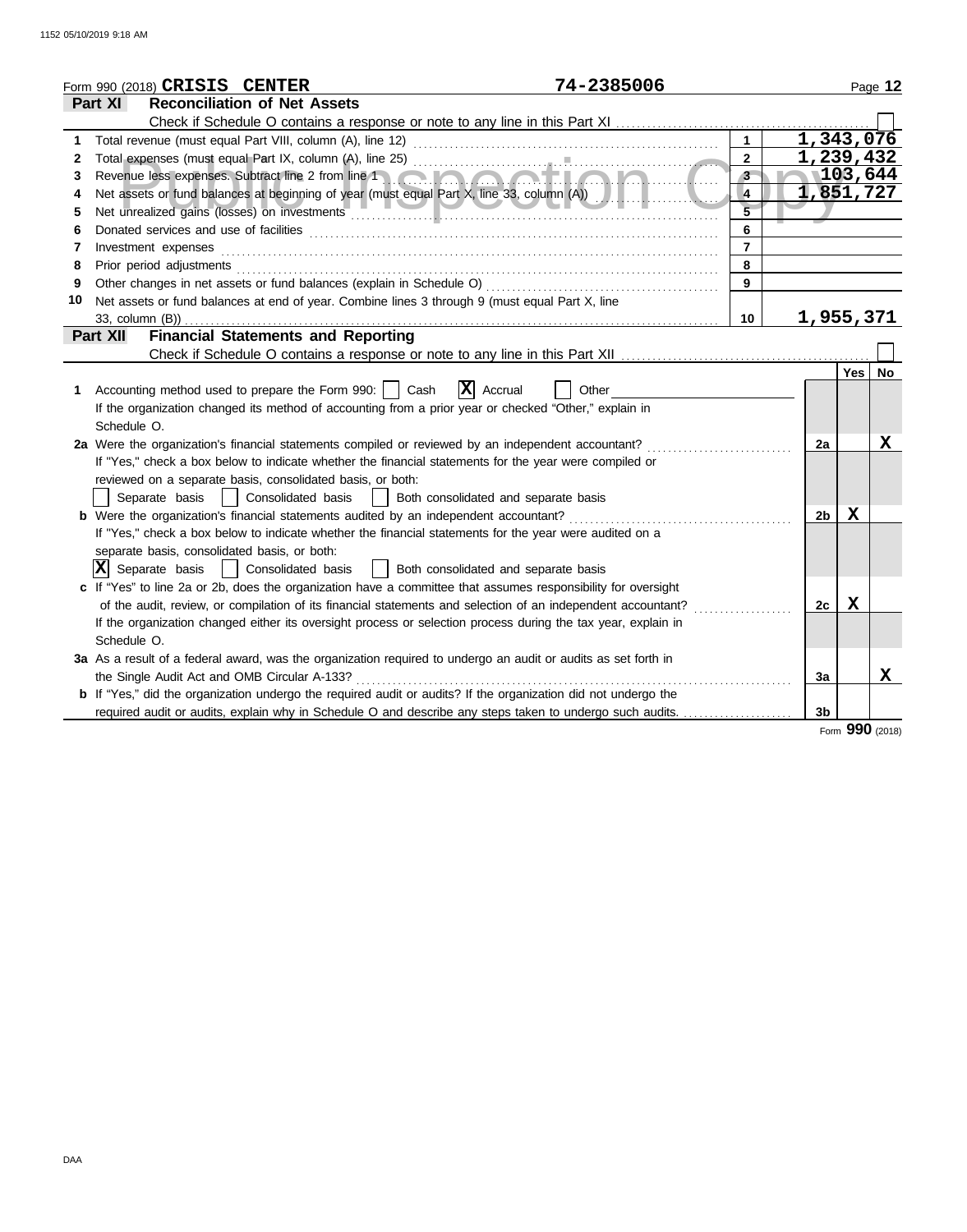| <b>Public Charity Status and Public Support</b><br>OMB No. 1545-0047<br>(Form 990 or 990-EZ)<br>2018<br>Complete if the organization is a section 501(c)(3) organization or a section 4947(a)(1) nonexempt charitable trust.<br>u Attach to Form 990 or Form 990-EZ.<br>Department of the Treasury<br><b>Open to Public</b><br>Internal Revenue Service<br>Inspection<br><b>u</b> Go to <i>www.irs.gov/Form990</i> for instructions and the latest information.<br>Employer identification number<br>Name of the organization<br><b>CRISIS CENTER</b><br>74-2385006<br>Reason for Public Charity Status (All organizations must complete this part.) See instructions.<br>Part I<br>The organization is not a private foundation because it is: (For lines 1 through 12, check only one box.)<br>1<br>A church, convention of churches, or association of churches described in section 170(b)(1)(A)(i).<br>2<br>A school described in section 170(b)(1)(A)(ii). (Attach Schedule E (Form 990 or 990-EZ).)<br>3<br>A hospital or a cooperative hospital service organization described in section 170(b)(1)(A)(iii).<br>A medical research organization operated in conjunction with a hospital described in section 170(b)(1)(A)(iii). Enter the hospital's name,<br>4<br>city, and state:<br>An organization operated for the benefit of a college or university owned or operated by a governmental unit described in<br>5<br>section 170(b)(1)(A)(iv). (Complete Part II.)<br>A federal, state, or local government or governmental unit described in section 170(b)(1)(A)(v).<br>6<br> X<br>An organization that normally receives a substantial part of its support from a governmental unit or from the general public<br>7<br>described in section 170(b)(1)(A)(vi). (Complete Part II.)<br>A community trust described in section 170(b)(1)(A)(vi). (Complete Part II.)<br>8                                                                                                                                                                                                                                                                                                                                                                                                                                                                                                                                                                                                                                                                                                                                                                                                                                                                                                                                                                                                                                                        |  |
|----------------------------------------------------------------------------------------------------------------------------------------------------------------------------------------------------------------------------------------------------------------------------------------------------------------------------------------------------------------------------------------------------------------------------------------------------------------------------------------------------------------------------------------------------------------------------------------------------------------------------------------------------------------------------------------------------------------------------------------------------------------------------------------------------------------------------------------------------------------------------------------------------------------------------------------------------------------------------------------------------------------------------------------------------------------------------------------------------------------------------------------------------------------------------------------------------------------------------------------------------------------------------------------------------------------------------------------------------------------------------------------------------------------------------------------------------------------------------------------------------------------------------------------------------------------------------------------------------------------------------------------------------------------------------------------------------------------------------------------------------------------------------------------------------------------------------------------------------------------------------------------------------------------------------------------------------------------------------------------------------------------------------------------------------------------------------------------------------------------------------------------------------------------------------------------------------------------------------------------------------------------------------------------------------------------------------------------------------------------------------------------------------------------------------------------------------------------------------------------------------------------------------------------------------------------------------------------------------------------------------------------------------------------------------------------------------------------------------------------------------------------------------------------------------------------------------------------------------------------------------------------------------------------------------------------------|--|
|                                                                                                                                                                                                                                                                                                                                                                                                                                                                                                                                                                                                                                                                                                                                                                                                                                                                                                                                                                                                                                                                                                                                                                                                                                                                                                                                                                                                                                                                                                                                                                                                                                                                                                                                                                                                                                                                                                                                                                                                                                                                                                                                                                                                                                                                                                                                                                                                                                                                                                                                                                                                                                                                                                                                                                                                                                                                                                                                              |  |
|                                                                                                                                                                                                                                                                                                                                                                                                                                                                                                                                                                                                                                                                                                                                                                                                                                                                                                                                                                                                                                                                                                                                                                                                                                                                                                                                                                                                                                                                                                                                                                                                                                                                                                                                                                                                                                                                                                                                                                                                                                                                                                                                                                                                                                                                                                                                                                                                                                                                                                                                                                                                                                                                                                                                                                                                                                                                                                                                              |  |
|                                                                                                                                                                                                                                                                                                                                                                                                                                                                                                                                                                                                                                                                                                                                                                                                                                                                                                                                                                                                                                                                                                                                                                                                                                                                                                                                                                                                                                                                                                                                                                                                                                                                                                                                                                                                                                                                                                                                                                                                                                                                                                                                                                                                                                                                                                                                                                                                                                                                                                                                                                                                                                                                                                                                                                                                                                                                                                                                              |  |
|                                                                                                                                                                                                                                                                                                                                                                                                                                                                                                                                                                                                                                                                                                                                                                                                                                                                                                                                                                                                                                                                                                                                                                                                                                                                                                                                                                                                                                                                                                                                                                                                                                                                                                                                                                                                                                                                                                                                                                                                                                                                                                                                                                                                                                                                                                                                                                                                                                                                                                                                                                                                                                                                                                                                                                                                                                                                                                                                              |  |
|                                                                                                                                                                                                                                                                                                                                                                                                                                                                                                                                                                                                                                                                                                                                                                                                                                                                                                                                                                                                                                                                                                                                                                                                                                                                                                                                                                                                                                                                                                                                                                                                                                                                                                                                                                                                                                                                                                                                                                                                                                                                                                                                                                                                                                                                                                                                                                                                                                                                                                                                                                                                                                                                                                                                                                                                                                                                                                                                              |  |
| 9<br>An agricultural research organization described in section 170(b)(1)(A)(ix) operated in conjunction with a land-grant college<br>or university or a non-land-grant college of agriculture (see instructions). Enter the name, city, and state of the college or<br>university:<br>An organization that normally receives: (1) more than 33 1/3% of its support from contributions, membership fees, and gross<br>10<br>receipts from activities related to its exempt functions—subject to certain exceptions, and (2) no more than 33 1/3% of its<br>support from gross investment income and unrelated business taxable income (less section 511 tax) from businesses<br>acquired by the organization after June 30, 1975. See section 509(a)(2). (Complete Part III.)<br>11<br>An organization organized and operated exclusively to test for public safety. See section 509(a)(4).<br>An organization organized and operated exclusively for the benefit of, to perform the functions of, or to carry out the purposes<br>12<br>of one or more publicly supported organizations described in section 509(a)(1) or section 509(a)(2). See section 509(a)(3).<br>Check the box in lines 12a through 12d that describes the type of supporting organization and complete lines 12e, 12f, and 12g.<br>Type I. A supporting organization operated, supervised, or controlled by its supported organization(s), typically by giving<br>a<br>the supported organization(s) the power to regularly appoint or elect a majority of the directors or trustees of the<br>supporting organization. You must complete Part IV, Sections A and B.<br>b<br>Type II. A supporting organization supervised or controlled in connection with its supported organization(s), by having<br>control or management of the supporting organization vested in the same persons that control or manage the supported<br>organization(s). You must complete Part IV, Sections A and C.<br>Type III functionally integrated. A supporting organization operated in connection with, and functionally integrated with,<br>с<br>its supported organization(s) (see instructions). You must complete Part IV, Sections A, D, and E.<br>Type III non-functionally integrated. A supporting organization operated in connection with its supported organization(s)<br>d<br>that is not functionally integrated. The organization generally must satisfy a distribution requirement and an attentiveness<br>requirement (see instructions). You must complete Part IV, Sections A and D, and Part V.<br>Check this box if the organization received a written determination from the IRS that it is a Type I, Type II, Type III<br>е<br>functionally integrated, or Type III non-functionally integrated supporting organization.<br>Enter the number of supported organizations<br>f<br>Provide the following information about the supported organization(s).<br>g |  |
| (iv) Is the organization<br>(i) Name of supported<br>(ii) EIN<br>(iii) Type of organization<br>(v) Amount of monetary<br>(vi) Amount of                                                                                                                                                                                                                                                                                                                                                                                                                                                                                                                                                                                                                                                                                                                                                                                                                                                                                                                                                                                                                                                                                                                                                                                                                                                                                                                                                                                                                                                                                                                                                                                                                                                                                                                                                                                                                                                                                                                                                                                                                                                                                                                                                                                                                                                                                                                                                                                                                                                                                                                                                                                                                                                                                                                                                                                                      |  |
| listed in your governing<br>organization<br>(described on lines 1-10<br>other support (see<br>support (see<br>document?<br>above (see instructions))<br>instructions)<br>instructions)                                                                                                                                                                                                                                                                                                                                                                                                                                                                                                                                                                                                                                                                                                                                                                                                                                                                                                                                                                                                                                                                                                                                                                                                                                                                                                                                                                                                                                                                                                                                                                                                                                                                                                                                                                                                                                                                                                                                                                                                                                                                                                                                                                                                                                                                                                                                                                                                                                                                                                                                                                                                                                                                                                                                                       |  |
| Yes<br>No                                                                                                                                                                                                                                                                                                                                                                                                                                                                                                                                                                                                                                                                                                                                                                                                                                                                                                                                                                                                                                                                                                                                                                                                                                                                                                                                                                                                                                                                                                                                                                                                                                                                                                                                                                                                                                                                                                                                                                                                                                                                                                                                                                                                                                                                                                                                                                                                                                                                                                                                                                                                                                                                                                                                                                                                                                                                                                                                    |  |
| (A)                                                                                                                                                                                                                                                                                                                                                                                                                                                                                                                                                                                                                                                                                                                                                                                                                                                                                                                                                                                                                                                                                                                                                                                                                                                                                                                                                                                                                                                                                                                                                                                                                                                                                                                                                                                                                                                                                                                                                                                                                                                                                                                                                                                                                                                                                                                                                                                                                                                                                                                                                                                                                                                                                                                                                                                                                                                                                                                                          |  |
| (B)                                                                                                                                                                                                                                                                                                                                                                                                                                                                                                                                                                                                                                                                                                                                                                                                                                                                                                                                                                                                                                                                                                                                                                                                                                                                                                                                                                                                                                                                                                                                                                                                                                                                                                                                                                                                                                                                                                                                                                                                                                                                                                                                                                                                                                                                                                                                                                                                                                                                                                                                                                                                                                                                                                                                                                                                                                                                                                                                          |  |
| (C)                                                                                                                                                                                                                                                                                                                                                                                                                                                                                                                                                                                                                                                                                                                                                                                                                                                                                                                                                                                                                                                                                                                                                                                                                                                                                                                                                                                                                                                                                                                                                                                                                                                                                                                                                                                                                                                                                                                                                                                                                                                                                                                                                                                                                                                                                                                                                                                                                                                                                                                                                                                                                                                                                                                                                                                                                                                                                                                                          |  |
| (D)                                                                                                                                                                                                                                                                                                                                                                                                                                                                                                                                                                                                                                                                                                                                                                                                                                                                                                                                                                                                                                                                                                                                                                                                                                                                                                                                                                                                                                                                                                                                                                                                                                                                                                                                                                                                                                                                                                                                                                                                                                                                                                                                                                                                                                                                                                                                                                                                                                                                                                                                                                                                                                                                                                                                                                                                                                                                                                                                          |  |
| (E)                                                                                                                                                                                                                                                                                                                                                                                                                                                                                                                                                                                                                                                                                                                                                                                                                                                                                                                                                                                                                                                                                                                                                                                                                                                                                                                                                                                                                                                                                                                                                                                                                                                                                                                                                                                                                                                                                                                                                                                                                                                                                                                                                                                                                                                                                                                                                                                                                                                                                                                                                                                                                                                                                                                                                                                                                                                                                                                                          |  |
| Total<br>For Paperwork Reduction Act Notice, see the Instructions for Form 990 or 990-EZ.<br>Schedule A (Form 990 or 990-EZ) 2018                                                                                                                                                                                                                                                                                                                                                                                                                                                                                                                                                                                                                                                                                                                                                                                                                                                                                                                                                                                                                                                                                                                                                                                                                                                                                                                                                                                                                                                                                                                                                                                                                                                                                                                                                                                                                                                                                                                                                                                                                                                                                                                                                                                                                                                                                                                                                                                                                                                                                                                                                                                                                                                                                                                                                                                                            |  |

aperwork Reduction Act Notice, see the Instructions for Form 990 or 990-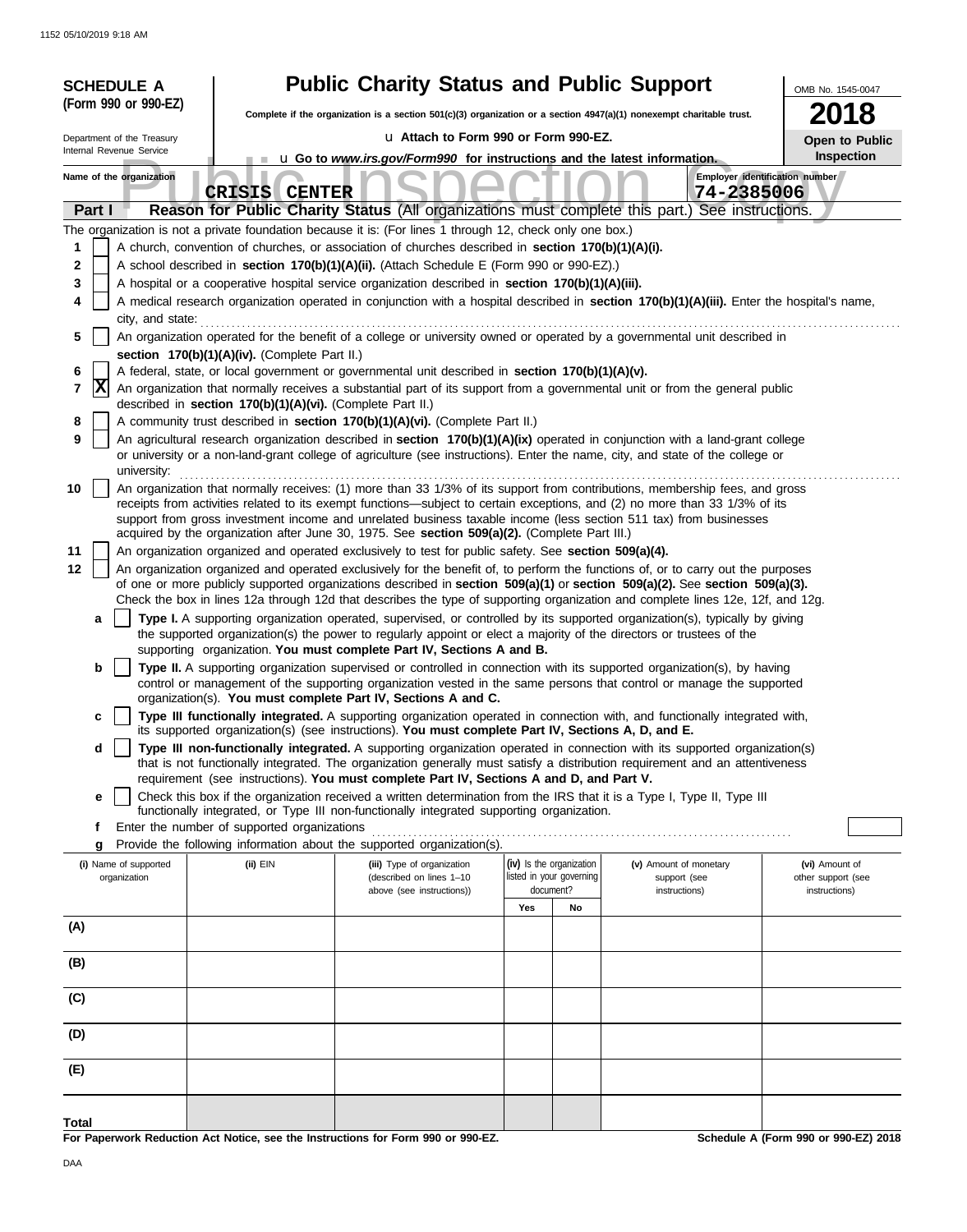|              | Schedule A (Form 990 or 990-EZ) 2018                                                                                                                                                                                                | <b>CRISIS CENTER</b> |           |            |            | 74-2385006 | Page 2                                 |  |
|--------------|-------------------------------------------------------------------------------------------------------------------------------------------------------------------------------------------------------------------------------------|----------------------|-----------|------------|------------|------------|----------------------------------------|--|
|              | Support Schedule for Organizations Described in Sections 170(b)(1)(A)(iv) and 170(b)(1)(A)(vi)<br>Part II                                                                                                                           |                      |           |            |            |            |                                        |  |
|              | (Complete only if you checked the box on line 5, 7, or 8 of Part I or if the organization failed to qualify under                                                                                                                   |                      |           |            |            |            |                                        |  |
|              | Part III. If the organization fails to qualify under the tests listed below, please complete Part III.)                                                                                                                             |                      |           |            |            |            |                                        |  |
|              | Section A. Public Support                                                                                                                                                                                                           |                      |           |            |            |            |                                        |  |
|              | Calendar year (or fiscal year beginning in) u                                                                                                                                                                                       | (a) 2014             | (b) 2015  | $(c)$ 2016 | $(d)$ 2017 | (e) $2018$ | (f) Total                              |  |
| 1            | Gifts, grants, contributions, and<br>membership fees received. (Do not                                                                                                                                                              |                      |           |            |            |            |                                        |  |
|              | include any "unusual grants.")                                                                                                                                                                                                      | 1,059,765            | 1,062,989 | 1,159,134  | 1,231,253  | 1,314,756  | 5,827,897                              |  |
| $\mathbf{2}$ | Tax revenues levied for the<br>organization's benefit and either paid<br>to or expended on its behalf                                                                                                                               |                      |           |            |            |            |                                        |  |
| 3            | The value of services or facilities<br>furnished by a governmental unit to the<br>organization without charge                                                                                                                       |                      |           |            |            |            |                                        |  |
| 4            | Total. Add lines 1 through 3                                                                                                                                                                                                        | 1,059,765            | 1,062,989 | 1,159,134  | 1,231,253  | 1,314,756  | 5,827,897                              |  |
| 5            | The portion of total contributions by<br>each person (other than a<br>governmental unit or publicly<br>supported organization) included on<br>line 1 that exceeds 2% of the amount                                                  |                      |           |            |            |            |                                        |  |
|              | shown on line 11, column (f)                                                                                                                                                                                                        |                      |           |            |            |            |                                        |  |
| 6            | Public support. Subtract line 5 from line 4                                                                                                                                                                                         |                      |           |            |            |            | 5,827,897                              |  |
|              | <b>Section B. Total Support</b>                                                                                                                                                                                                     |                      |           |            |            |            |                                        |  |
|              | Calendar year (or fiscal year beginning in) u                                                                                                                                                                                       | (a) 2014             | (b) 2015  | (c) 2016   | (d) $2017$ | (e) $2018$ | (f) Total                              |  |
| 7            | Amounts from line 4                                                                                                                                                                                                                 | 1,059,765            | 1,062,989 | 1,159,134  | 1,231,253  | 1,314,756  | 5,827,897                              |  |
| 8            | Gross income from interest, dividends,<br>payments received on securities loans,                                                                                                                                                    |                      |           |            |            |            |                                        |  |
|              | rents, royalties, and income from<br>similar sources                                                                                                                                                                                | 195                  | 39        | 16         | 10         | 102        | 362                                    |  |
| 9            | Net income from unrelated business<br>activities, whether or not the business<br>is regularly carried on                                                                                                                            |                      |           |            |            |            |                                        |  |
| 10           | Other income. Do not include gain or                                                                                                                                                                                                |                      |           |            |            |            |                                        |  |
|              | loss from the sale of capital assets                                                                                                                                                                                                |                      |           |            |            |            |                                        |  |
|              | (Explain in Part VI.)                                                                                                                                                                                                               | 2,857                | 1,000     | 545        | 539        | 33,876     | 38,817                                 |  |
| 11           | Total support. Add lines 7 through 10                                                                                                                                                                                               |                      |           |            |            |            | 5,867,076                              |  |
| 12<br>13     | Gross receipts from related activities, etc. (see instructions)<br>First five years. If the Form 990 is for the organization's first, second, third, fourth, or fifth tax year as a section 501(c)(3)                               |                      |           |            |            | 12         | 874,578                                |  |
|              | organization, check this box and stop here <b>construction and construction</b> construction of the box and stop here construction and a stop here construction and a stop here construction and a stop here is a state of the stat |                      |           |            |            |            |                                        |  |
|              | Section C. Computation of Public Support Percentage                                                                                                                                                                                 |                      |           |            |            |            |                                        |  |
| 14           |                                                                                                                                                                                                                                     |                      |           |            |            | 14         | 99.33%                                 |  |
| 15           |                                                                                                                                                                                                                                     |                      |           |            |            | 15         | 99.03%                                 |  |
| 16a          | 33 1/3% support test-2018. If the organization did not check the box on line 13, and line 14 is 33 1/3% or more, check this                                                                                                         |                      |           |            |            |            |                                        |  |
|              |                                                                                                                                                                                                                                     |                      |           |            |            |            | $\blacktriangleright \boxed{\text{X}}$ |  |
| b            | 33 1/3% support test-2017. If the organization did not check a box on line 13 or 16a, and line 15 is 33 1/3% or more, check                                                                                                         |                      |           |            |            |            |                                        |  |
|              | this box and stop here. The organization qualifies as a publicly supported organization [11] content that there is a set of the organization [11] content that the organization [11] content that the organization is a set of      |                      |           |            |            |            |                                        |  |
|              | 17a 10%-facts-and-circumstances test-2018. If the organization did not check a box on line 13, 16a, or 16b, and line 14 is                                                                                                          |                      |           |            |            |            |                                        |  |
|              | 10% or more, and if the organization meets the "facts-and-circumstances" test, check this box and stop here. Explain in                                                                                                             |                      |           |            |            |            |                                        |  |
|              | Part VI how the organization meets the "facts-and-circumstances" test. The organization qualifies as a publicly supported<br>organization                                                                                           |                      |           |            |            |            |                                        |  |
| b            | 10%-facts-and-circumstances test-2017. If the organization did not check a box on line 13, 16a, 16b, or 17a, and line                                                                                                               |                      |           |            |            |            |                                        |  |
|              | 15 is 10% or more, and if the organization meets the "facts-and-circumstances" test, check this box and stop here.                                                                                                                  |                      |           |            |            |            |                                        |  |
|              | Explain in Part VI how the organization meets the "facts-and-circumstances" test. The organization qualifies as a publicly                                                                                                          |                      |           |            |            |            |                                        |  |
|              | supported organization contains and contains a supported organization contains a supported organization                                                                                                                             |                      |           |            |            |            |                                        |  |
| 18           | Private foundation. If the organization did not check a box on line 13, 16a, 16b, 17a, or 17b, check this box and see                                                                                                               |                      |           |            |            |            |                                        |  |
|              | <b>instructions</b>                                                                                                                                                                                                                 |                      |           |            |            |            |                                        |  |
|              |                                                                                                                                                                                                                                     |                      |           |            |            |            |                                        |  |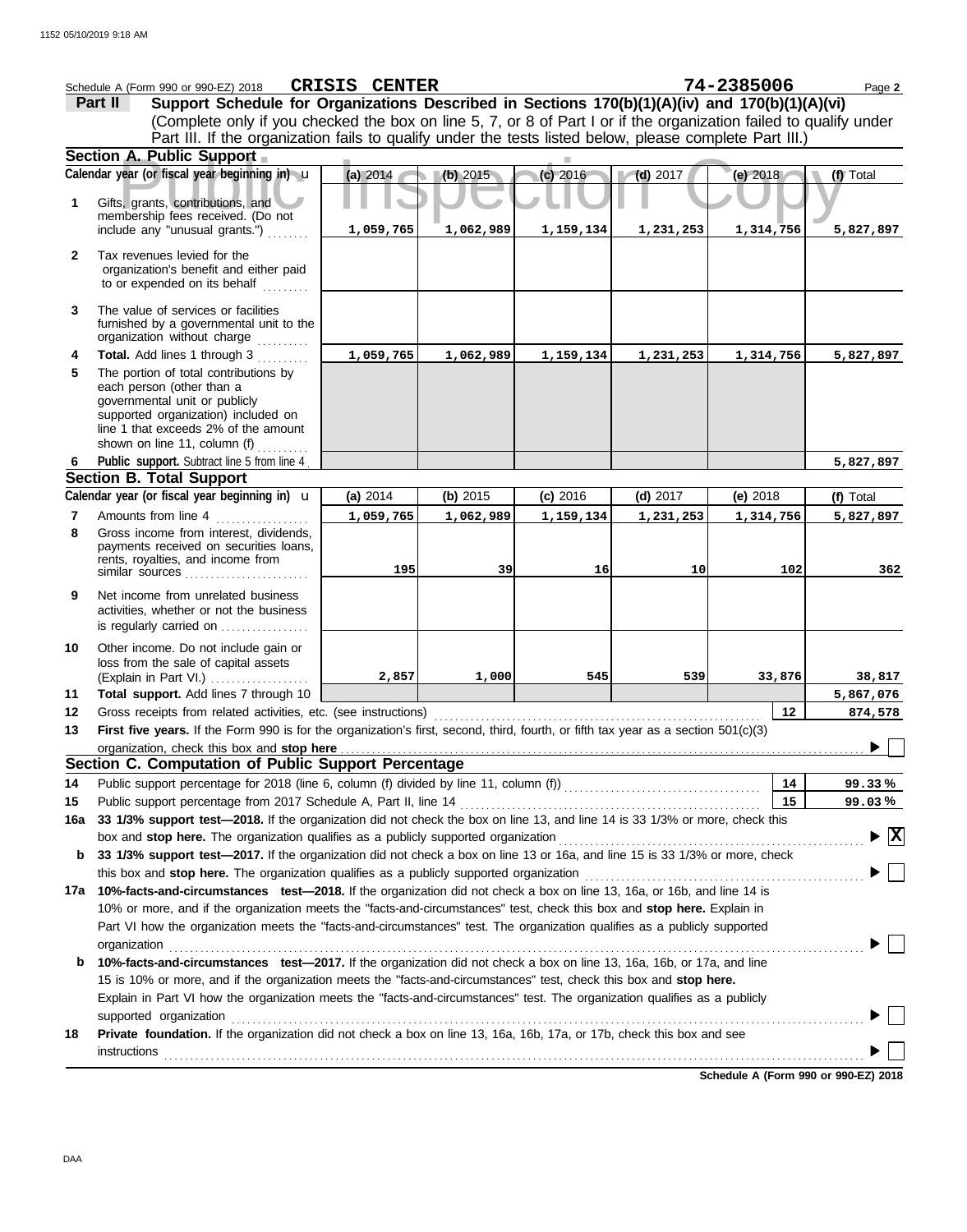|         | Schedule A (Form 990 or 990-EZ) 2018                                                                                                                                                           | <b>CRISIS CENTER</b> |          |            |            | 74-2385006 | Page 3    |
|---------|------------------------------------------------------------------------------------------------------------------------------------------------------------------------------------------------|----------------------|----------|------------|------------|------------|-----------|
|         | Support Schedule for Organizations Described in Section 509(a)(2)<br>Part III                                                                                                                  |                      |          |            |            |            |           |
|         | (Complete only if you checked the box on line 10 of Part I or if the organization failed to qualify under Part II.                                                                             |                      |          |            |            |            |           |
|         | If the organization fails to qualify under the tests listed below, please complete Part II.)                                                                                                   |                      |          |            |            |            |           |
|         | Section A. Public Support                                                                                                                                                                      |                      |          |            |            |            |           |
|         | Calendar year (or fiscal year beginning in) u                                                                                                                                                  | (a) 2014             | (b) 2015 | $(c)$ 2016 | $(d)$ 2017 | $(e)$ 2018 | (f) Total |
| 1       | Gifts, grants, contributions, and membership<br>fees received. (Do not include any "unusual grants.")                                                                                          |                      |          |            |            |            |           |
| 2       | Gross receipts from admissions, merchandise<br>sold or services performed, or facilities<br>furnished in any activity that is related to the<br>organization's tax-exempt purpose              |                      |          |            |            |            |           |
| 3       | Gross receipts from activities that are not an<br>unrelated trade or business under section 513                                                                                                |                      |          |            |            |            |           |
| 4       | Tax revenues levied for the<br>organization's benefit and either paid<br>to or expended on its behalf                                                                                          |                      |          |            |            |            |           |
| 5       | The value of services or facilities<br>furnished by a governmental unit to the<br>organization without charge                                                                                  |                      |          |            |            |            |           |
| 6       | Total. Add lines 1 through 5<br>in in de la p                                                                                                                                                  |                      |          |            |            |            |           |
|         | 7a Amounts included on lines 1, 2, and 3<br>received from disqualified persons                                                                                                                 |                      |          |            |            |            |           |
| b       | Amounts included on lines 2 and 3<br>received from other than disqualified<br>persons that exceed the greater of \$5,000<br>or 1% of the amount on line 13 for the year                        |                      |          |            |            |            |           |
| c       | Add lines 7a and 7b                                                                                                                                                                            |                      |          |            |            |            |           |
| 8       | Public support. (Subtract line 7c from                                                                                                                                                         |                      |          |            |            |            |           |
|         | line 6.) $\ldots$ $\ldots$ $\ldots$ $\ldots$ $\ldots$ $\ldots$<br><b>Section B. Total Support</b>                                                                                              |                      |          |            |            |            |           |
|         | Calendar year (or fiscal year beginning in) <b>u</b>                                                                                                                                           | (a) 2014             | (b) 2015 | (c) 2016   | $(d)$ 2017 | (e) $2018$ | (f) Total |
| 9       | Amounts from line 6                                                                                                                                                                            |                      |          |            |            |            |           |
| 10a     | <u>.</u><br>1980 - Paul Barbara, president al II-lea<br>Gross income from interest, dividends,<br>payments received on securities loans, rents,<br>royalties, and income from similar sources. |                      |          |            |            |            |           |
|         | Unrelated business taxable income (less<br>section 511 taxes) from businesses<br>acquired after June 30, 1975                                                                                  |                      |          |            |            |            |           |
|         | Add lines 10a and 10b                                                                                                                                                                          |                      |          |            |            |            |           |
| 11      | Net income from unrelated business<br>activities not included in line 10b, whether<br>or not the business is regularly carried on                                                              |                      |          |            |            |            |           |
| $12 \,$ | Other income. Do not include gain or<br>loss from the sale of capital assets<br>(Explain in Part VI.)                                                                                          |                      |          |            |            |            |           |
| 13      | Total support. (Add lines 9, 10c, 11,<br>and $12.$ )                                                                                                                                           |                      |          |            |            |            |           |
| 14      | First five years. If the Form 990 is for the organization's first, second, third, fourth, or fifth tax year as a section 501(c)(3)                                                             |                      |          |            |            |            |           |
|         | organization, check this box and stop here<br>Section C. Computation of Public Support Percentage                                                                                              |                      |          |            |            |            |           |
| 15      |                                                                                                                                                                                                |                      |          |            |            | 15         | %         |
| 16      |                                                                                                                                                                                                |                      |          |            |            | 16         | %         |
|         | Section D. Computation of Investment Income Percentage                                                                                                                                         |                      |          |            |            |            |           |
| 17      |                                                                                                                                                                                                |                      |          |            |            | 17         | $\%$      |
| 18      | Investment income percentage from 2017 Schedule A, Part III, line 17                                                                                                                           |                      |          |            |            | 18         | %         |
| 19a     | 33 1/3% support tests—2018. If the organization did not check the box on line 14, and line 15 is more than 33 1/3%, and line                                                                   |                      |          |            |            |            |           |
|         | 17 is not more than 33 1/3%, check this box and stop here. The organization qualifies as a publicly supported organization.                                                                    |                      |          |            |            |            |           |
| b       | 33 1/3% support tests-2017. If the organization did not check a box on line 14 or line 19a, and line 16 is more than 33 1/3%, and                                                              |                      |          |            |            |            |           |
|         | line 18 is not more than 33 1/3%, check this box and stop here. The organization qualifies as a publicly supported organization                                                                |                      |          |            |            |            |           |
| 20      | Private foundation. If the organization did not check a box on line 14, 19a, or 19b, check this box and see instructions                                                                       |                      |          |            |            |            |           |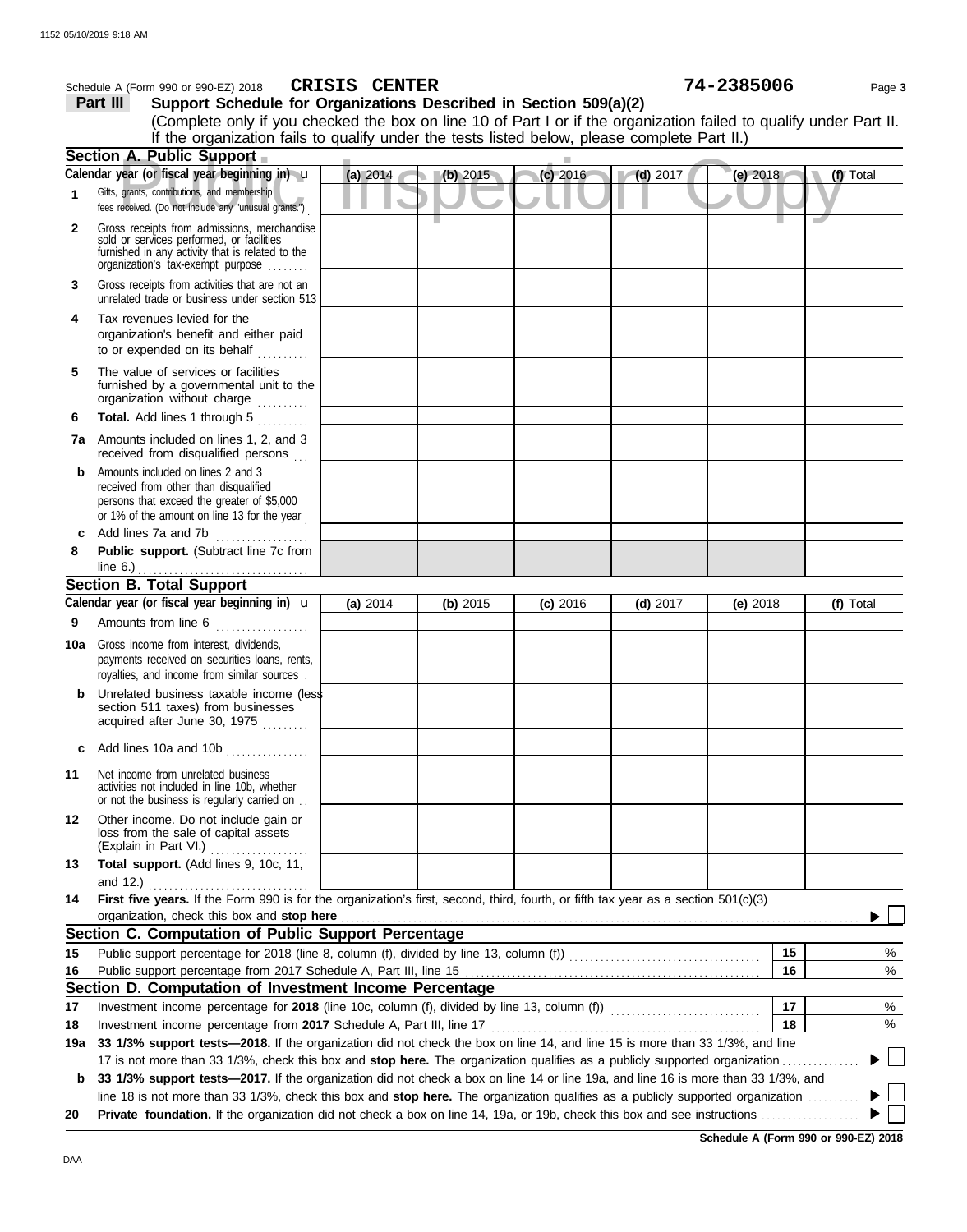|     | <b>CRISIS CENTER</b><br>Schedule A (Form 990 or 990-EZ) 2018                                                                                                                                                                      | 74-2385006                                              | Page 4 |
|-----|-----------------------------------------------------------------------------------------------------------------------------------------------------------------------------------------------------------------------------------|---------------------------------------------------------|--------|
|     | Part IV<br><b>Supporting Organizations</b>                                                                                                                                                                                        |                                                         |        |
|     | (Complete only if you checked a box in line 12 on Part I. If you checked 12a of Part I, complete Sections A                                                                                                                       |                                                         |        |
|     | and B. If you checked 12b of Part I, complete Sections A and C. If you checked 12c of Part I, complete                                                                                                                            |                                                         |        |
|     | Sections A, D, and E. If you checked 12d of Part I, complete Sections A and D, and complete Part V.)                                                                                                                              |                                                         |        |
|     | Section A. All Supporting Organizations                                                                                                                                                                                           |                                                         |        |
|     |                                                                                                                                                                                                                                   | Yes                                                     | No     |
| 1   | Are all of the organization's supported organizations listed by name in the organization's governing                                                                                                                              |                                                         |        |
|     | documents? If "No," describe in Part VI how the supported organizations are designated. If designated by                                                                                                                          |                                                         |        |
|     | class or purpose, describe the designation. If historic and continuing relationship, explain.                                                                                                                                     | 1                                                       |        |
| 2   | Did the organization have any supported organization that does not have an IRS determination of status                                                                                                                            |                                                         |        |
|     | under section 509(a)(1) or (2)? If "Yes," explain in Part VI how the organization determined that the supported                                                                                                                   |                                                         |        |
|     | organization was described in section 509(a)(1) or (2).                                                                                                                                                                           | 2                                                       |        |
| За  | Did the organization have a supported organization described in section 501(c)(4), (5), or (6)? If "Yes," answer                                                                                                                  |                                                         |        |
|     | $(b)$ and $(c)$ below.                                                                                                                                                                                                            | 3a                                                      |        |
| b   | Did the organization confirm that each supported organization qualified under section $501(c)(4)$ , (5), or (6) and                                                                                                               |                                                         |        |
|     | satisfied the public support tests under section 509(a)(2)? If "Yes," describe in Part VI when and how the                                                                                                                        |                                                         |        |
|     | organization made the determination.                                                                                                                                                                                              | 3b                                                      |        |
| c   | Did the organization ensure that all support to such organizations was used exclusively for section $170(c)(2)(B)$                                                                                                                | 3c                                                      |        |
| 4a  | purposes? If "Yes," explain in Part VI what controls the organization put in place to ensure such use.<br>Was any supported organization not organized in the United States ("foreign supported organization")? If                |                                                         |        |
|     | "Yes," and if you checked 12a or 12b in Part I, answer (b) and (c) below.                                                                                                                                                         | 4a                                                      |        |
| b   | Did the organization have ultimate control and discretion in deciding whether to make grants to the foreign                                                                                                                       |                                                         |        |
|     | supported organization? If "Yes," describe in Part VI how the organization had such control and discretion                                                                                                                        |                                                         |        |
|     | despite being controlled or supervised by or in connection with its supported organizations.                                                                                                                                      | 4b                                                      |        |
| c   | Did the organization support any foreign supported organization that does not have an IRS determination                                                                                                                           |                                                         |        |
|     | under sections $501(c)(3)$ and $509(a)(1)$ or (2)? If "Yes," explain in Part VI what controls the organization used                                                                                                               |                                                         |        |
|     | to ensure that all support to the foreign supported organization was used exclusively for section $170(c)(2)(B)$                                                                                                                  |                                                         |        |
|     | purposes.                                                                                                                                                                                                                         | 4c                                                      |        |
| 5a  | Did the organization add, substitute, or remove any supported organizations during the tax year? If "Yes,"                                                                                                                        |                                                         |        |
|     | answer (b) and (c) below (if applicable). Also, provide detail in Part VI, including (i) the names and EIN                                                                                                                        |                                                         |        |
|     | numbers of the supported organizations added, substituted, or removed; (ii) the reasons for each such action;                                                                                                                     |                                                         |        |
|     | (iii) the authority under the organization's organizing document authorizing such action; and (iv) how the action                                                                                                                 |                                                         |        |
|     | was accomplished (such as by amendment to the organizing document).                                                                                                                                                               | 5a                                                      |        |
| b   | Type I or Type II only. Was any added or substituted supported organization part of a class already                                                                                                                               |                                                         |        |
|     | designated in the organization's organizing document?                                                                                                                                                                             | 5b                                                      |        |
| c   | Substitutions only. Was the substitution the result of an event beyond the organization's control?                                                                                                                                | 5c                                                      |        |
|     | Did the organization provide support (whether in the form of grants or the provision of services or facilities) to                                                                                                                |                                                         |        |
|     | anyone other than (i) its supported organizations, (ii) individuals that are part of the charitable class benefited                                                                                                               |                                                         |        |
|     | by one or more of its supported organizations, or (iii) other supporting organizations that also support or                                                                                                                       |                                                         |        |
| 7   | benefit one or more of the filing organization's supported organizations? If "Yes," provide detail in Part VI.<br>Did the organization provide a grant, loan, compensation, or other similar payment to a substantial contributor | 6                                                       |        |
|     | (as defined in section $4958(c)(3)(C)$ ), a family member of a substantial contributor, or a 35% controlled entity                                                                                                                |                                                         |        |
|     | with regard to a substantial contributor? If "Yes," complete Part I of Schedule L (Form 990 or 990-EZ).                                                                                                                           | 7                                                       |        |
| 8   | Did the organization make a loan to a disqualified person (as defined in section 4958) not described in line 7?                                                                                                                   |                                                         |        |
|     | If "Yes," complete Part I of Schedule L (Form 990 or 990-EZ).                                                                                                                                                                     | 8                                                       |        |
| 9а  | Was the organization controlled directly or indirectly at any time during the tax year by one or more                                                                                                                             |                                                         |        |
|     | disqualified persons as defined in section 4946 (other than foundation managers and organizations described                                                                                                                       |                                                         |        |
|     | in section $509(a)(1)$ or $(2)$ ? If "Yes," provide detail in Part VI.                                                                                                                                                            | 9а                                                      |        |
| b   | Did one or more disqualified persons (as defined in line 9a) hold a controlling interest in any entity in which                                                                                                                   |                                                         |        |
|     | the supporting organization had an interest? If "Yes," provide detail in Part VI.                                                                                                                                                 | 9b                                                      |        |
| c   | Did a disqualified person (as defined in line 9a) have an ownership interest in, or derive any personal benefit                                                                                                                   |                                                         |        |
|     | from, assets in which the supporting organization also had an interest? If "Yes," provide detail in Part VI.                                                                                                                      | 9c                                                      |        |
| 10a | Was the organization subject to the excess business holdings rules of section 4943 because of section                                                                                                                             |                                                         |        |
|     | 4943(f) (regarding certain Type II supporting organizations, and all Type III non-functionally integrated                                                                                                                         |                                                         |        |
|     | supporting organizations)? If "Yes," answer 10b below.                                                                                                                                                                            | 10a                                                     |        |
| b   | Did the organization have any excess business holdings in the tax year? (Use Schedule C, Form 4720, to                                                                                                                            |                                                         |        |
|     | determine whether the organization had excess business holdings.)                                                                                                                                                                 | 10 <sub>b</sub><br>Schedule A (Form 990 or 990-EZ) 2018 |        |

DAA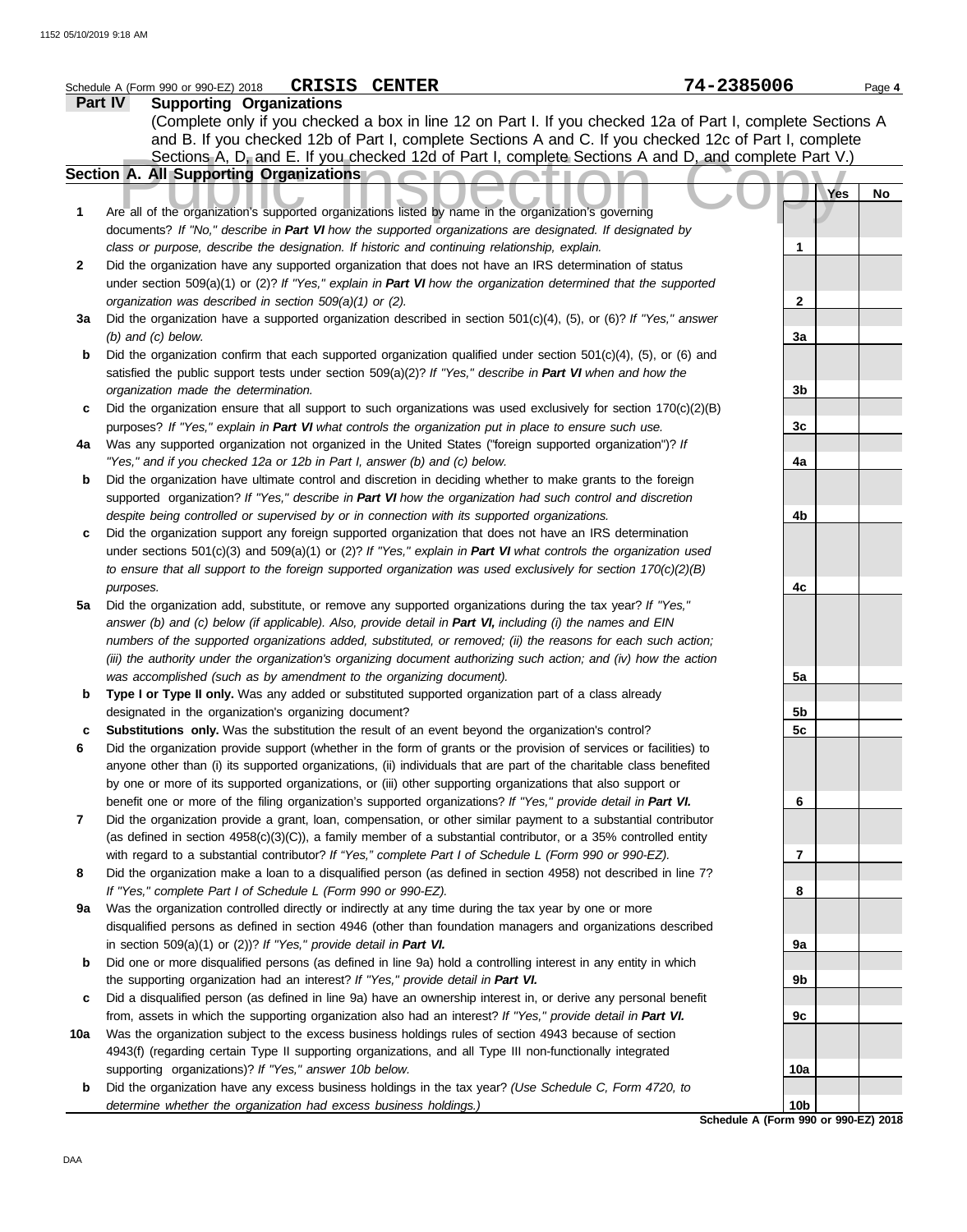|              | <b>CRISIS CENTER</b><br>Schedule A (Form 990 or 990-EZ) 2018                                                                                                                                                                      | 74-2385006      |     | Page 5 |
|--------------|-----------------------------------------------------------------------------------------------------------------------------------------------------------------------------------------------------------------------------------|-----------------|-----|--------|
|              | <b>Supporting Organizations (continued)</b><br><b>Part IV</b>                                                                                                                                                                     |                 |     |        |
|              |                                                                                                                                                                                                                                   |                 | Yes | No     |
| 11           | Has the organization accepted a gift or contribution from any of the following persons?                                                                                                                                           |                 |     |        |
| а            | A person who directly or indirectly controls, either alone or together with persons described in (b) and (c)                                                                                                                      |                 |     |        |
|              | below, the governing body of a supported organization?                                                                                                                                                                            | 11a             |     |        |
|              | <b>b</b> A family member of a person described in (a) above?                                                                                                                                                                      | 11 <sub>b</sub> |     |        |
| C            | A 35% controlled entity of a person described in (a) or (b) above? If "Yes" to a, b, or c, provide detail in Part VI.                                                                                                             | 11c             |     |        |
|              | <b>Section B. Type I Supporting Organizations</b>                                                                                                                                                                                 |                 | Yes |        |
| 1            | Did the directors, trustees, or membership of one or more supported organizations have the power to                                                                                                                               |                 |     | No     |
|              | regularly appoint or elect at least a majority of the organization's directors or trustees at all times during the                                                                                                                |                 |     |        |
|              | tax year? If "No," describe in Part VI how the supported organization(s) effectively operated, supervised, or                                                                                                                     |                 |     |        |
|              | controlled the organization's activities. If the organization had more than one supported organization,                                                                                                                           |                 |     |        |
|              | describe how the powers to appoint and/or remove directors or trustees were allocated among the supported                                                                                                                         |                 |     |        |
|              | organizations and what conditions or restrictions, if any, applied to such powers during the tax year.                                                                                                                            | 1               |     |        |
| $\mathbf{2}$ | Did the organization operate for the benefit of any supported organization other than the supported                                                                                                                               |                 |     |        |
|              | organization(s) that operated, supervised, or controlled the supporting organization? If "Yes," explain in Part                                                                                                                   |                 |     |        |
|              | VI how providing such benefit carried out the purposes of the supported organization(s) that operated,                                                                                                                            |                 |     |        |
|              | supervised, or controlled the supporting organization.                                                                                                                                                                            | $\mathbf{2}$    |     |        |
|              | Section C. Type II Supporting Organizations                                                                                                                                                                                       |                 |     |        |
|              |                                                                                                                                                                                                                                   |                 | Yes | No     |
| 1            | Were a majority of the organization's directors or trustees during the tax year also a majority of the directors<br>or trustees of each of the organization's supported organization(s)? If "No," describe in Part VI how control |                 |     |        |
|              | or management of the supporting organization was vested in the same persons that controlled or managed                                                                                                                            |                 |     |        |
|              | the supported organization(s).                                                                                                                                                                                                    | 1               |     |        |
|              | Section D. All Type III Supporting Organizations                                                                                                                                                                                  |                 |     |        |
|              |                                                                                                                                                                                                                                   |                 | Yes | No     |
| 1            | Did the organization provide to each of its supported organizations, by the last day of the fifth month of the                                                                                                                    |                 |     |        |
|              | organization's tax year, (i) a written notice describing the type and amount of support provided during the prior tax                                                                                                             |                 |     |        |
|              | year, (ii) a copy of the Form 990 that was most recently filed as of the date of notification, and (iii) copies of the                                                                                                            |                 |     |        |
|              | organization's governing documents in effect on the date of notification, to the extent not previously provided?                                                                                                                  | 1               |     |        |
| $\mathbf{2}$ | Were any of the organization's officers, directors, or trustees either (i) appointed or elected by the supported                                                                                                                  |                 |     |        |
|              | organization(s) or (ii) serving on the governing body of a supported organization? If "No," explain in Part VI how                                                                                                                |                 |     |        |
|              | the organization maintained a close and continuous working relationship with the supported organization(s).                                                                                                                       | $\mathbf{2}$    |     |        |
| 3            | By reason of the relationship described in (2), did the organization's supported organizations have a                                                                                                                             |                 |     |        |
|              | significant voice in the organization's investment policies and in directing the use of the organization's<br>income or assets at all times during the tax year? If "Yes," describe in Part VI the role the organization's        |                 |     |        |
|              | supported organizations played in this regard.                                                                                                                                                                                    | 3               |     |        |
|              | Section E. Type III Functionally-Integrated Supporting Organizations                                                                                                                                                              |                 |     |        |
| 1            | Check the box next to the method that the organization used to satisfy the Integral Part Test during the year (see instructions).                                                                                                 |                 |     |        |
| a            | The organization satisfied the Activities Test. Complete line 2 below.                                                                                                                                                            |                 |     |        |
| b            | The organization is the parent of each of its supported organizations. Complete line 3 below.                                                                                                                                     |                 |     |        |
| c            | The organization supported a governmental entity. Describe in Part VI how you supported a government entity (see instructions).                                                                                                   |                 |     |        |
|              |                                                                                                                                                                                                                                   |                 |     |        |
| $\mathbf{2}$ | Activities Test. Answer (a) and (b) below.                                                                                                                                                                                        |                 | Yes | No     |
| a            | Did substantially all of the organization's activities during the tax year directly further the exempt purposes of<br>the supported organization(s) to which the organization was responsive? If "Yes," then in Part VI identify  |                 |     |        |
|              | those supported organizations and explain how these activities directly furthered their exempt purposes,                                                                                                                          |                 |     |        |
|              | how the organization was responsive to those supported organizations, and how the organization determined                                                                                                                         |                 |     |        |
|              | that these activities constituted substantially all of its activities.                                                                                                                                                            | 2a              |     |        |
| b            | Did the activities described in (a) constitute activities that, but for the organization's involvement, one or more                                                                                                               |                 |     |        |
|              | of the organization's supported organization(s) would have been engaged in? If "Yes," explain in Part VI the                                                                                                                      |                 |     |        |
|              | reasons for the organization's position that its supported organization(s) would have engaged in these                                                                                                                            |                 |     |        |
|              | activities but for the organization's involvement.                                                                                                                                                                                | 2b              |     |        |
| 3            | Parent of Supported Organizations. Answer (a) and (b) below.                                                                                                                                                                      |                 |     |        |
| а            | Did the organization have the power to regularly appoint or elect a majority of the officers, directors, or                                                                                                                       |                 |     |        |
|              | trustees of each of the supported organizations? Provide details in Part VI.                                                                                                                                                      | 3a              |     |        |

**b** Did the organization exercise a substantial degree of direction over the policies, programs, and activities of each of its supported organizations? *If "Yes," describe in Part VI the role played by the organization in this regard.* **3b**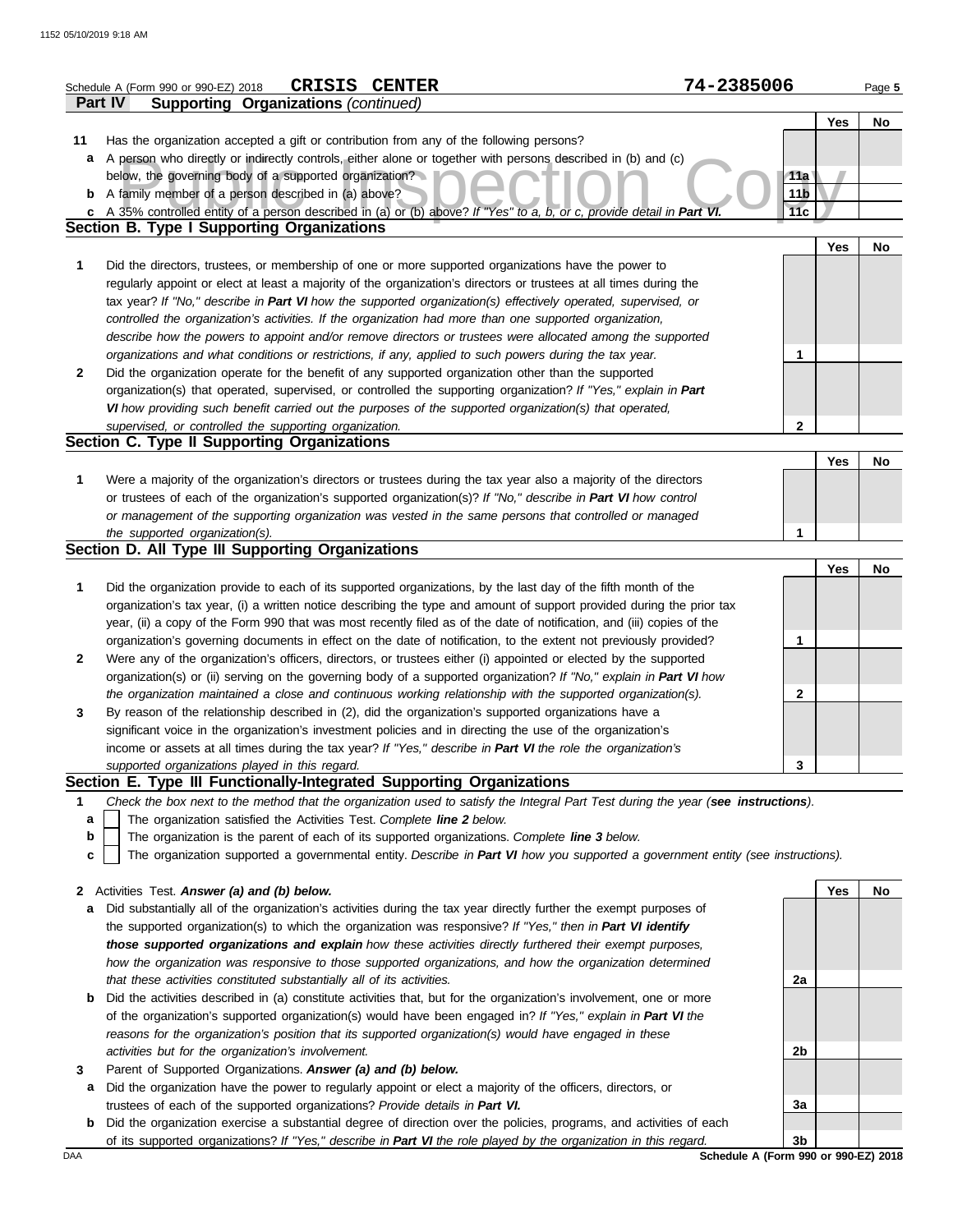| <b>CRISIS CENTER</b><br>Schedule A (Form 990 or 990-EZ) 2018                                                                           |                | 74-2385006     | Page 6                         |
|----------------------------------------------------------------------------------------------------------------------------------------|----------------|----------------|--------------------------------|
| Type III Non-Functionally Integrated 509(a)(3) Supporting Organizations<br><b>Part V</b>                                               |                |                |                                |
| Check here if the organization satisfied the Integral Part Test as a qualifying trust on Nov. 20, 1970 (explain in Part VI). See<br>1  |                |                |                                |
| instructions. All other Type III non-functionally integrated supporting organizations must complete Sections A through E.              |                |                |                                |
| Section A - Adjusted Net Income                                                                                                        |                | (A) Prior Year | (B) Current Year<br>(optional) |
| Net short-term capital gain<br>1                                                                                                       |                |                |                                |
| Recoveries of prior-year distributions<br>$\mathbf{2}$                                                                                 | $\overline{2}$ |                |                                |
| 3<br>Other gross income (see instructions)                                                                                             | 3              |                |                                |
| Add lines 1 through 3.<br>4                                                                                                            | 4              |                |                                |
| 5<br>Depreciation and depletion                                                                                                        | 5              |                |                                |
| Portion of operating expenses paid or incurred for production or<br>6                                                                  |                |                |                                |
| collection of gross income or for management, conservation, or                                                                         |                |                |                                |
| maintenance of property held for production of income (see instructions)                                                               | 6              |                |                                |
| Other expenses (see instructions)<br>7                                                                                                 | 7              |                |                                |
| 8<br>Adjusted Net Income (subtract lines 5, 6, and 7 from line 4)                                                                      | 8              |                |                                |
| <b>Section B - Minimum Asset Amount</b>                                                                                                |                | (A) Prior Year | (B) Current Year<br>(optional) |
| Aggregate fair market value of all non-exempt-use assets (see<br>1                                                                     |                |                |                                |
| instructions for short tax year or assets held for part of year):                                                                      |                |                |                                |
| a Average monthly value of securities                                                                                                  | 1a             |                |                                |
| <b>b</b> Average monthly cash balances                                                                                                 | 1b             |                |                                |
| c Fair market value of other non-exempt-use assets                                                                                     | 1c             |                |                                |
| Total (add lines 1a, 1b, and 1c)<br>d                                                                                                  | 1d             |                |                                |
| <b>Discount</b> claimed for blockage or other<br>е                                                                                     |                |                |                                |
| factors (explain in detail in Part VI):                                                                                                |                |                |                                |
| Acquisition indebtedness applicable to non-exempt-use assets<br>2                                                                      | 2              |                |                                |
| 3<br>Subtract line 2 from line 1d.                                                                                                     | 3              |                |                                |
| Cash deemed held for exempt use. Enter 1-1/2% of line 3 (for greater amount,<br>4                                                      |                |                |                                |
| see instructions).                                                                                                                     | 4              |                |                                |
| 5<br>Net value of non-exempt-use assets (subtract line 4 from line 3)                                                                  | 5              |                |                                |
| 6<br>Multiply line 5 by .035.                                                                                                          | 6              |                |                                |
| 7<br>Recoveries of prior-year distributions                                                                                            | 7              |                |                                |
| 8<br>Minimum Asset Amount (add line 7 to line 6)                                                                                       | 8              |                |                                |
| Section C - Distributable Amount                                                                                                       |                |                | <b>Current Year</b>            |
| Adjusted net income for prior year (from Section A, line 8, Column A)<br>1                                                             | 1              |                |                                |
| 2<br>Enter 85% of line 1.                                                                                                              | 2              |                |                                |
| Minimum asset amount for prior year (from Section B, line 8, Column A)<br>3                                                            | 3              |                |                                |
| Enter greater of line 2 or line 3.<br>4                                                                                                | 4              |                |                                |
| Income tax imposed in prior year<br>5                                                                                                  | 5              |                |                                |
| Distributable Amount. Subtract line 5 from line 4, unless subject to<br>6                                                              |                |                |                                |
| emergency temporary reduction (see instructions).                                                                                      | 6              |                |                                |
| 7<br>Check here if the current year is the organization's first as a non-functionally integrated Type III supporting organization (see |                |                |                                |
| instructions).                                                                                                                         |                |                |                                |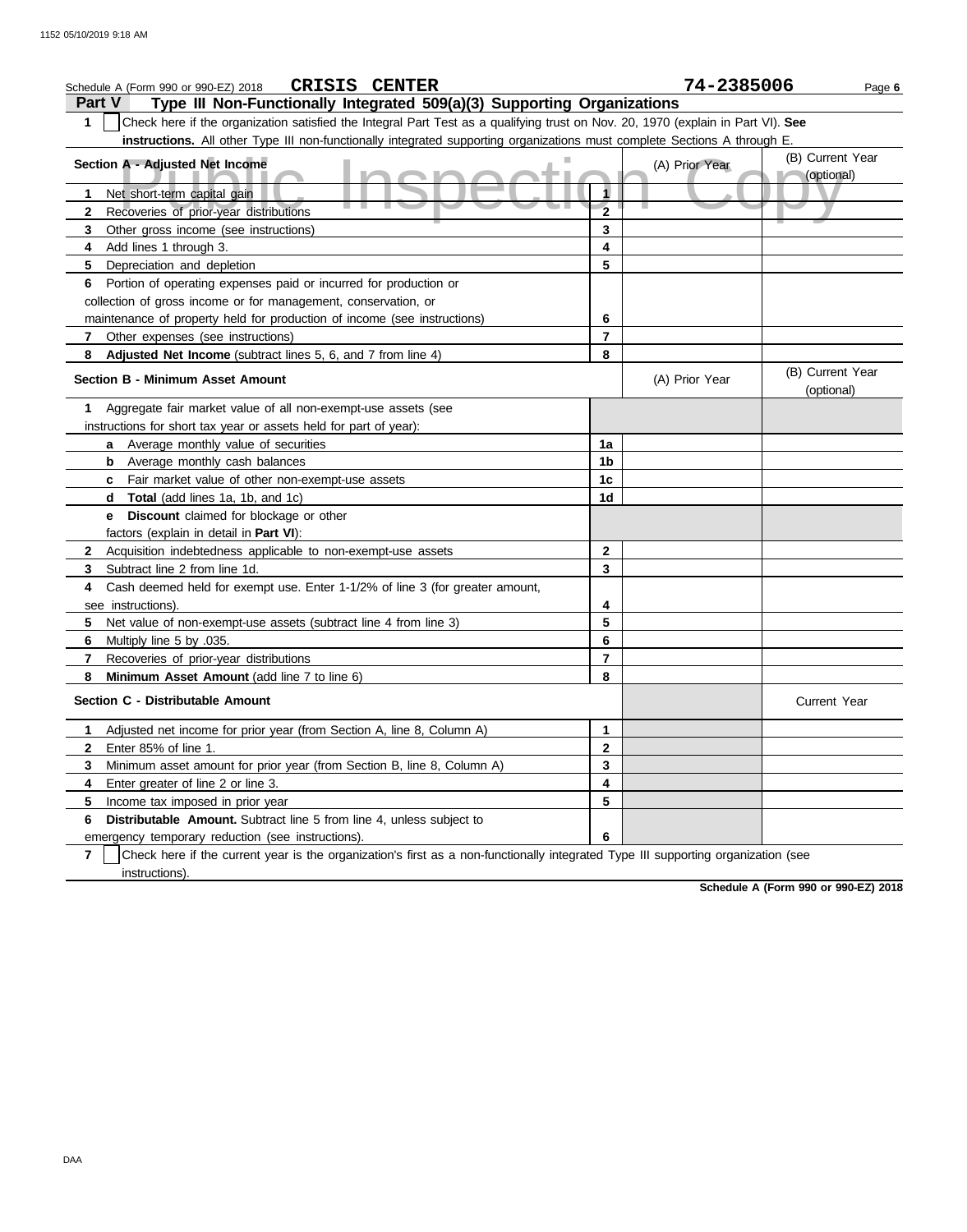|              | <b>CRISIS CENTER</b><br>Schedule A (Form 990 or 990-EZ) 2018                                                                             |                             | 74-2385006                            | Page 7                                  |
|--------------|------------------------------------------------------------------------------------------------------------------------------------------|-----------------------------|---------------------------------------|-----------------------------------------|
|              | Type III Non-Functionally Integrated 509(a)(3) Supporting Organizations (continued)<br>Part V                                            |                             |                                       |                                         |
|              | <b>Section D - Distributions</b>                                                                                                         |                             |                                       | <b>Current Year</b>                     |
| 1            | Amounts paid to supported organizations to accomplish exempt purposes                                                                    |                             |                                       |                                         |
| 2            | Amounts paid to perform activity that directly furthers exempt purposes of supported<br>organizations, in excess of income from activity |                             |                                       |                                         |
| 3            | Administrative expenses paid to accomplish exempt purposes of supported organizations                                                    |                             |                                       |                                         |
| 4            | Amounts paid to acquire exempt-use assets                                                                                                |                             |                                       |                                         |
| 5            | Qualified set-aside amounts (prior IRS approval required)                                                                                |                             |                                       |                                         |
| 6            | Other distributions (describe in Part VI). See instructions.                                                                             |                             |                                       |                                         |
| 7            | Total annual distributions. Add lines 1 through 6.                                                                                       |                             |                                       |                                         |
| 8            | Distributions to attentive supported organizations to which the organization is responsive                                               |                             |                                       |                                         |
|              | (provide details in Part VI). See instructions.                                                                                          |                             |                                       |                                         |
| 9            | Distributable amount for 2018 from Section C, line 6                                                                                     |                             |                                       |                                         |
| 10           | Line 8 amount divided by line 9 amount                                                                                                   |                             |                                       |                                         |
|              |                                                                                                                                          | (i)                         | (ii)                                  | (iii)                                   |
|              | Section E - Distribution Allocations (see instructions)                                                                                  | <b>Excess Distributions</b> | <b>Underdistributions</b><br>Pre-2018 | <b>Distributable</b><br>Amount for 2018 |
| 1            | Distributable amount for 2018 from Section C, line 6                                                                                     |                             |                                       |                                         |
| $\mathbf{2}$ | Underdistributions, if any, for years prior to 2018<br>(reasonable cause required-explain in Part VI). See                               |                             |                                       |                                         |
|              | instructions.                                                                                                                            |                             |                                       |                                         |
| 3            | Excess distributions carryover, if any, to 2018                                                                                          |                             |                                       |                                         |
|              |                                                                                                                                          |                             |                                       |                                         |
|              |                                                                                                                                          |                             |                                       |                                         |
|              | <b>c</b> From 2015                                                                                                                       |                             |                                       |                                         |
|              |                                                                                                                                          |                             |                                       |                                         |
|              |                                                                                                                                          |                             |                                       |                                         |
|              | f Total of lines 3a through e                                                                                                            |                             |                                       |                                         |
|              | <b>g</b> Applied to underdistributions of prior years                                                                                    |                             |                                       |                                         |
|              | h Applied to 2018 distributable amount                                                                                                   |                             |                                       |                                         |
|              | Carryover from 2013 not applied (see instructions)                                                                                       |                             |                                       |                                         |
|              | Remainder. Subtract lines 3g, 3h, and 3i from 3f.                                                                                        |                             |                                       |                                         |
| 4            | Distributions for 2018 from                                                                                                              |                             |                                       |                                         |
|              | \$<br>Section D, line 7:                                                                                                                 |                             |                                       |                                         |
|              | a Applied to underdistributions of prior years                                                                                           |                             |                                       |                                         |
|              | <b>b</b> Applied to 2018 distributable amount                                                                                            |                             |                                       |                                         |
|              | c Remainder. Subtract lines 4a and 4b from 4.                                                                                            |                             |                                       |                                         |
| 5            | Remaining underdistributions for years prior to 2018, if                                                                                 |                             |                                       |                                         |
|              | any. Subtract lines 3g and 4a from line 2. For result                                                                                    |                             |                                       |                                         |
|              | greater than zero, explain in <b>Part VI</b> . See instructions.                                                                         |                             |                                       |                                         |
| 6            | Remaining underdistributions for 2018. Subtract lines 3h                                                                                 |                             |                                       |                                         |
|              | and 4b from line 1. For result greater than zero, explain in                                                                             |                             |                                       |                                         |
|              | Part VI. See instructions.                                                                                                               |                             |                                       |                                         |
| 7            | Excess distributions carryover to 2019. Add lines 3j                                                                                     |                             |                                       |                                         |
| 8            | and 4c.                                                                                                                                  |                             |                                       |                                         |
|              | Breakdown of line 7:                                                                                                                     |                             |                                       |                                         |
|              | <b>a</b> Excess from 2014                                                                                                                |                             |                                       |                                         |
|              |                                                                                                                                          |                             |                                       |                                         |
|              |                                                                                                                                          |                             |                                       |                                         |
|              |                                                                                                                                          |                             |                                       |                                         |
|              |                                                                                                                                          |                             |                                       |                                         |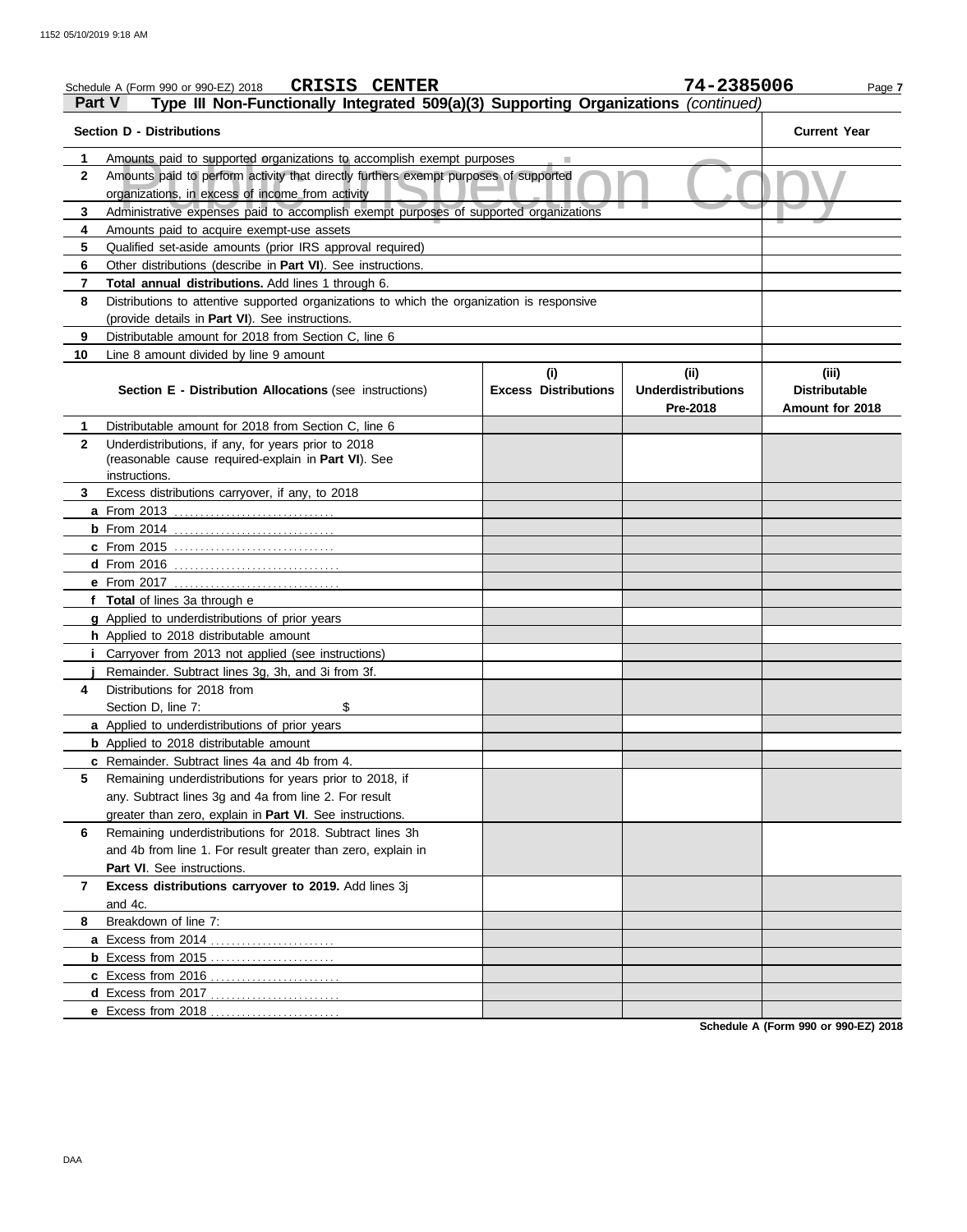| CRISIS CENTER<br>Schedule A (Form 990 or 990-EZ) 2018<br>Supplemental Information. Provide the explanations required by Part II, line 10; Part II, line 17a or 17b; Part<br>Part VI                                                                                                                                                                                    | 74-2385006<br>Page 8 |
|------------------------------------------------------------------------------------------------------------------------------------------------------------------------------------------------------------------------------------------------------------------------------------------------------------------------------------------------------------------------|----------------------|
| III, line 12; Part IV, Section A, lines 1, 2, 3b, 3c, 4b, 4c, 5a, 6, 9a, 9b, 9c, 11a, 11b, and 11c; Part IV, Section<br>B, lines 1 and 2; Part IV, Section C, line 1; Part IV, Section D, lines 2 and 3; Part IV, Section E, lines 1c, 2a, 2b,<br>3a, and 3b; Part V, line 1; Part V, Section B, line 1e; Part V, Section D, lines 5, 6, and 8; and Part V, Section E, |                      |
| lines 2, 5, and 6. Also complete this part for any additional information. (See instructions.)<br>PART II, LINE 10 - OTHER INCOME DETAIL                                                                                                                                                                                                                               |                      |
| \$<br>16,737<br><b>MISCELLANEOUS</b>                                                                                                                                                                                                                                                                                                                                   |                      |
| \$<br>22,080<br>TERMINATION OF UNEMP ACCT                                                                                                                                                                                                                                                                                                                              |                      |
|                                                                                                                                                                                                                                                                                                                                                                        |                      |
|                                                                                                                                                                                                                                                                                                                                                                        |                      |
|                                                                                                                                                                                                                                                                                                                                                                        |                      |
|                                                                                                                                                                                                                                                                                                                                                                        |                      |
|                                                                                                                                                                                                                                                                                                                                                                        |                      |
|                                                                                                                                                                                                                                                                                                                                                                        |                      |
|                                                                                                                                                                                                                                                                                                                                                                        |                      |
|                                                                                                                                                                                                                                                                                                                                                                        |                      |
|                                                                                                                                                                                                                                                                                                                                                                        |                      |
|                                                                                                                                                                                                                                                                                                                                                                        |                      |
|                                                                                                                                                                                                                                                                                                                                                                        |                      |
|                                                                                                                                                                                                                                                                                                                                                                        |                      |
|                                                                                                                                                                                                                                                                                                                                                                        |                      |
|                                                                                                                                                                                                                                                                                                                                                                        |                      |
|                                                                                                                                                                                                                                                                                                                                                                        |                      |
|                                                                                                                                                                                                                                                                                                                                                                        |                      |
|                                                                                                                                                                                                                                                                                                                                                                        |                      |
|                                                                                                                                                                                                                                                                                                                                                                        |                      |
|                                                                                                                                                                                                                                                                                                                                                                        |                      |
|                                                                                                                                                                                                                                                                                                                                                                        |                      |
|                                                                                                                                                                                                                                                                                                                                                                        |                      |
|                                                                                                                                                                                                                                                                                                                                                                        |                      |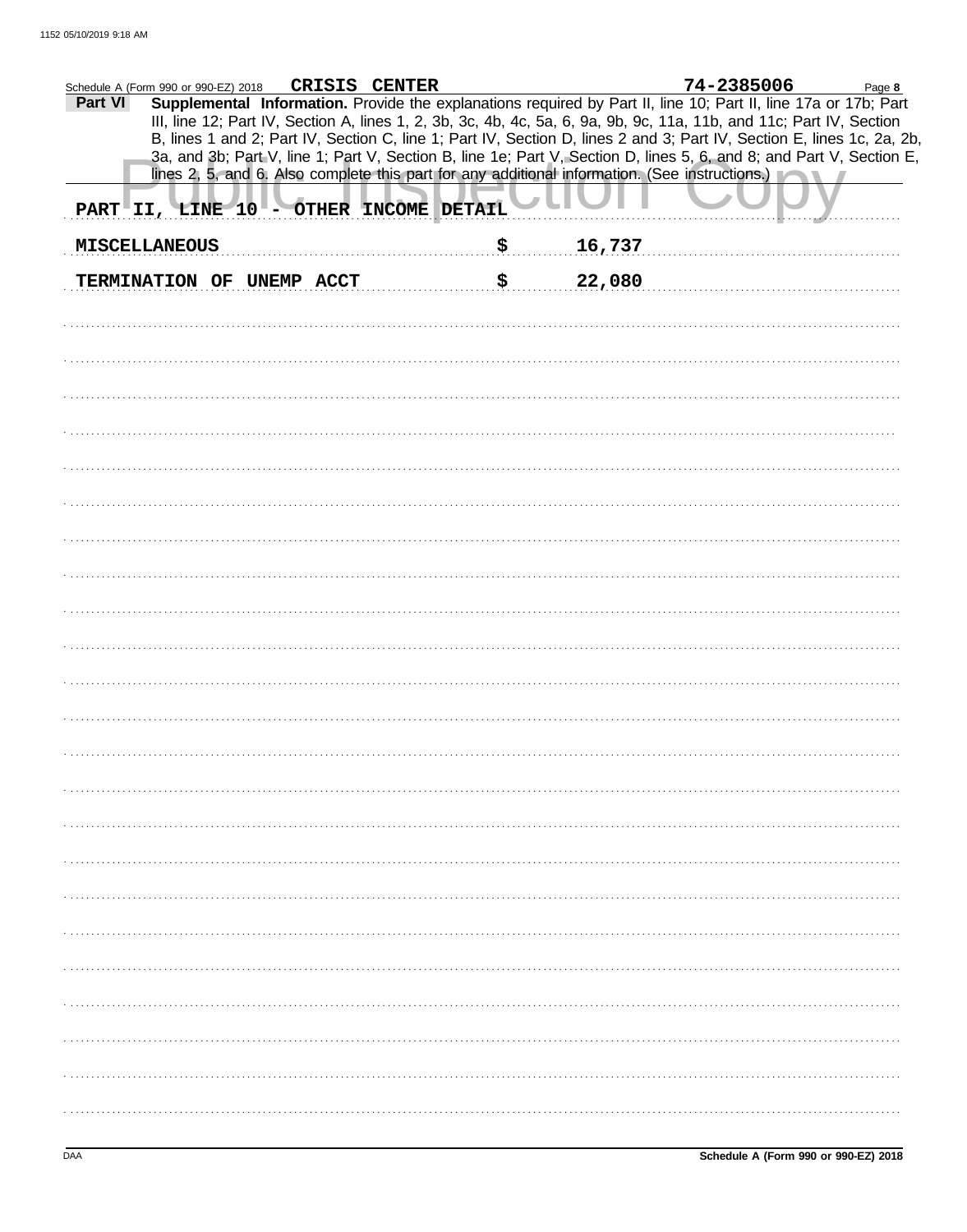| <b>Schedule B</b><br>(Form 990, 990-EZ,                                                      | <b>Schedule of Contributors</b>                                                                                                                                                                             | OMB No. 1545-0047                                   |
|----------------------------------------------------------------------------------------------|-------------------------------------------------------------------------------------------------------------------------------------------------------------------------------------------------------------|-----------------------------------------------------|
| or 990-PF)<br>Department of the Treasury<br>Internal Revenue Service                         | La Attach to Form 990, Form 990-EZ, or Form 990-PF.<br>u Go to www.irs.gov/Form990 for the latest information.                                                                                              | 2018                                                |
| Name of the organization<br><b>CRISIS</b><br><b>CENTER</b><br>Organization type (check one): |                                                                                                                                                                                                             | <b>Employer identification number</b><br>74-2385006 |
| Filers of:                                                                                   | Section:                                                                                                                                                                                                    |                                                     |
| Form 990 or 990-EZ                                                                           | X <br>501(c)<br>3 ) (enter number) organization                                                                                                                                                             |                                                     |
|                                                                                              | $4947(a)(1)$ nonexempt charitable trust not treated as a private foundation                                                                                                                                 |                                                     |
|                                                                                              | 527 political organization                                                                                                                                                                                  |                                                     |
| Form 990-PF                                                                                  | 501(c)(3) exempt private foundation                                                                                                                                                                         |                                                     |
|                                                                                              | 4947(a)(1) nonexempt charitable trust treated as a private foundation                                                                                                                                       |                                                     |
|                                                                                              | $501(c)(3)$ taxable private foundation                                                                                                                                                                      |                                                     |
|                                                                                              |                                                                                                                                                                                                             |                                                     |
| instructions.                                                                                | Check if your organization is covered by the General Rule or a Special Rule.<br>Note: Only a section 501(c)(7), (8), or (10) organization can check boxes for both the General Rule and a Special Rule. See |                                                     |
| <b>General Rule</b>                                                                          |                                                                                                                                                                                                             |                                                     |

For an organization filing Form 990, 990-EZ, or 990-PF that received, during the year, contributions totaling \$5,000 or more (in money or property) from any one contributor. Complete Parts I and II. See instructions for determining a contributor's total contributions.

## **Special Rules**

 $\overline{X}$  For an organization described in section 501(c)(3) filing Form 990 or 990-EZ that met the 33<sup>1</sup>/3% support test of the regulations under sections 509(a)(1) and 170(b)(1)(A)(vi), that checked Schedule A (Form 990 or 990-EZ), Part II, line 13, 16a, or 16b, and that received from any one contributor, during the year, total contributions of the greater of **(1)** \$5,000; or **(2)** 2% of the amount on (i) Form 990, Part VIII, line 1h; or (ii) Form 990-EZ, line 1. Complete Parts I and II.

literary, or educational purposes, or for the prevention of cruelty to children or animals. Complete Parts I (entering) For an organization described in section  $501(c)(7)$ ,  $(8)$ , or  $(10)$  filing Form 990 or 990-EZ that received from any one contributor, during the year, total contributions of more than \$1,000 *exclusively* for religious, charitable, scientific, "N/A" in column (b) instead of the contributor name and address), II, and III.

For an organization described in section 501(c)(7), (8), or (10) filing Form 990 or 990-EZ that received from any one contributor, during the year, contributions *exclusively* for religious, charitable, etc., purposes, but no such contributions totaled more than \$1,000. If this box is checked, enter here the total contributions that were received during the year for an *exclusively* religious, charitable, etc., purpose. Don't complete any of the parts unless the **General Rule** applies to this organization because it received *nonexclusively* religious, charitable, etc., contributions totaling \$5,000 or more during the year . . . . . . . . . . . . . . . . . . . . . . . . . . . . . . . . . . . . . . . . . . . . . . . . . . . . . . . . . . . . . . . . . . . . . . . . . . . .  $\triangleright$  \$

990-EZ, or 990-PF), but it **must** answer "No" on Part IV, line 2, of its Form 990; or check the box on line H of its Form 990-EZ or on its Form 990-PF, Part I, line 2, to certify that it doesn't meet the filing requirements of Schedule B (Form 990, 990-EZ, or 990-PF). **Caution:** An organization that isn't covered by the General Rule and/or the Special Rules doesn't file Schedule B (Form 990,

**For Paperwork Reduction Act Notice, see the instructions for Form 990, 990-EZ, or 990-PF.**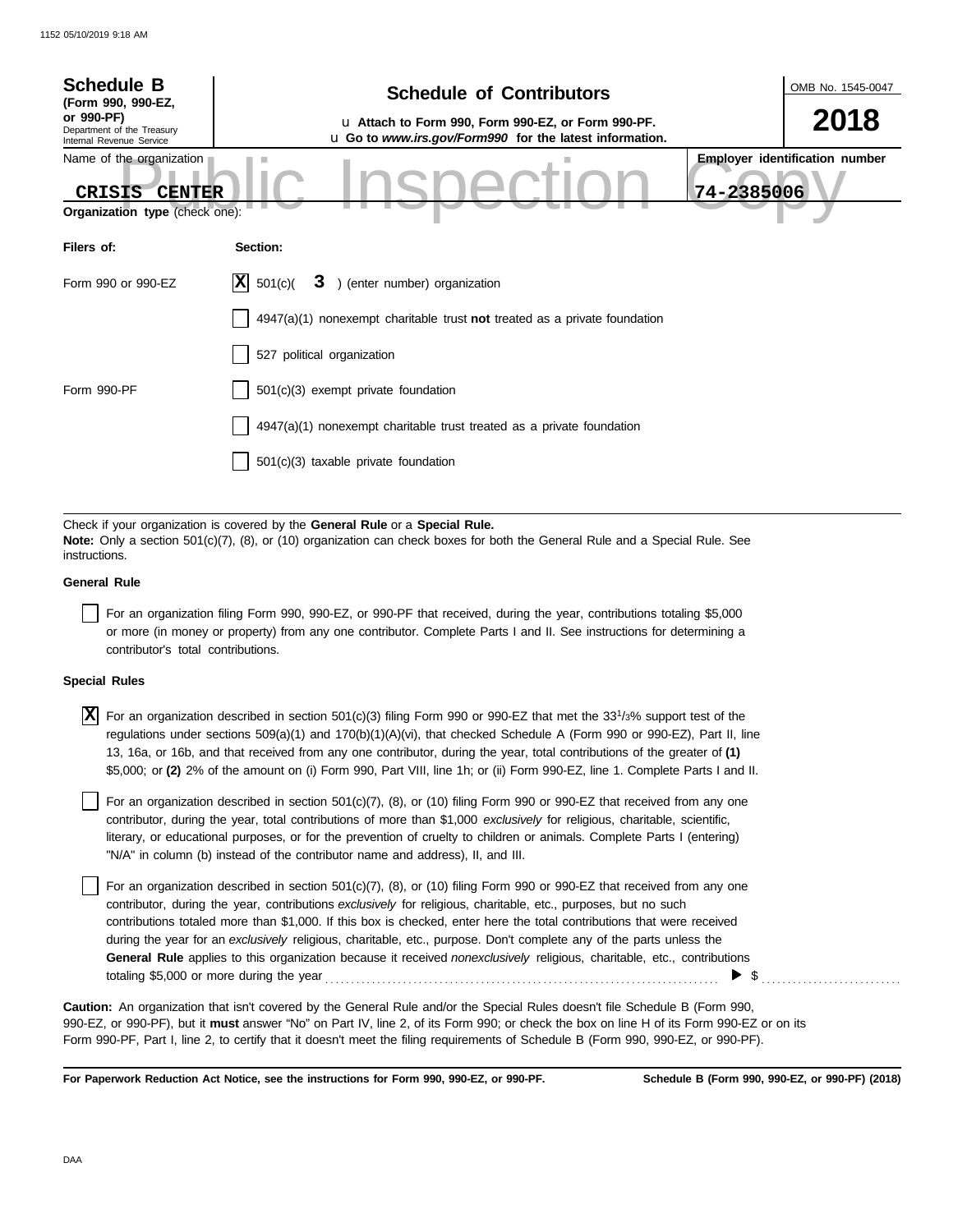|                       | Schedule B (Form 990, 990-EZ, or 990-PF) (2018)<br>Name of organization<br>CRISIS CENTER       |                                            | PAGE 1 OF 2<br>Page 2<br>Employer identification number<br>74-2385006                                                |
|-----------------------|------------------------------------------------------------------------------------------------|--------------------------------------------|----------------------------------------------------------------------------------------------------------------------|
| Part I                | Contributors (see instructions). Use duplicate copies of Part I if additional space is needed. |                                            |                                                                                                                      |
| (a)<br>No.            | (b)<br>Name, address, and ZIP + 4                                                              | (c)<br><b>Total contributions</b>          | (d)<br>Type of contribution                                                                                          |
| $\mathbf{1}$          |                                                                                                | 366,088<br>$\frac{1}{2}$                   | Χ<br>Person<br>Payroll<br><b>Noncash</b><br>(Complete Part II for<br>noncash contributions.)                         |
| (a)<br>No.            | (b)<br>Name, address, and ZIP + 4                                                              | (c)<br><b>Total contributions</b>          | (d)<br>Type of contribution                                                                                          |
| $\frac{2}{\cdot}$     |                                                                                                | 125,000<br>\$                              | X<br>Person<br>Payroll<br><b>Noncash</b><br>(Complete Part II for<br>noncash contributions.)                         |
| (a)                   | (b)                                                                                            | (c)                                        | (d)                                                                                                                  |
| No.<br>$\overline{3}$ | Name, address, and ZIP + 4                                                                     | <b>Total contributions</b><br>50,000<br>\$ | Type of contribution<br>Χ<br>Person<br>Payroll<br><b>Noncash</b><br>(Complete Part II for<br>noncash contributions.) |
| (a)<br>No.            | (b)<br>Name, address, and ZIP + 4                                                              | (c)<br><b>Total contributions</b>          | (d)<br>Type of contribution                                                                                          |
| 4                     |                                                                                                | 73,656<br>\$                               | Χ<br>Person<br>Payroll<br>Noncash<br>(Complete Part II for<br>noncash contributions.)                                |
| (a)<br>No.            | (b)<br>Name, address, and ZIP + 4                                                              | (c)<br><b>Total contributions</b>          | (d)<br>Type of contribution                                                                                          |
| 5 <sub>1</sub>        |                                                                                                | 50,000<br>\$                               | Person<br>Payroll<br>Noncash<br>(Complete Part II for<br>noncash contributions.)                                     |
| (a)<br>No.            | (b)<br>Name, address, and ZIP + 4                                                              | (c)<br><b>Total contributions</b>          | (d)<br>Type of contribution                                                                                          |
| 6 <sub>11</sub>       |                                                                                                | 207,076<br>\$                              | X<br>Person<br>Payroll<br>Noncash<br>(Complete Part II for<br>noncash contributions.)                                |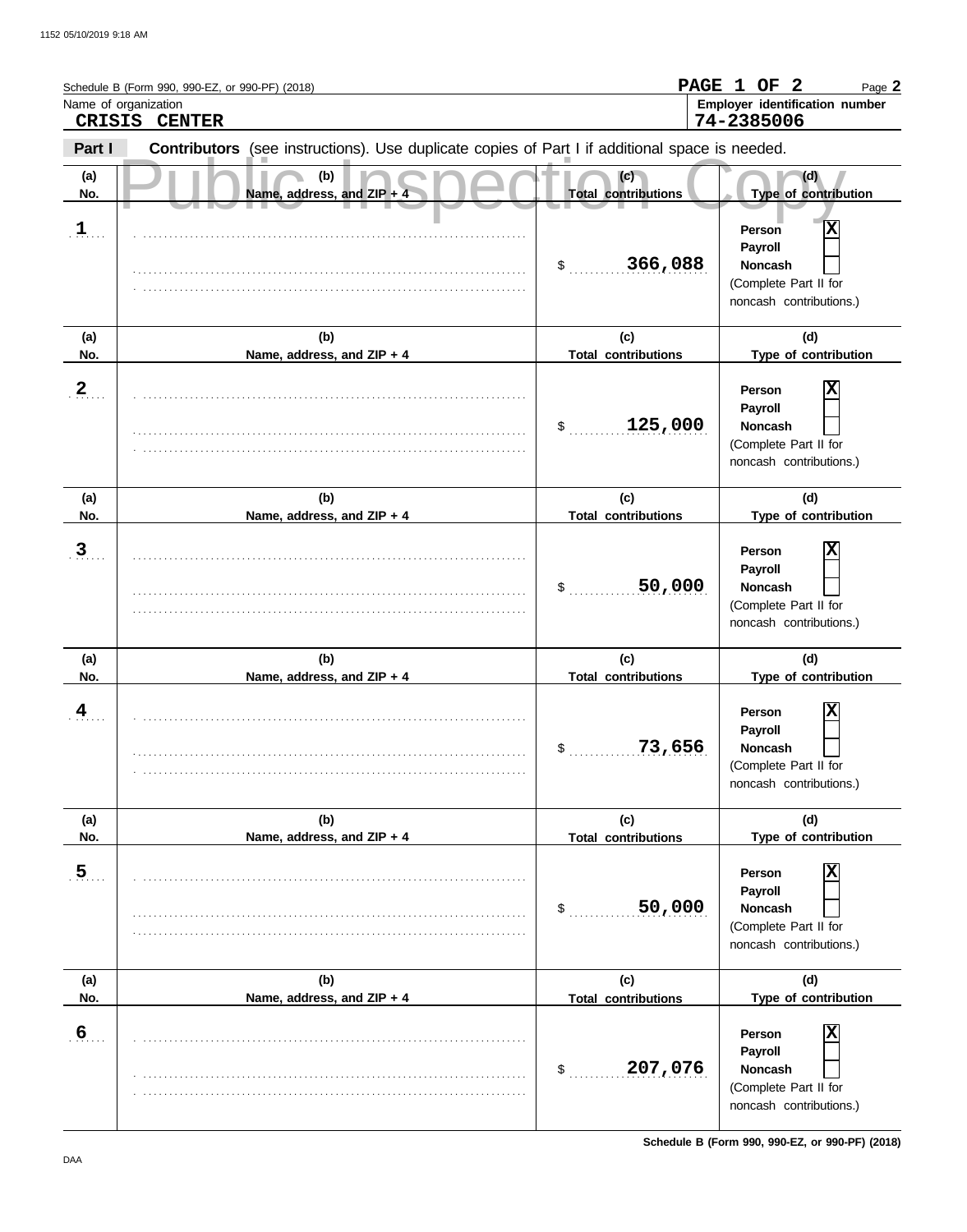| Name of organization | Schedule B (Form 990, 990-EZ, or 990-PF) (2018)<br>CRISIS CENTER                               |                                   | PAGE 2 OF 2<br>Page 2<br>Employer identification number<br>74-2385006                        |
|----------------------|------------------------------------------------------------------------------------------------|-----------------------------------|----------------------------------------------------------------------------------------------|
| Part I               | Contributors (see instructions). Use duplicate copies of Part I if additional space is needed. |                                   |                                                                                              |
| (a)<br>No.           | (b)<br>Name, address, and ZIP + 4                                                              | (c)<br><b>Total contributions</b> | (d)<br>Type of contribution                                                                  |
| $\overline{Z}$       |                                                                                                | 30,000<br>\$                      | Χ<br>Person<br>Payroll<br><b>Noncash</b><br>(Complete Part II for<br>noncash contributions.) |
| (a)<br>No.           | (b)<br>Name, address, and ZIP + 4                                                              | (c)<br><b>Total contributions</b> | (d)<br>Type of contribution                                                                  |
|                      |                                                                                                | \$                                | Person<br>Payroll<br><b>Noncash</b><br>(Complete Part II for<br>noncash contributions.)      |
| (a)<br>No.           | (b)<br>Name, address, and ZIP + 4                                                              | (c)<br><b>Total contributions</b> | (d)<br>Type of contribution                                                                  |
|                      |                                                                                                | \$                                | Person<br>Payroll<br><b>Noncash</b><br>(Complete Part II for<br>noncash contributions.)      |
| (a)<br>No.           | (b)<br>Name, address, and ZIP + 4                                                              | (c)<br><b>Total contributions</b> | (d)<br>Type of contribution                                                                  |
|                      |                                                                                                | \$                                | Person<br>Payroll<br>Noncash<br>(Complete Part II for<br>noncash contributions.)             |
| (a)<br>No.           | (b)<br>Name, address, and ZIP + 4                                                              | (c)<br><b>Total contributions</b> | (d)<br>Type of contribution                                                                  |
|                      |                                                                                                | \$                                | Person<br>Payroll<br>Noncash<br>(Complete Part II for<br>noncash contributions.)             |
| (a)<br>No.           | (b)<br>Name, address, and ZIP + 4                                                              | (c)<br><b>Total contributions</b> | (d)<br>Type of contribution                                                                  |
|                      |                                                                                                | \$                                | Person<br>Payroll<br>Noncash<br>(Complete Part II for<br>noncash contributions.)             |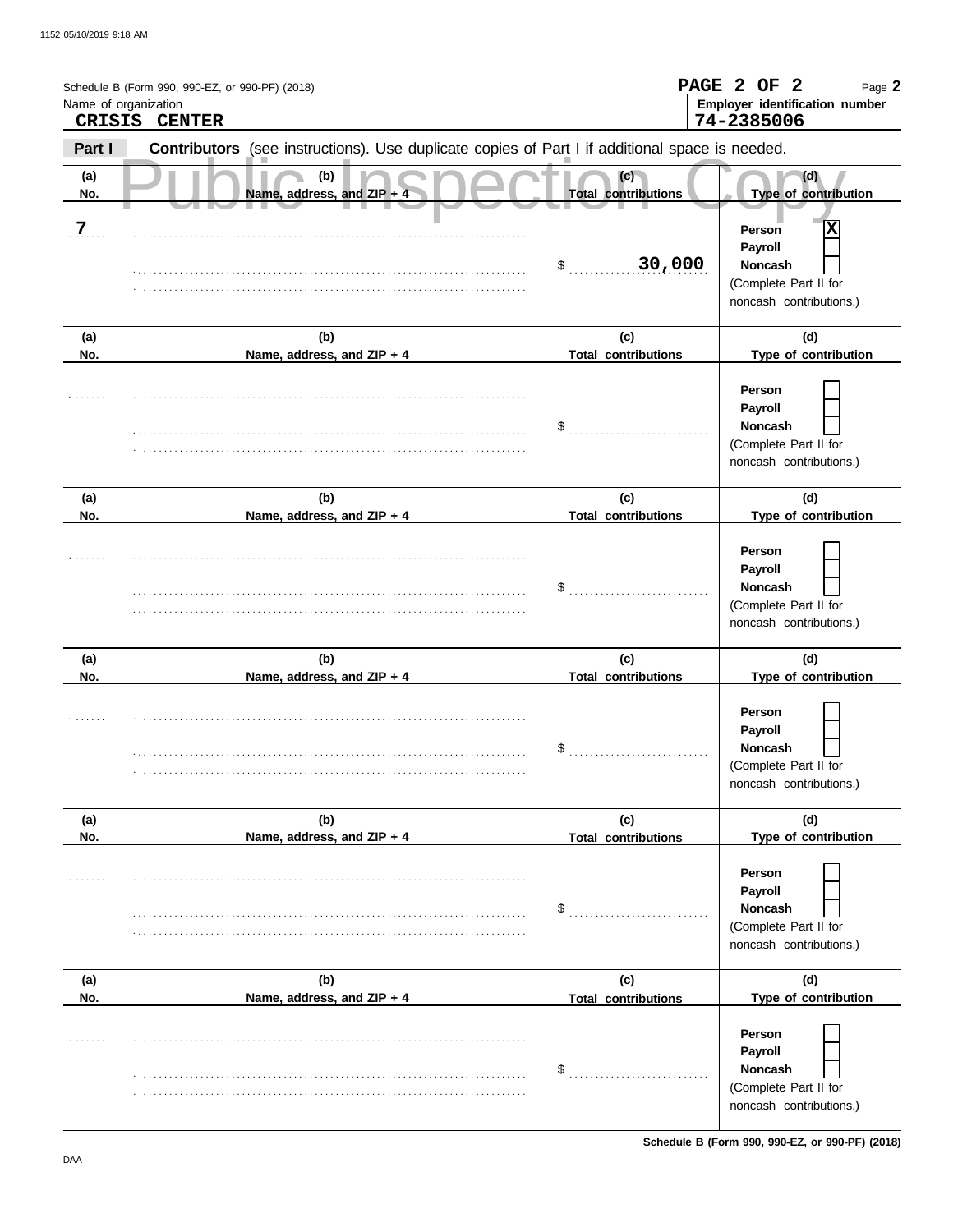|              | <b>SCHEDULE D</b><br>(Form 990)<br>Department of the Treasury<br>Internal Revenue Service<br>Name of the organization | <b>Supplemental Financial Statements</b><br>u Complete if the organization answered "Yes" on Form 990,<br>Part IV, line 6, 7, 8, 9, 10, 11a, 11b, 11c, 11d, 11e, 11f, 12a, or 12b.<br>u Go to www.irs.gov/Form990 for instructions and the latest information. | u Attach to Form 990. |                                                    |            | OMB No. 1545-0047<br>8<br><b>Open to Public</b><br><b>Inspection</b><br><b>Employer identification number</b> |
|--------------|-----------------------------------------------------------------------------------------------------------------------|----------------------------------------------------------------------------------------------------------------------------------------------------------------------------------------------------------------------------------------------------------------|-----------------------|----------------------------------------------------|------------|---------------------------------------------------------------------------------------------------------------|
|              | <b>CRISIS</b><br><b>CENTER</b><br>Part I                                                                              | Organizations Maintaining Donor Advised Funds or Other Similar Funds or Accounts.                                                                                                                                                                              |                       |                                                    | 74-2385006 |                                                                                                               |
|              |                                                                                                                       | Complete if the organization answered "Yes" on Form 990, Part IV, line 6.                                                                                                                                                                                      |                       | (a) Donor advised funds                            |            | (b) Funds and other accounts                                                                                  |
| 1            | Total number at end of year                                                                                           |                                                                                                                                                                                                                                                                |                       |                                                    |            |                                                                                                               |
| 2            |                                                                                                                       | Aggregate value of contributions to (during year)                                                                                                                                                                                                              |                       |                                                    |            |                                                                                                               |
| 3            |                                                                                                                       |                                                                                                                                                                                                                                                                |                       |                                                    |            |                                                                                                               |
| 4            |                                                                                                                       |                                                                                                                                                                                                                                                                |                       |                                                    |            |                                                                                                               |
| 5            |                                                                                                                       | Did the organization inform all donors and donor advisors in writing that the assets held in donor advised                                                                                                                                                     |                       |                                                    |            |                                                                                                               |
|              |                                                                                                                       |                                                                                                                                                                                                                                                                |                       |                                                    |            | Yes<br>No                                                                                                     |
| 6            |                                                                                                                       | Did the organization inform all grantees, donors, and donor advisors in writing that grant funds can be used                                                                                                                                                   |                       |                                                    |            |                                                                                                               |
|              |                                                                                                                       | only for charitable purposes and not for the benefit of the donor or donor advisor, or for any other purpose                                                                                                                                                   |                       |                                                    |            |                                                                                                               |
|              |                                                                                                                       |                                                                                                                                                                                                                                                                |                       |                                                    |            | Yes<br>No                                                                                                     |
|              | Part II                                                                                                               | <b>Conservation Easements.</b><br>Complete if the organization answered "Yes" on Form 990, Part IV, line 7.                                                                                                                                                    |                       |                                                    |            |                                                                                                               |
| 1            |                                                                                                                       | Purpose(s) of conservation easements held by the organization (check all that apply).                                                                                                                                                                          |                       |                                                    |            |                                                                                                               |
|              |                                                                                                                       | Preservation of land for public use (e.g., recreation or education)                                                                                                                                                                                            |                       | Preservation of a historically important land area |            |                                                                                                               |
|              | Protection of natural habitat                                                                                         |                                                                                                                                                                                                                                                                |                       | Preservation of a certified historic structure     |            |                                                                                                               |
|              | Preservation of open space                                                                                            |                                                                                                                                                                                                                                                                |                       |                                                    |            |                                                                                                               |
| $\mathbf{2}$ |                                                                                                                       | Complete lines 2a through 2d if the organization held a qualified conservation contribution in the form of a conservation<br>easement on the last day of the tax year.                                                                                         |                       |                                                    |            | Held at the End of the Tax Year                                                                               |
| а            |                                                                                                                       |                                                                                                                                                                                                                                                                |                       |                                                    | 2a         |                                                                                                               |
|              |                                                                                                                       |                                                                                                                                                                                                                                                                |                       |                                                    | 2b         |                                                                                                               |
|              |                                                                                                                       | Number of conservation easements on a certified historic structure included in (a)                                                                                                                                                                             |                       |                                                    | 2c         |                                                                                                               |
|              |                                                                                                                       | d Number of conservation easements included in (c) acquired after 7/25/06, and not on a                                                                                                                                                                        |                       |                                                    |            |                                                                                                               |
|              |                                                                                                                       | historic structure listed in the National Register                                                                                                                                                                                                             |                       |                                                    | 2d         |                                                                                                               |
| 3            |                                                                                                                       | Number of conservation easements modified, transferred, released, extinguished, or terminated by the organization during the                                                                                                                                   |                       |                                                    |            |                                                                                                               |
|              | tax year $\mathbf{u}$ ,                                                                                               |                                                                                                                                                                                                                                                                |                       |                                                    |            |                                                                                                               |
|              |                                                                                                                       | Number of states where property subject to conservation easement is located u                                                                                                                                                                                  |                       |                                                    |            |                                                                                                               |
| 5            |                                                                                                                       | Does the organization have a written policy regarding the periodic monitoring, inspection, handling of                                                                                                                                                         |                       |                                                    |            | Yes<br>No                                                                                                     |
|              |                                                                                                                       | violations, and enforcement of the conservation easements it holds?<br>Staff and volunteer hours devoted to monitoring, inspecting, handling of violations, and enforcing conservation easements during the year                                               |                       |                                                    |            |                                                                                                               |
| 6            | u<br>.                                                                                                                |                                                                                                                                                                                                                                                                |                       |                                                    |            |                                                                                                               |
| 7            | u \$                                                                                                                  | Amount of expenses incurred in monitoring, inspecting, handling of violations, and enforcing conservation easements during the year                                                                                                                            |                       |                                                    |            |                                                                                                               |
| 8            |                                                                                                                       | Does each conservation easement reported on line 2(d) above satisfy the requirements of section 170(h)(4)(B)(i)                                                                                                                                                |                       |                                                    |            |                                                                                                               |
|              |                                                                                                                       |                                                                                                                                                                                                                                                                |                       |                                                    |            | Yes<br>No                                                                                                     |
| 9            |                                                                                                                       | In Part XIII, describe how the organization reports conservation easements in its revenue and expense statement, and                                                                                                                                           |                       |                                                    |            |                                                                                                               |
|              |                                                                                                                       | balance sheet, and include, if applicable, the text of the footnote to the organization's financial statements that describes the                                                                                                                              |                       |                                                    |            |                                                                                                               |
|              |                                                                                                                       | organization's accounting for conservation easements.                                                                                                                                                                                                          |                       |                                                    |            |                                                                                                               |
|              | Part III                                                                                                              | Organizations Maintaining Collections of Art, Historical Treasures, or Other Similar Assets.<br>Complete if the organization answered "Yes" on Form 990, Part IV, line 8.                                                                                      |                       |                                                    |            |                                                                                                               |
|              |                                                                                                                       | 1a If the organization elected, as permitted under SFAS 116 (ASC 958), not to report in its revenue statement and balance sheet                                                                                                                                |                       |                                                    |            |                                                                                                               |
|              |                                                                                                                       | works of art, historical treasures, or other similar assets held for public exhibition, education, or research in furtherance of                                                                                                                               |                       |                                                    |            |                                                                                                               |
|              |                                                                                                                       | public service, provide, in Part XIII, the text of the footnote to its financial statements that describes these items.                                                                                                                                        |                       |                                                    |            |                                                                                                               |
| b            |                                                                                                                       | If the organization elected, as permitted under SFAS 116 (ASC 958), to report in its revenue statement and balance sheet                                                                                                                                       |                       |                                                    |            |                                                                                                               |
|              |                                                                                                                       | works of art, historical treasures, or other similar assets held for public exhibition, education, or research in furtherance of                                                                                                                               |                       |                                                    |            |                                                                                                               |
|              |                                                                                                                       | public service, provide the following amounts relating to these items:                                                                                                                                                                                         |                       |                                                    |            |                                                                                                               |
|              |                                                                                                                       |                                                                                                                                                                                                                                                                |                       |                                                    |            |                                                                                                               |
| 2            |                                                                                                                       | If the organization received or held works of art, historical treasures, or other similar assets for financial gain, provide the                                                                                                                               |                       |                                                    |            |                                                                                                               |
|              |                                                                                                                       | following amounts required to be reported under SFAS 116 (ASC 958) relating to these items:                                                                                                                                                                    |                       |                                                    |            |                                                                                                               |
| a            |                                                                                                                       |                                                                                                                                                                                                                                                                |                       |                                                    |            |                                                                                                               |
| b            |                                                                                                                       |                                                                                                                                                                                                                                                                |                       |                                                    |            |                                                                                                               |
| nΔΔ          |                                                                                                                       | For Paperwork Reduction Act Notice, see the Instructions for Form 990.                                                                                                                                                                                         |                       |                                                    |            | Schedule D (Form 990) 2018                                                                                    |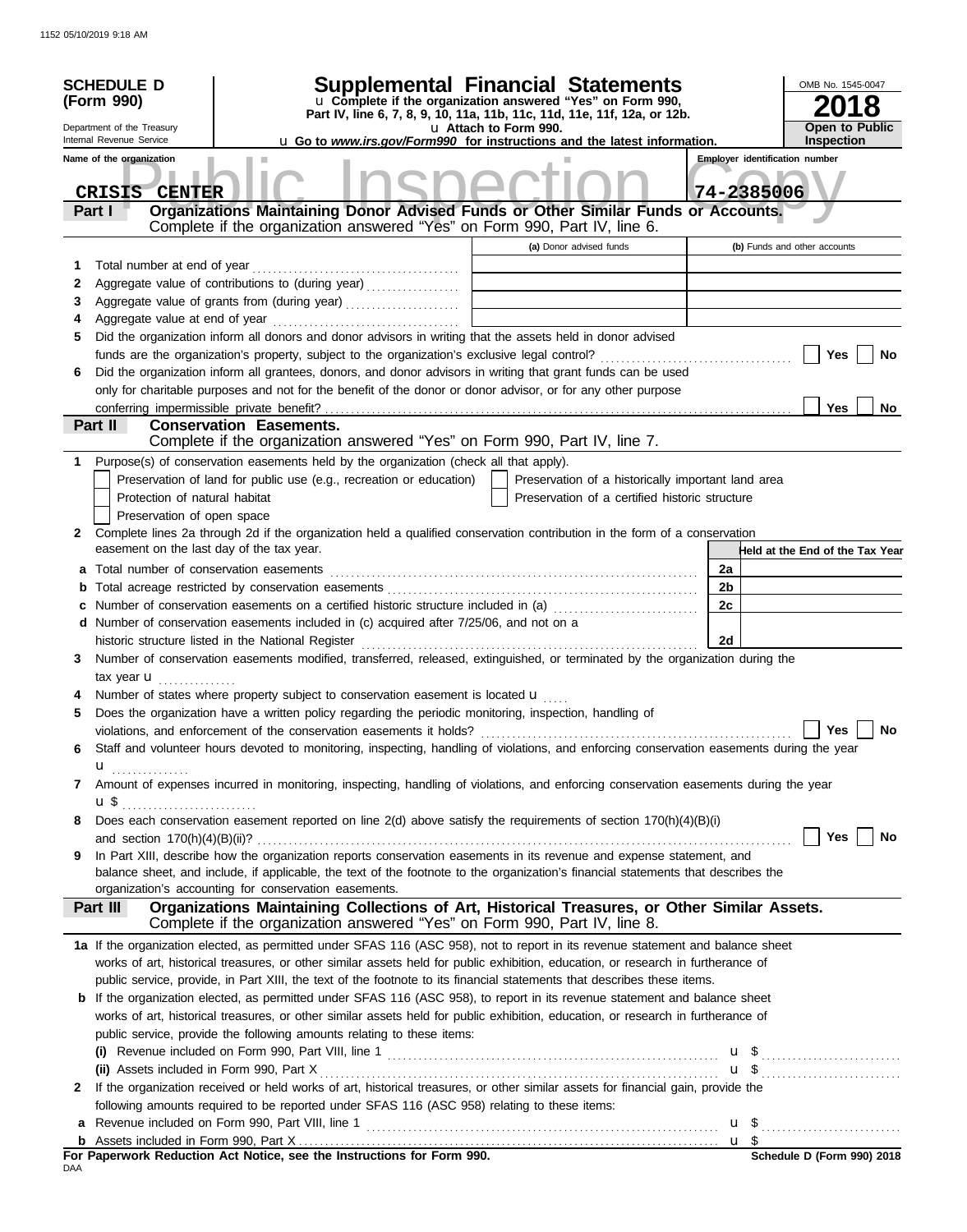|    | Schedule D (Form 990) 2018 CRISIS CENTER                                                                                                                                                                                       |                             |                           |                         | 74-2385006      |                      | Page 2              |  |  |
|----|--------------------------------------------------------------------------------------------------------------------------------------------------------------------------------------------------------------------------------|-----------------------------|---------------------------|-------------------------|-----------------|----------------------|---------------------|--|--|
|    | Organizations Maintaining Collections of Art, Historical Treasures, or Other Similar Assets (continued)<br>Part III                                                                                                            |                             |                           |                         |                 |                      |                     |  |  |
|    | 3 Using the organization's acquisition, accession, and other records, check any of the following that are a significant use of its<br>collection items (check all that apply):                                                 |                             |                           |                         |                 |                      |                     |  |  |
| a  | Public exhibition                                                                                                                                                                                                              | d                           | Loan or exchange programs |                         |                 |                      |                     |  |  |
| b  | Scholarly research                                                                                                                                                                                                             | e                           | Other                     |                         |                 |                      |                     |  |  |
| c  | Preservation for future generations                                                                                                                                                                                            |                             |                           |                         |                 |                      |                     |  |  |
|    | Provide a description of the organization's collections and explain how they further the organization's exempt purpose in Part                                                                                                 |                             |                           |                         |                 |                      |                     |  |  |
|    | XIII.                                                                                                                                                                                                                          |                             |                           |                         |                 |                      |                     |  |  |
| 5. | During the year, did the organization solicit or receive donations of art, historical treasures, or other similar                                                                                                              |                             |                           |                         |                 |                      |                     |  |  |
|    | assets to be sold to raise funds rather than to be maintained as part of the organization's collection?<br>Part IV<br><b>Escrow and Custodial Arrangements.</b>                                                                |                             |                           |                         |                 |                      | Yes<br>No.          |  |  |
|    | Complete if the organization answered "Yes" on Form 990, Part IV, line 9, or reported an amount on Form                                                                                                                        |                             |                           |                         |                 |                      |                     |  |  |
|    | 990, Part X, line 21.                                                                                                                                                                                                          |                             |                           |                         |                 |                      |                     |  |  |
|    | 1a Is the organization an agent, trustee, custodian or other intermediary for contributions or other assets not<br>included on Form 990, Part X?                                                                               |                             |                           |                         |                 |                      | Yes<br><b>No</b>    |  |  |
|    | <b>b</b> If "Yes," explain the arrangement in Part XIII and complete the following table:                                                                                                                                      |                             |                           |                         |                 |                      |                     |  |  |
|    |                                                                                                                                                                                                                                |                             |                           |                         |                 |                      | Amount              |  |  |
|    | c Beginning balance                                                                                                                                                                                                            |                             |                           |                         |                 | 1c                   |                     |  |  |
|    |                                                                                                                                                                                                                                |                             |                           |                         |                 | 1d                   |                     |  |  |
|    | e Distributions during the year manufactured contains and the year manufactured with the set of the set of the set of the set of the set of the set of the set of the set of the set of the set of the set of the set of the s |                             |                           |                         |                 | 1е                   |                     |  |  |
|    |                                                                                                                                                                                                                                |                             |                           |                         |                 | 1f                   |                     |  |  |
|    | 2a Did the organization include an amount on Form 990, Part X, line 21, for escrow or custodial account liability?                                                                                                             |                             |                           |                         |                 |                      | Yes<br>No           |  |  |
|    |                                                                                                                                                                                                                                |                             |                           |                         |                 |                      |                     |  |  |
|    | <b>Endowment Funds.</b><br><b>Part V</b>                                                                                                                                                                                       |                             |                           |                         |                 |                      |                     |  |  |
|    | Complete if the organization answered "Yes" on Form 990, Part IV, line 10.                                                                                                                                                     |                             |                           |                         |                 |                      |                     |  |  |
|    |                                                                                                                                                                                                                                | (a) Current year            | (b) Prior year            | (c) Two years back      |                 | (d) Three years back | (e) Four years back |  |  |
|    | 1a Beginning of year balance                                                                                                                                                                                                   |                             |                           |                         |                 |                      |                     |  |  |
|    | <b>b</b> Contributions <b>contributions</b>                                                                                                                                                                                    |                             |                           |                         |                 |                      |                     |  |  |
|    | c Net investment earnings, gains, and<br>losses                                                                                                                                                                                |                             |                           |                         |                 |                      |                     |  |  |
|    | <b>d</b> Grants or scholarships<br>.                                                                                                                                                                                           |                             |                           |                         |                 |                      |                     |  |  |
|    | e Other expenditures for facilities and                                                                                                                                                                                        |                             |                           |                         |                 |                      |                     |  |  |
|    |                                                                                                                                                                                                                                |                             |                           |                         |                 |                      |                     |  |  |
|    | f Administrative expenses                                                                                                                                                                                                      |                             |                           |                         |                 |                      |                     |  |  |
|    |                                                                                                                                                                                                                                |                             |                           |                         |                 |                      |                     |  |  |
|    | 2 Provide the estimated percentage of the current year end balance (line 1g, column (a)) held as:                                                                                                                              |                             |                           |                         |                 |                      |                     |  |  |
|    | a Board designated or quasi-endowment u                                                                                                                                                                                        |                             |                           |                         |                 |                      |                     |  |  |
|    | <b>b</b> Permanent endowment <b>u</b> %                                                                                                                                                                                        |                             |                           |                         |                 |                      |                     |  |  |
|    | c Temporarily restricted endowment u                                                                                                                                                                                           | $\sim$ $\sim$ $\sim$ $\sim$ |                           |                         |                 |                      |                     |  |  |
|    | The percentages on lines 2a, 2b, and 2c should equal 100%.                                                                                                                                                                     |                             |                           |                         |                 |                      |                     |  |  |
|    | 3a Are there endowment funds not in the possession of the organization that are held and administered for the                                                                                                                  |                             |                           |                         |                 |                      |                     |  |  |
|    | organization by:                                                                                                                                                                                                               |                             |                           |                         |                 |                      | <b>Yes</b><br>No    |  |  |
|    |                                                                                                                                                                                                                                |                             |                           |                         |                 |                      | 3a(i)               |  |  |
|    | (ii) related organizations                                                                                                                                                                                                     |                             |                           |                         |                 |                      | 3a(ii)              |  |  |
|    |                                                                                                                                                                                                                                |                             |                           |                         |                 |                      | 3b                  |  |  |
|    | Describe in Part XIII the intended uses of the organization's endowment funds.<br><b>Part VI</b><br>Land, Buildings, and Equipment.                                                                                            |                             |                           |                         |                 |                      |                     |  |  |
|    | Complete if the organization answered "Yes" on Form 990, Part IV, line 11a. See Form 990, Part X, line 10.                                                                                                                     |                             |                           |                         |                 |                      |                     |  |  |
|    | Description of property                                                                                                                                                                                                        | (a) Cost or other basis     |                           | (b) Cost or other basis | (c) Accumulated |                      | (d) Book value      |  |  |
|    |                                                                                                                                                                                                                                | (investment)                | (other)                   |                         | depreciation    |                      |                     |  |  |
|    |                                                                                                                                                                                                                                |                             |                           | 5,970                   |                 |                      | 5,970               |  |  |
|    |                                                                                                                                                                                                                                |                             |                           | 1,986,683               | 373,328         |                      | 1,613,355           |  |  |
|    | c Leasehold improvements                                                                                                                                                                                                       |                             |                           |                         |                 |                      |                     |  |  |
|    |                                                                                                                                                                                                                                |                             |                           | 111,677                 | 64,938          |                      | 46,739              |  |  |
|    |                                                                                                                                                                                                                                |                             |                           |                         |                 |                      |                     |  |  |
|    |                                                                                                                                                                                                                                |                             |                           |                         |                 | $\mathbf u$          | 1,666,064           |  |  |

**Schedule D (Form 990) 2018**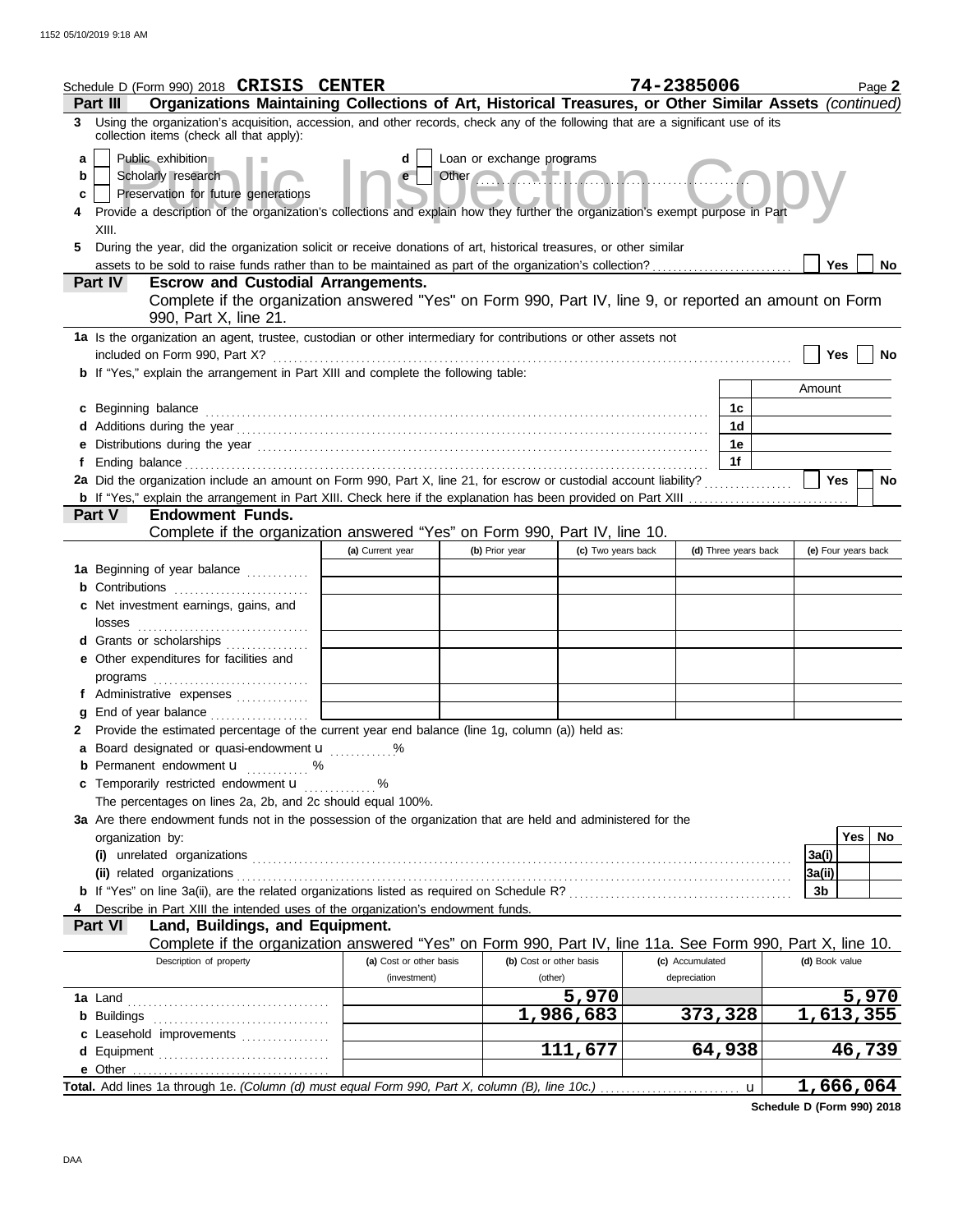|                           | Schedule D (Form 990) 2018 CRISIS CENTER                                                                                                          |                | 74-2385006                       | Page 3         |
|---------------------------|---------------------------------------------------------------------------------------------------------------------------------------------------|----------------|----------------------------------|----------------|
| <b>Part VII</b>           | <b>Investments-Other Securities.</b>                                                                                                              |                |                                  |                |
|                           | Complete if the organization answered "Yes" on Form 990, Part IV, line 11b. See Form 990, Part X, line 12.                                        |                |                                  |                |
|                           | (a) Description of security or category                                                                                                           | (b) Book value | (c) Method of valuation:         |                |
|                           | (including name of security)                                                                                                                      |                | Cost or end-of-year market value |                |
| (1) Financial derivatives |                                                                                                                                                   |                |                                  |                |
|                           | (2) Closely-held equity interests                                                                                                                 |                |                                  |                |
| (3) Other                 |                                                                                                                                                   |                |                                  |                |
| (A)                       |                                                                                                                                                   |                |                                  |                |
| (B)                       |                                                                                                                                                   |                |                                  |                |
| (C)                       |                                                                                                                                                   |                |                                  |                |
| (D)                       |                                                                                                                                                   |                |                                  |                |
| (E)                       |                                                                                                                                                   |                |                                  |                |
| (F)                       |                                                                                                                                                   |                |                                  |                |
| (G)                       |                                                                                                                                                   |                |                                  |                |
| (H)                       |                                                                                                                                                   |                |                                  |                |
|                           | Total. (Column (b) must equal Form 990, Part X, col. (B) line 12.) $\mathbf u$                                                                    |                |                                  |                |
| <b>Part VIII</b>          | Investments-Program Related.                                                                                                                      |                |                                  |                |
|                           | Complete if the organization answered "Yes" on Form 990, Part IV, line 11c. See Form 990, Part X, line 13.                                        |                |                                  |                |
|                           | (a) Description of investment                                                                                                                     | (b) Book value | (c) Method of valuation:         |                |
|                           |                                                                                                                                                   |                | Cost or end-of-year market value |                |
| (1)                       |                                                                                                                                                   |                |                                  |                |
| (2)                       |                                                                                                                                                   |                |                                  |                |
| (3)                       |                                                                                                                                                   |                |                                  |                |
| (4)                       |                                                                                                                                                   |                |                                  |                |
| (5)                       |                                                                                                                                                   |                |                                  |                |
| (6)                       |                                                                                                                                                   |                |                                  |                |
| (7)                       |                                                                                                                                                   |                |                                  |                |
| (8)                       |                                                                                                                                                   |                |                                  |                |
| (9)                       |                                                                                                                                                   |                |                                  |                |
|                           | Total. (Column (b) must equal Form 990, Part X, col. (B) line 13.) $\mathbf u$                                                                    |                |                                  |                |
| Part IX                   | Other Assets.                                                                                                                                     |                |                                  |                |
|                           | Complete if the organization answered "Yes" on Form 990, Part IV, line 11d. See Form 990, Part X, line 15.                                        |                |                                  |                |
|                           | (a) Description                                                                                                                                   |                |                                  | (b) Book value |
| (1)                       |                                                                                                                                                   |                |                                  |                |
| (2)                       |                                                                                                                                                   |                |                                  |                |
| (3)                       |                                                                                                                                                   |                |                                  |                |
| (4)                       |                                                                                                                                                   |                |                                  |                |
| (5)                       |                                                                                                                                                   |                |                                  |                |
| (6)<br>(7)                |                                                                                                                                                   |                |                                  |                |
| (8)                       |                                                                                                                                                   |                |                                  |                |
| (9)                       |                                                                                                                                                   |                |                                  |                |
|                           | Total. (Column (b) must equal Form 990, Part X, col. (B) line 15.)                                                                                |                | u                                |                |
| Part X                    | <b>Other Liabilities.</b>                                                                                                                         |                |                                  |                |
|                           | Complete if the organization answered "Yes" on Form 990, Part IV, line 11e or 11f. See Form 990, Part X,                                          |                |                                  |                |
|                           | line 25.                                                                                                                                          |                |                                  |                |
| 1.                        | (a) Description of liability                                                                                                                      | (b) Book value |                                  |                |
| (1)                       | Federal income taxes                                                                                                                              |                |                                  |                |
| (2)                       | CAPITAL LEASE                                                                                                                                     | 19,319         |                                  |                |
| (3)                       |                                                                                                                                                   |                |                                  |                |
| (4)                       |                                                                                                                                                   |                |                                  |                |
| (5)                       |                                                                                                                                                   |                |                                  |                |
| (6)                       |                                                                                                                                                   |                |                                  |                |
| (7)                       |                                                                                                                                                   |                |                                  |                |
| (8)                       |                                                                                                                                                   |                |                                  |                |
| (9)                       |                                                                                                                                                   |                |                                  |                |
|                           | <b>Total.</b> (Column (b) must equal Form 990, Part X, col. (B) line 25.) $\mathbf{u}$                                                            | 19,319         |                                  |                |
|                           | 2 Lighility for uncertain tay positions In Part XIII provide the text of the footpote to the organization's financial statements that reports the |                |                                  |                |

Liability for uncertain tax positions. In Part XIII, provide the text of the footnote to the organization's financial statements that reports the **2.** organization's liability for uncertain tax positions under FIN 48 (ASC 740). Check here if the text of the footnote has been provided in Part XIII.

**X**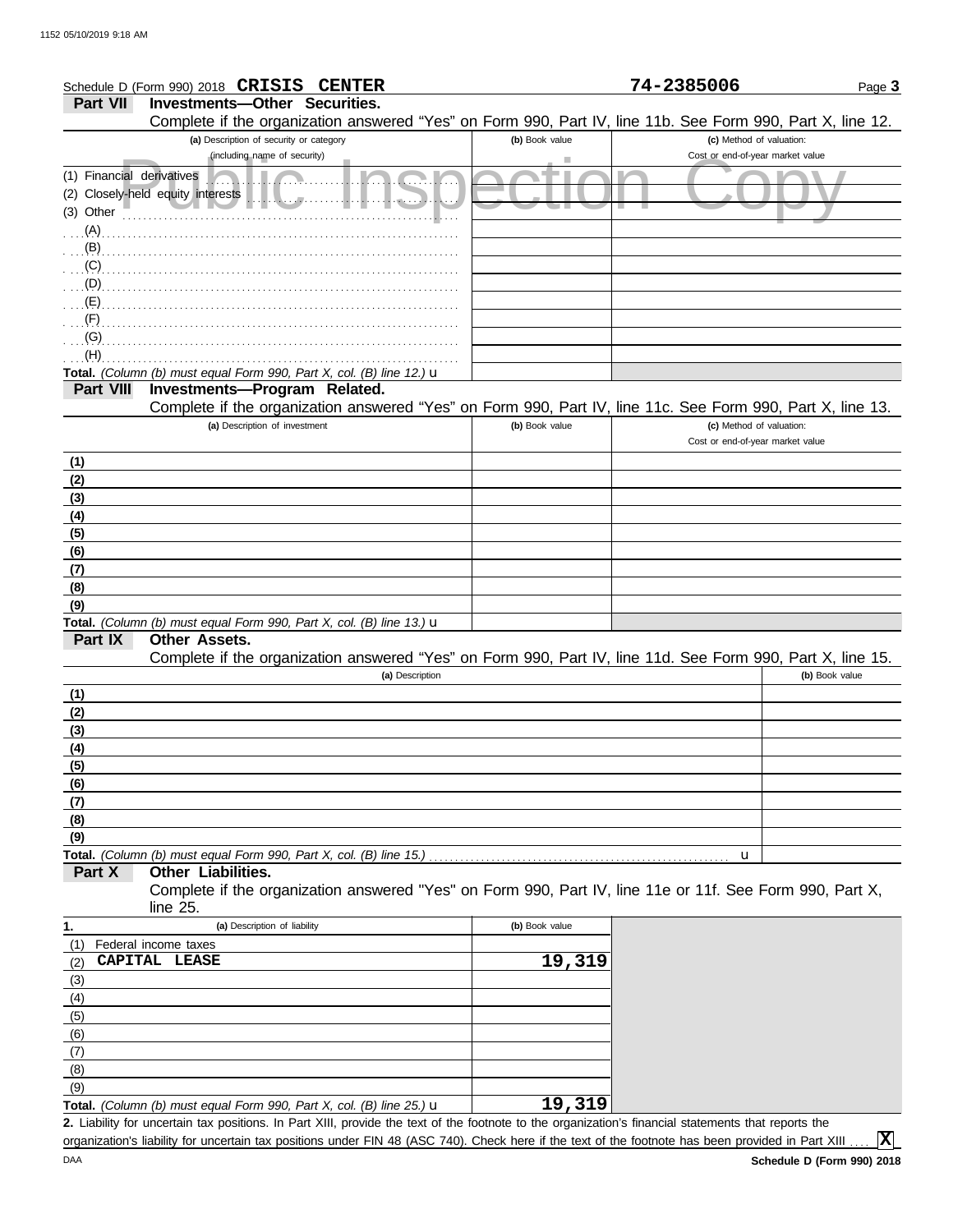|                                                                                                | Schedule D (Form 990) 2018 CRISIS CENTER                                                                                                                                                                                             | 74-2385006     |                 | Page 4                 |
|------------------------------------------------------------------------------------------------|--------------------------------------------------------------------------------------------------------------------------------------------------------------------------------------------------------------------------------------|----------------|-----------------|------------------------|
| Reconciliation of Revenue per Audited Financial Statements With Revenue per Return.<br>Part XI |                                                                                                                                                                                                                                      |                |                 |                        |
|                                                                                                | Complete if the organization answered "Yes" on Form 990, Part IV, line 12a.                                                                                                                                                          |                |                 |                        |
| 1.                                                                                             |                                                                                                                                                                                                                                      |                | $\mathbf 1$     | 1,343,076              |
| 2                                                                                              | Amounts included on line 1 but not on Form 990, Part VIII, line 12:                                                                                                                                                                  |                |                 |                        |
|                                                                                                | Net unrealized gains (losses) on investments <b>the contract of the contract of the contract of the contract of the contract of the contract of the contract of the contract of the contract of the contract of the contract of </b> | 2a             |                 |                        |
|                                                                                                |                                                                                                                                                                                                                                      | 2 <sub>b</sub> |                 |                        |
|                                                                                                |                                                                                                                                                                                                                                      | 2 <sub>c</sub> |                 |                        |
| d                                                                                              |                                                                                                                                                                                                                                      | 2d             |                 |                        |
| е                                                                                              |                                                                                                                                                                                                                                      |                | 2е              |                        |
| 3                                                                                              |                                                                                                                                                                                                                                      |                | $\mathbf{3}$    | <u>1,343,076</u>       |
|                                                                                                | Amounts included on Form 990, Part VIII, line 12, but not on line 1:                                                                                                                                                                 |                |                 |                        |
|                                                                                                | Investment expenses not included on Form 990, Part VIII, line 7b                                                                                                                                                                     | 4a             |                 |                        |
|                                                                                                |                                                                                                                                                                                                                                      | 4 <sub>b</sub> |                 |                        |
|                                                                                                | Add lines 4a and 4b                                                                                                                                                                                                                  |                | 4c              |                        |
|                                                                                                |                                                                                                                                                                                                                                      |                | $5\overline{)}$ | $\overline{1,343,076}$ |
|                                                                                                | Reconciliation of Expenses per Audited Financial Statements With Expenses per Return.<br>Part XII                                                                                                                                    |                |                 |                        |
|                                                                                                | Complete if the organization answered "Yes" on Form 990, Part IV, line 12a.                                                                                                                                                          |                |                 |                        |
| 1                                                                                              | Total expenses and losses per audited financial statements                                                                                                                                                                           |                |                 | 1,239,432              |
| 2                                                                                              | Amounts included on line 1 but not on Form 990, Part IX, line 25:                                                                                                                                                                    |                |                 |                        |
|                                                                                                |                                                                                                                                                                                                                                      | 2a             |                 |                        |
|                                                                                                |                                                                                                                                                                                                                                      | 2 <sub>b</sub> |                 |                        |
|                                                                                                | Other losses                                                                                                                                                                                                                         | 2c             |                 |                        |
|                                                                                                |                                                                                                                                                                                                                                      | 2d             |                 |                        |
| е                                                                                              |                                                                                                                                                                                                                                      |                | 2e              |                        |
| 3                                                                                              |                                                                                                                                                                                                                                      |                | 3               | 1,239,432              |
| 4                                                                                              | Amounts included on Form 990, Part IX, line 25, but not on line 1:                                                                                                                                                                   |                |                 |                        |
|                                                                                                | Investment expenses not included on Form 990, Part VIII, line 7b                                                                                                                                                                     | 4a             |                 |                        |
|                                                                                                |                                                                                                                                                                                                                                      | 4 <sub>b</sub> |                 |                        |
|                                                                                                | c Add lines 4a and 4b                                                                                                                                                                                                                |                | 4c              |                        |
|                                                                                                |                                                                                                                                                                                                                                      |                | 5               | 1,239,432              |
|                                                                                                | Part XIII Supplemental Information.                                                                                                                                                                                                  |                |                 |                        |

Provide the descriptions required for Part II, lines 3, 5, and 9; Part III, lines 1a and 4; Part IV, lines 1b and 2b; Part V, line 4; Part X, line 2; Part XI, lines 2d and 4b; and Part XII, lines 2d and 4b. Also complete this part to provide any additional information.

**PART X - FIN 48 FOOTNOTE**

THE ORGANIZATION FOLLOWS ACCOUNTING FOR UNCERTAINTY IN INCOME TAXES WHICH REQUIRES THEM TO DETERMINE WHETHER A TAX POSITION (AND THE RELATED TAX BENEFIT) IS MORE LIKELY THAN NOT TO BE SUSTAINED UPON EXAMINATION BY THE APPLICABLE TAXING AUTHORITY, BASED SOLELY ON THE TECHNICAL MERITS OF THE POSITION. THE TAX BENEFIT TO BE RECOGNIZED IS MEASURED AS THE LARGEST AMOUNT OF BENEFIT THAT IS GREATER THAN FIFTY PERCENT LIKELY OF BEING INFORMATION. DURING THE YEAR ENDED DECEMBER 31, 2018, THE ORGANIZATION'S REALIZED UPON SETTLEMENT, PRESUMING THAT THE TAX POSITION IS EXAMINED BY THE APPROPRIATE TAXING AUTHORITY THAT HAS FULL KNOWLEDGE OF ALL RELEVANT MANAGEMENT EVALUATED ITS TAX POSITIONS TO DETERMINE THE EXISTENCE OF UNCERTAINTIES, AND DID NOT NOTE ANY MATTERS THAT WOULD REQUIRE RECOGNITION

. . . . . . . . . . . . . . . . . . . . . . . . . . . . . . . . . . . . . . . . . . . . . . . . . . . . . . . . . . . . . . . . . . . . . . . . . . . . . . . . . . . . . . . . . . . . . . . . . . . . . . . . . . . . . . . . . . . . . . . . . . . . . . . . . . . . . . . . . . . . . . . . . . . . . . . . . . . . . . . . .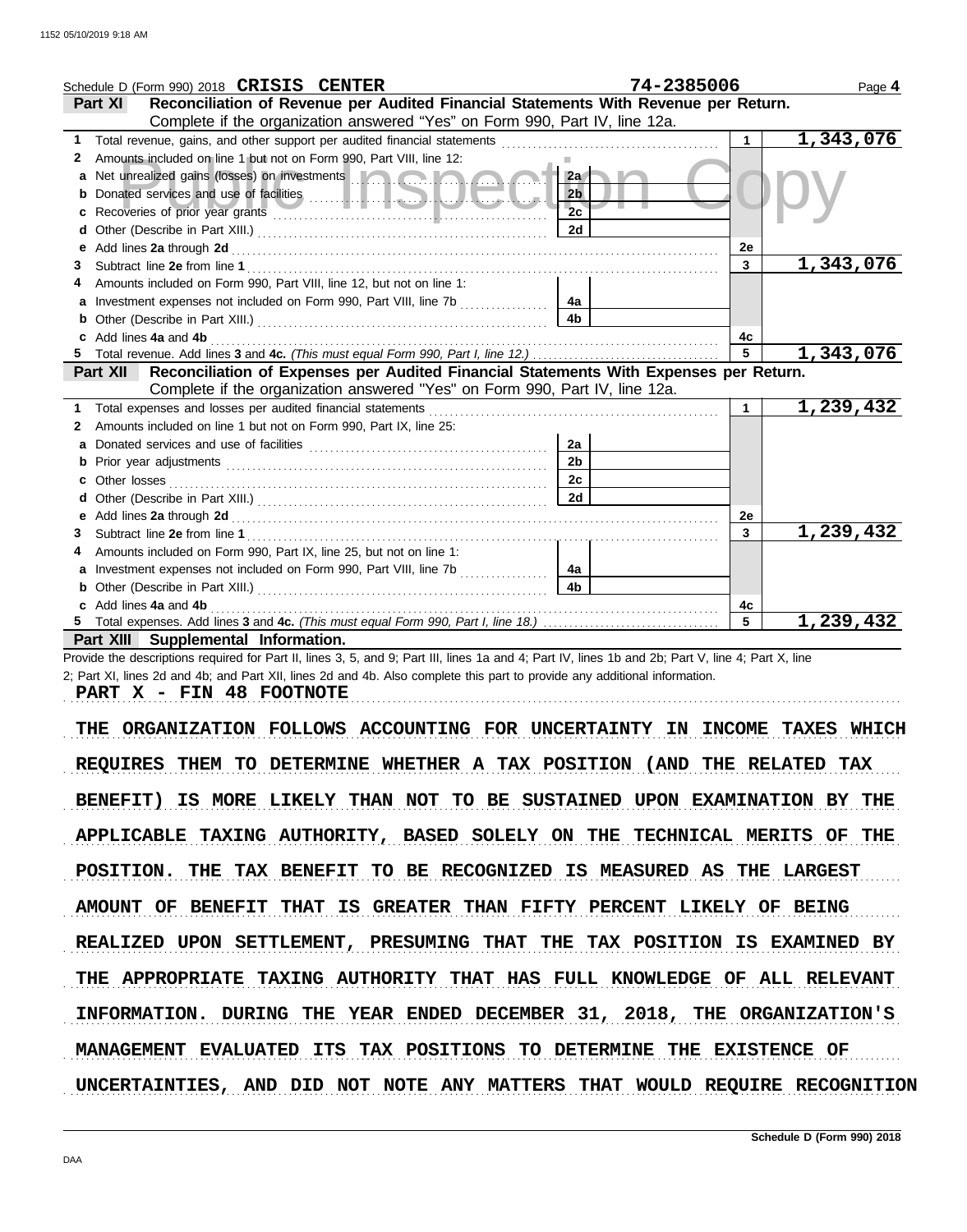| Schedule D (Form 990) 2018 CRISIS CENTER              |       | 74-2385006<br>Page 5 |
|-------------------------------------------------------|-------|----------------------|
| Part XIII Supplemental Information (continued)        |       |                      |
| OR WHICH MAY HAVE AN AFFECT ON ITS TAX-EXEMPT STATUS. |       |                      |
|                                                       | QAAAH |                      |
|                                                       |       |                      |
|                                                       |       |                      |
|                                                       |       |                      |
|                                                       |       |                      |
|                                                       |       |                      |
|                                                       |       |                      |
|                                                       |       |                      |
|                                                       |       |                      |
|                                                       |       |                      |
|                                                       |       |                      |
|                                                       |       |                      |
|                                                       |       |                      |
|                                                       |       |                      |
|                                                       |       |                      |
|                                                       |       |                      |
|                                                       |       |                      |
|                                                       |       |                      |
|                                                       |       |                      |
|                                                       |       |                      |
|                                                       |       |                      |
|                                                       |       |                      |
|                                                       |       |                      |
|                                                       |       |                      |
|                                                       |       | .                    |
|                                                       |       |                      |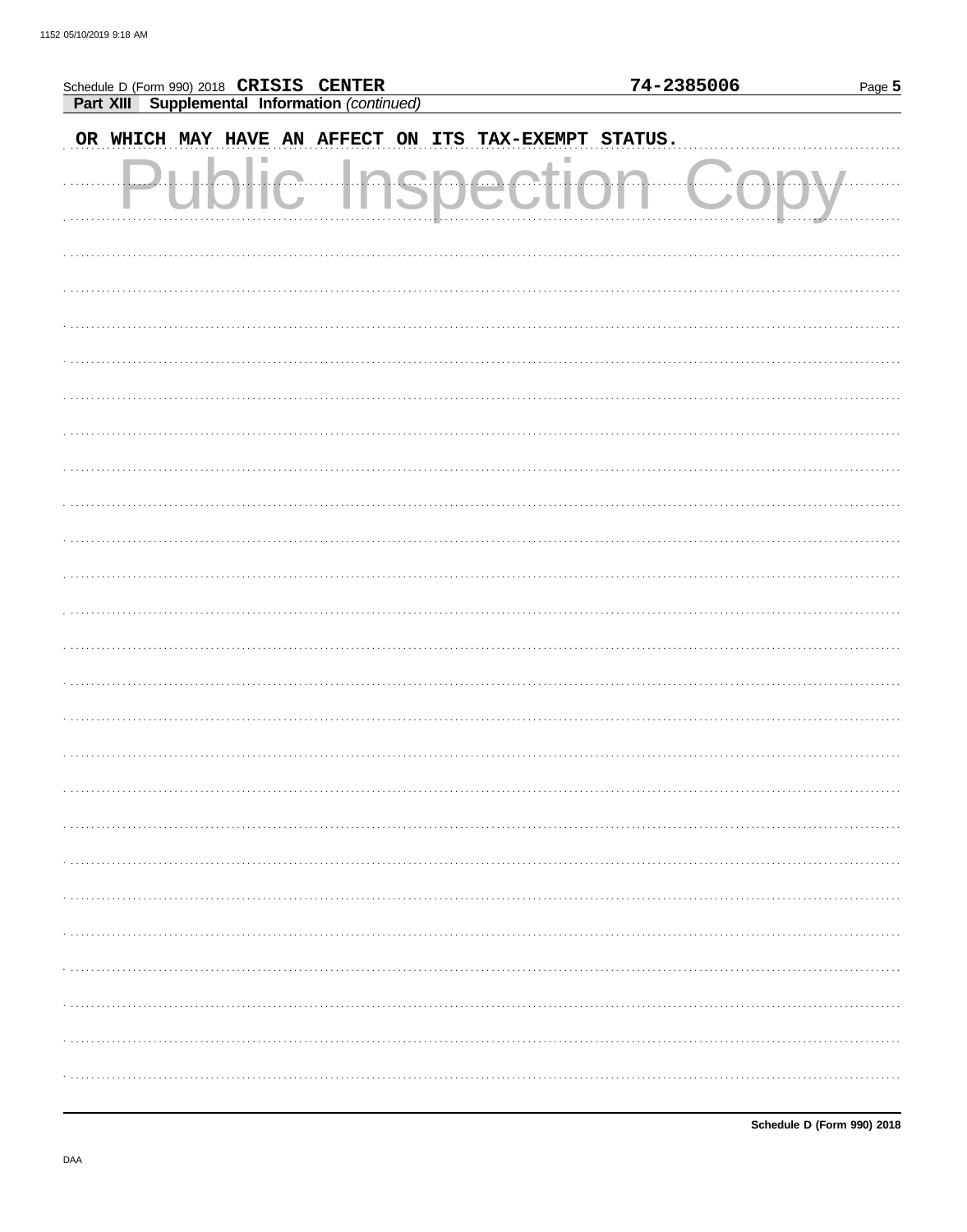| <b>SCHEDULE G</b><br>(Form 990 or 990-EZ)                                                                                                                                                  | Supplemental Information Regarding Fundraising or Gaming Activities                                                                                              |                                 |     |                                | Complete if the organization answered "Yes" on Form 990, Part IV, line 17, 18, or 19, or if the |                                          | OMB No. 1545-0047<br>8               |
|--------------------------------------------------------------------------------------------------------------------------------------------------------------------------------------------|------------------------------------------------------------------------------------------------------------------------------------------------------------------|---------------------------------|-----|--------------------------------|-------------------------------------------------------------------------------------------------|------------------------------------------|--------------------------------------|
| Department of the Treasury                                                                                                                                                                 | organization entered more than \$15,000 on Form 990-EZ, line 6a.<br>LI Attach to Form 990 or Form 990-EZ.                                                        |                                 |     |                                |                                                                                                 | Open to Public                           |                                      |
| Internal Revenue Service<br>Name of the organization                                                                                                                                       |                                                                                                                                                                  |                                 |     |                                | U Go to www.irs.gov/Form990 for instructions and the latest information.                        | Employer identification number           | Inspection                           |
|                                                                                                                                                                                            | <b>CRISIS CENTER</b>                                                                                                                                             |                                 |     |                                |                                                                                                 | 74-2385006                               |                                      |
| Part I                                                                                                                                                                                     | Fundraising Activities. Complete if the organization answered "Yes" on Form 990, Part IV, line 17.<br>Form 990-EZ filers are not required to complete this part. |                                 |     |                                |                                                                                                 |                                          |                                      |
| 1                                                                                                                                                                                          | Indicate whether the organization raised funds through any of the following activities. Check all that apply.                                                    |                                 |     |                                |                                                                                                 |                                          |                                      |
| Mail solicitations<br>a                                                                                                                                                                    |                                                                                                                                                                  | e                               |     |                                | Solicitation of non-government grants                                                           |                                          |                                      |
| Internet and email solicitations<br>b                                                                                                                                                      |                                                                                                                                                                  |                                 |     |                                | Solicitation of government grants                                                               |                                          |                                      |
| Phone solicitations                                                                                                                                                                        |                                                                                                                                                                  | Special fundraising events<br>g |     |                                |                                                                                                 |                                          |                                      |
| In-person solicitations<br>d                                                                                                                                                               |                                                                                                                                                                  |                                 |     |                                |                                                                                                 |                                          |                                      |
| 2a Did the organization have a written or oral agreement with any individual (including officers, directors, trustees,                                                                     | or key employees listed in Form 990, Part VII) or entity in connection with professional fundraising services?                                                   |                                 |     |                                |                                                                                                 |                                          | No<br>Yes                            |
| b If "Yes," list the 10 highest paid individuals or entities (fundraisers) pursuant to agreements under which the fundraiser is to be<br>compensated at least \$5,000 by the organization. |                                                                                                                                                                  |                                 |     |                                |                                                                                                 |                                          |                                      |
|                                                                                                                                                                                            |                                                                                                                                                                  |                                 |     | (iii) Did fund-<br>raiser have |                                                                                                 | (v) Amount paid to                       | (vi) Amount paid to                  |
| (i) Name and address of individual<br>or entity (fundraiser)                                                                                                                               |                                                                                                                                                                  | (ii) Activity                   |     | custody or<br>control of       | (iv) Gross receipts<br>from activity                                                            | (or retained by)<br>fundraiser listed in | (or retained by)<br>organization     |
|                                                                                                                                                                                            |                                                                                                                                                                  |                                 |     | contributions?                 |                                                                                                 | col. (i)                                 |                                      |
| 1                                                                                                                                                                                          |                                                                                                                                                                  |                                 | Yes | No                             |                                                                                                 |                                          |                                      |
| $\mathbf{2}$                                                                                                                                                                               |                                                                                                                                                                  |                                 |     |                                |                                                                                                 |                                          |                                      |
|                                                                                                                                                                                            |                                                                                                                                                                  |                                 |     |                                |                                                                                                 |                                          |                                      |
| 3                                                                                                                                                                                          |                                                                                                                                                                  |                                 |     |                                |                                                                                                 |                                          |                                      |
|                                                                                                                                                                                            |                                                                                                                                                                  |                                 |     |                                |                                                                                                 |                                          |                                      |
| 4                                                                                                                                                                                          |                                                                                                                                                                  |                                 |     |                                |                                                                                                 |                                          |                                      |
|                                                                                                                                                                                            |                                                                                                                                                                  |                                 |     |                                |                                                                                                 |                                          |                                      |
| 5                                                                                                                                                                                          |                                                                                                                                                                  |                                 |     |                                |                                                                                                 |                                          |                                      |
|                                                                                                                                                                                            |                                                                                                                                                                  |                                 |     |                                |                                                                                                 |                                          |                                      |
| 6                                                                                                                                                                                          |                                                                                                                                                                  |                                 |     |                                |                                                                                                 |                                          |                                      |
|                                                                                                                                                                                            |                                                                                                                                                                  |                                 |     |                                |                                                                                                 |                                          |                                      |
| 7                                                                                                                                                                                          |                                                                                                                                                                  |                                 |     |                                |                                                                                                 |                                          |                                      |
| 8                                                                                                                                                                                          |                                                                                                                                                                  |                                 |     |                                |                                                                                                 |                                          |                                      |
|                                                                                                                                                                                            |                                                                                                                                                                  |                                 |     |                                |                                                                                                 |                                          |                                      |
| 9                                                                                                                                                                                          |                                                                                                                                                                  |                                 |     |                                |                                                                                                 |                                          |                                      |
|                                                                                                                                                                                            |                                                                                                                                                                  |                                 |     |                                |                                                                                                 |                                          |                                      |
| 10                                                                                                                                                                                         |                                                                                                                                                                  |                                 |     |                                |                                                                                                 |                                          |                                      |
|                                                                                                                                                                                            |                                                                                                                                                                  |                                 |     |                                |                                                                                                 |                                          |                                      |
| Total                                                                                                                                                                                      |                                                                                                                                                                  |                                 |     |                                |                                                                                                 |                                          |                                      |
| 3<br>registration or licensing.                                                                                                                                                            | List all states in which the organization is registered or licensed to solicit contributions or has been notified it is exempt from                              |                                 |     |                                |                                                                                                 |                                          |                                      |
|                                                                                                                                                                                            |                                                                                                                                                                  |                                 |     |                                |                                                                                                 |                                          |                                      |
| For Paperwork Reduction Act Notice, see the Instructions for Form 990 or 990-EZ.<br>DAA                                                                                                    |                                                                                                                                                                  |                                 |     |                                |                                                                                                 |                                          | Schedule G (Form 990 or 990-EZ) 2018 |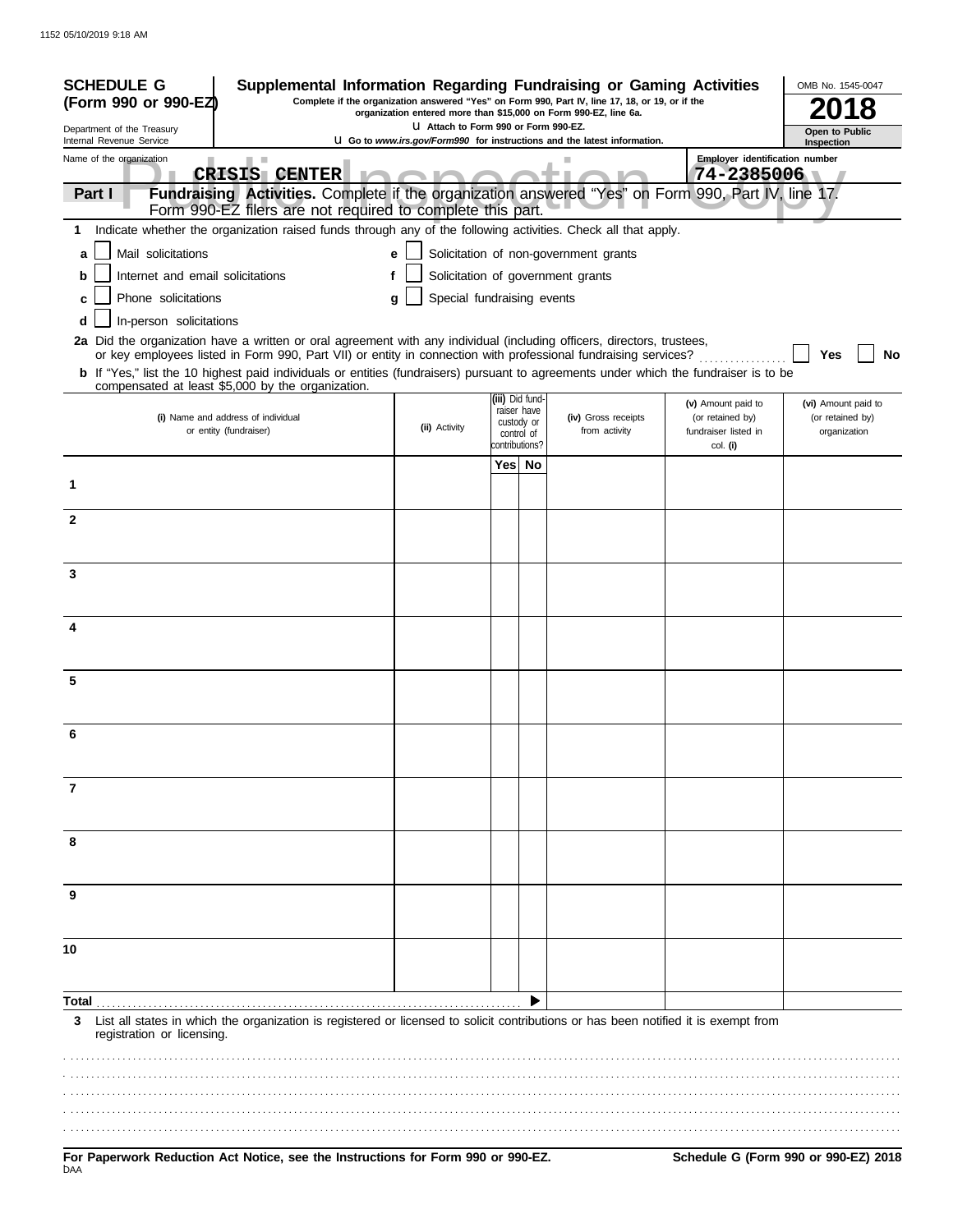|          | Schedule G (Form 990 or 990-EZ) 2018                  | <b>CRISIS CENTER</b>                   |                                                                                                                    | 74-2385006       | Page 2                                              |
|----------|-------------------------------------------------------|----------------------------------------|--------------------------------------------------------------------------------------------------------------------|------------------|-----------------------------------------------------|
|          | Part II                                               |                                        | Fundraising Events. Complete if the organization answered "Yes" on Form 990, Part IV, line 18, or reported more    |                  |                                                     |
|          |                                                       | gross receipts greater than \$5,000.   | than \$15,000 of fundraising event contributions and gross income on Form 990-EZ, lines 1 and 6b. List events with |                  |                                                     |
|          |                                                       | (a) Event #1                           | (b) Event $#2$                                                                                                     | (c) Other events |                                                     |
|          |                                                       |                                        |                                                                                                                    |                  | (d) Total events                                    |
|          |                                                       | <b>GALA</b>                            | 3RD<br>PARTY EVENT                                                                                                 | <b>NONE</b>      | (add col. (a) through                               |
|          |                                                       | (event type)                           | (event type)                                                                                                       | (total number)   | col. (c)                                            |
| Revenue  | Gross receipts<br>1                                   | 166,253                                | 27,451                                                                                                             |                  | <u> 193,704</u>                                     |
|          |                                                       |                                        |                                                                                                                    |                  |                                                     |
|          | 2 Less: Contributions<br>3 Gross income (line 1 minus | 129,570                                | 27,451                                                                                                             |                  | <u>157,021</u>                                      |
|          |                                                       | 36,683                                 |                                                                                                                    |                  | 36,683                                              |
|          | 4 Cash prizes                                         |                                        |                                                                                                                    |                  |                                                     |
|          | 5 Noncash prizes                                      |                                        |                                                                                                                    |                  |                                                     |
|          |                                                       |                                        |                                                                                                                    |                  |                                                     |
| Expenses | 6 Rent/facility costs                                 |                                        |                                                                                                                    |                  |                                                     |
|          | 7 Food and beverages                                  |                                        |                                                                                                                    |                  |                                                     |
| Direct   | 8 Entertainment                                       |                                        |                                                                                                                    |                  |                                                     |
|          | 9 Other direct expenses                               | 47,264                                 |                                                                                                                    |                  | 47,264                                              |
|          |                                                       |                                        |                                                                                                                    |                  |                                                     |
|          |                                                       |                                        |                                                                                                                    |                  | $\frac{47,264}{-10,581}$                            |
|          | Part III                                              |                                        | Gaming. Complete if the organization answered "Yes" on Form 990, Part IV, line 19, or reported more                |                  |                                                     |
|          |                                                       | than \$15,000 on Form 990-EZ, line 6a. |                                                                                                                    |                  |                                                     |
|          |                                                       | (a) Bingo                              | (b) Pull tabs/instant<br>bingo/progressive bingo                                                                   | (c) Other gaming | (d) Total gaming (add<br>col. (a) through col. (c)) |
| Revenue  |                                                       |                                        |                                                                                                                    |                  |                                                     |
|          | Gross revenue                                         |                                        |                                                                                                                    |                  |                                                     |
|          |                                                       |                                        |                                                                                                                    |                  |                                                     |
| ses      |                                                       |                                        |                                                                                                                    |                  |                                                     |
|          | 2 Cash prizes                                         |                                        |                                                                                                                    |                  |                                                     |
|          | 3 Noncash prizes                                      |                                        |                                                                                                                    |                  |                                                     |
|          | 4 Rent/facility costs                                 |                                        |                                                                                                                    |                  |                                                     |
|          |                                                       |                                        |                                                                                                                    |                  |                                                     |
| Direct   | 5 Other direct expenses                               | Yes $\ldots \ldots \ldots$ %           |                                                                                                                    |                  |                                                     |
|          | 6 Volunteer labor                                     | <b>No</b>                              | No.                                                                                                                | <b>No</b>        |                                                     |
|          |                                                       |                                        |                                                                                                                    | ▶                |                                                     |
|          |                                                       |                                        |                                                                                                                    |                  |                                                     |
|          |                                                       |                                        |                                                                                                                    |                  |                                                     |
| 9        |                                                       |                                        |                                                                                                                    |                  |                                                     |
|          | <b>b</b> If "No," explain:                            |                                        |                                                                                                                    |                  | Yes $\vert$ $\vert$<br><b>No</b>                    |
|          |                                                       |                                        |                                                                                                                    |                  |                                                     |
| Exper    |                                                       |                                        | 10a Were any of the organization's gaming licenses revoked, suspended, or terminated during the tax year?<br>L     |                  | Yes  <br>No                                         |

. . . . . . . . . . . . . . . . . . . . . . . . . . . . . . . . . . . . . . . . . . . . . . . . . . . . . . . . . . . . . . . . . . . . . . . . . . . . . . . . . . . . . . . . . . . . . . . . . . . . . . . . . . . . . . . . . . . . . . . . . . . . . . . . . . . . . . . . . . . . . . . . . . . . . . . . . . . . . . . . . . . . . . . . . . . . . . . . . . . . . . . . . . . . . . . . . . . . . . . . . . . . . . . . . . . . . . . . . . . . . . . . . . . . . . . . . . . . . . . . . . . . . . . . . . . . . . . . . . . . . . . . . . . . . . . . . . . . . . . . . . . . . . . . . . . . . . . . . . . . . . . . . . . . . .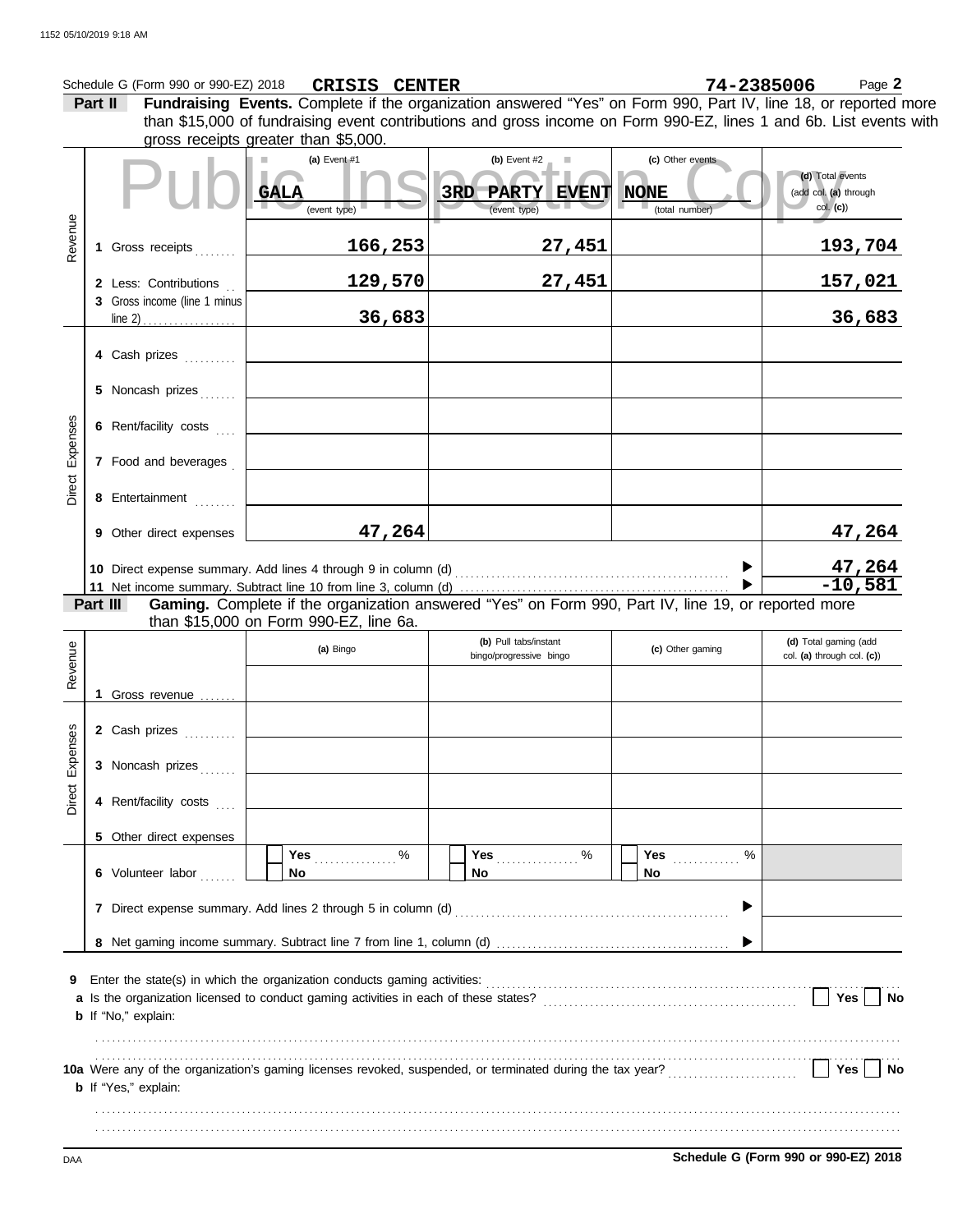|         | Schedule G (Form 990 or 990-EZ) 2018                                     |          | <b>CRISIS CENTER</b>                                                                                           | <u> 1980 - Johann Barbara, martin a</u>                                                                                                                                                                                              | 74-2385006                           |     | Page 3    |
|---------|--------------------------------------------------------------------------|----------|----------------------------------------------------------------------------------------------------------------|--------------------------------------------------------------------------------------------------------------------------------------------------------------------------------------------------------------------------------------|--------------------------------------|-----|-----------|
| 11      |                                                                          |          |                                                                                                                |                                                                                                                                                                                                                                      |                                      | Yes | <b>No</b> |
| 12      |                                                                          |          | Is the organization a grantor, beneficiary or trustee of a trust, or a member of a partnership or other entity |                                                                                                                                                                                                                                      |                                      | Yes | │No       |
| 13      | Indicate the percentage of gaming activity conducted in:                 |          |                                                                                                                |                                                                                                                                                                                                                                      |                                      |     |           |
| a<br>b  |                                                                          |          |                                                                                                                | An outside facility <b>And the Contract of the Contract of the Contract of Contract of Andrew Contract of Contract On the Contract of Contract of Contract of Contract of Contract of Contract of Contract of Contract of Contra</b> | 13a<br> 13b                          |     | %<br>$\%$ |
| 14      | records:                                                                 |          |                                                                                                                | Enter the name and address of the person who prepares the organization's gaming/special events books and                                                                                                                             |                                      |     |           |
|         |                                                                          |          |                                                                                                                |                                                                                                                                                                                                                                      |                                      |     |           |
|         |                                                                          |          |                                                                                                                |                                                                                                                                                                                                                                      |                                      |     |           |
|         | revenue?                                                                 |          | 15a Does the organization have a contract with a third party from whom the organization receives gaming        |                                                                                                                                                                                                                                      |                                      | Yes | No        |
| b       |                                                                          |          |                                                                                                                |                                                                                                                                                                                                                                      |                                      |     |           |
|         |                                                                          |          |                                                                                                                |                                                                                                                                                                                                                                      |                                      |     |           |
|         | If "Yes," enter name and address of the third party:                     |          |                                                                                                                |                                                                                                                                                                                                                                      |                                      |     |           |
|         |                                                                          |          |                                                                                                                |                                                                                                                                                                                                                                      |                                      |     |           |
|         |                                                                          |          |                                                                                                                | Address <b>u</b>                                                                                                                                                                                                                     |                                      |     |           |
| 16      | Gaming manager information:                                              |          |                                                                                                                |                                                                                                                                                                                                                                      |                                      |     |           |
|         |                                                                          |          |                                                                                                                |                                                                                                                                                                                                                                      |                                      |     |           |
|         |                                                                          |          |                                                                                                                |                                                                                                                                                                                                                                      |                                      |     |           |
|         |                                                                          |          |                                                                                                                |                                                                                                                                                                                                                                      |                                      |     |           |
|         | Director/officer                                                         | Employee | Independent contractor                                                                                         |                                                                                                                                                                                                                                      |                                      |     |           |
|         |                                                                          |          |                                                                                                                |                                                                                                                                                                                                                                      |                                      |     |           |
| 17<br>a | Mandatory distributions:                                                 |          | Is the organization required under state law to make charitable distributions from the gaming proceeds to      |                                                                                                                                                                                                                                      |                                      |     |           |
|         | retain the state gaming license?                                         |          |                                                                                                                |                                                                                                                                                                                                                                      |                                      | Yes | No        |
|         |                                                                          |          |                                                                                                                | Enter the amount of distributions required under state law to be distributed to other exempt organizations or                                                                                                                        |                                      |     |           |
|         | spent in the organization's own exempt activities during the tax year us |          |                                                                                                                |                                                                                                                                                                                                                                      |                                      |     |           |
|         | Part IV<br>See instructions.                                             |          |                                                                                                                | Supplemental Information. Provide the explanations required by Part I, line 2b, columns (iii) and (v); and<br>Part III, lines 9, 9b, 10b, 15b, 15c, 16, and 17b, as applicable. Also provide any additional information.             |                                      |     |           |
|         |                                                                          |          |                                                                                                                |                                                                                                                                                                                                                                      |                                      |     |           |
|         |                                                                          |          |                                                                                                                |                                                                                                                                                                                                                                      |                                      |     |           |
|         |                                                                          |          |                                                                                                                |                                                                                                                                                                                                                                      |                                      |     |           |
|         |                                                                          |          |                                                                                                                |                                                                                                                                                                                                                                      |                                      |     |           |
|         |                                                                          |          |                                                                                                                |                                                                                                                                                                                                                                      |                                      |     |           |
|         |                                                                          |          |                                                                                                                |                                                                                                                                                                                                                                      |                                      |     |           |
|         |                                                                          |          |                                                                                                                |                                                                                                                                                                                                                                      |                                      |     |           |
|         |                                                                          |          |                                                                                                                |                                                                                                                                                                                                                                      |                                      |     |           |
|         |                                                                          |          |                                                                                                                |                                                                                                                                                                                                                                      |                                      |     |           |
|         |                                                                          |          |                                                                                                                |                                                                                                                                                                                                                                      |                                      |     |           |
|         |                                                                          |          |                                                                                                                |                                                                                                                                                                                                                                      |                                      |     |           |
|         |                                                                          |          |                                                                                                                |                                                                                                                                                                                                                                      | Schedule G (Form 990 or 990-EZ) 2018 |     |           |